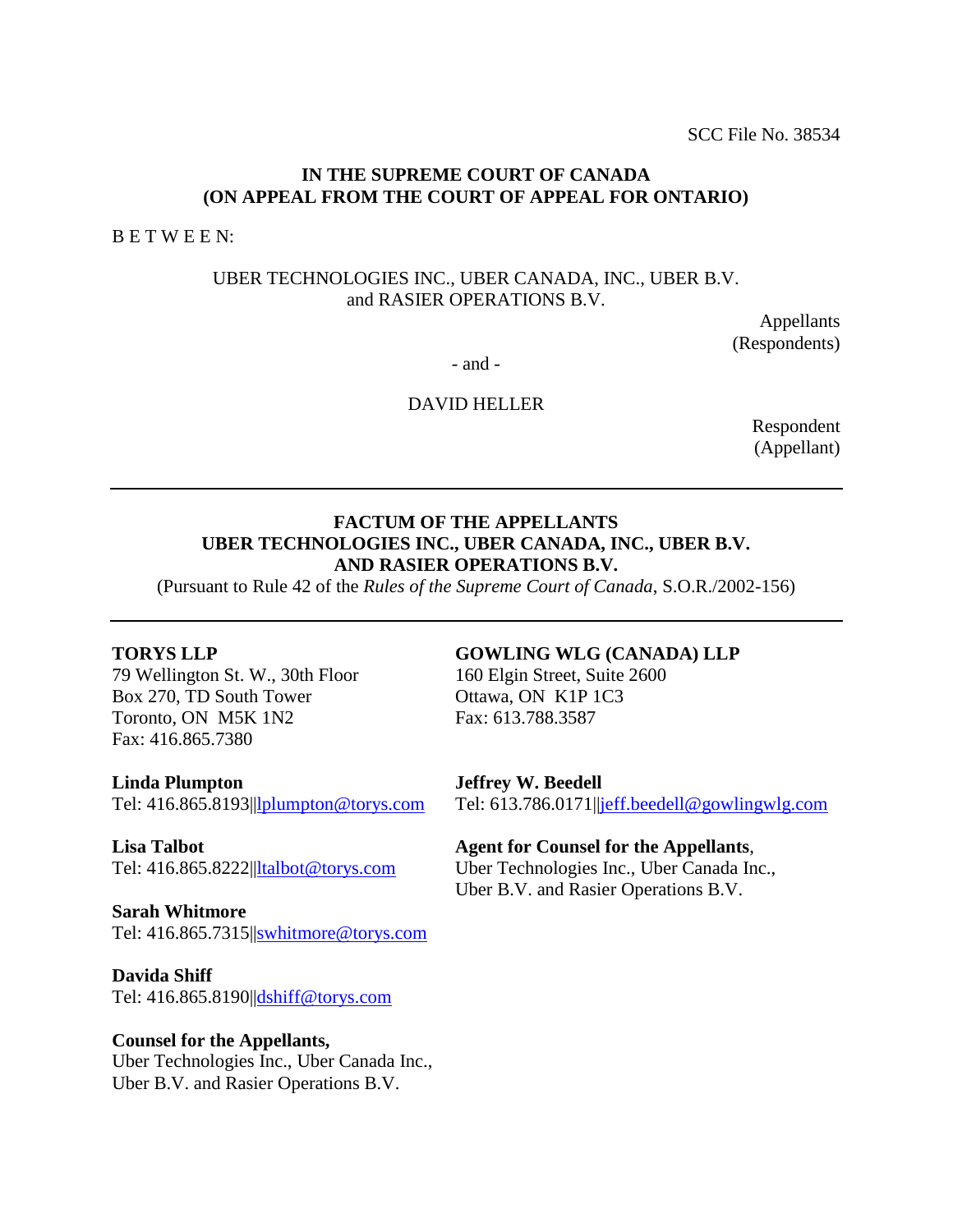## ORIGINAL TO: **THE REGISTRAR**

Supreme Court of Canada 301 Wellington Street Ottawa, ON K1A 0J1

COPIES TO:

## **WRIGHT HENRY LLP**

200 Wellington Street West Suite 602 Toronto, ON M5V 3C7 Fax: 416.306.8281

### **Michael D. Wright**

Tel: 416.306.8270||mwright@wrighthenry.ca

**Danielle Stampley**  Tel: 416.306.8272||dstampley@wrighthenry.ca

## **SAMFIRU TUMARKIN LLP**

350 Bay Street, 10th Floor Toronto, ON M5H 2S6 Fax: 416.361.0993

### **Lior Samfiru**

Tel: 416.861.9065|[|lior@stlawyers.ca](mailto:lior@stlawyers.ca)

### **Stephen Gillman**

Tel: 416.861.9065|[|stephen@stlawyers.ca](mailto:stephen@stlawyers.ca)

**Counsel for the Respondent**

## **MICHAEL J. SOBKIN**

331 Somerset Street West Ottawa, ON K2P 0J8 Fax: 613.288.2896

Tel: 613.282.1712[||msobkin@sympatico.ca](mailto:msobkin@sympatico.ca)

**Agent for Counsel for the Respondent, David Heller**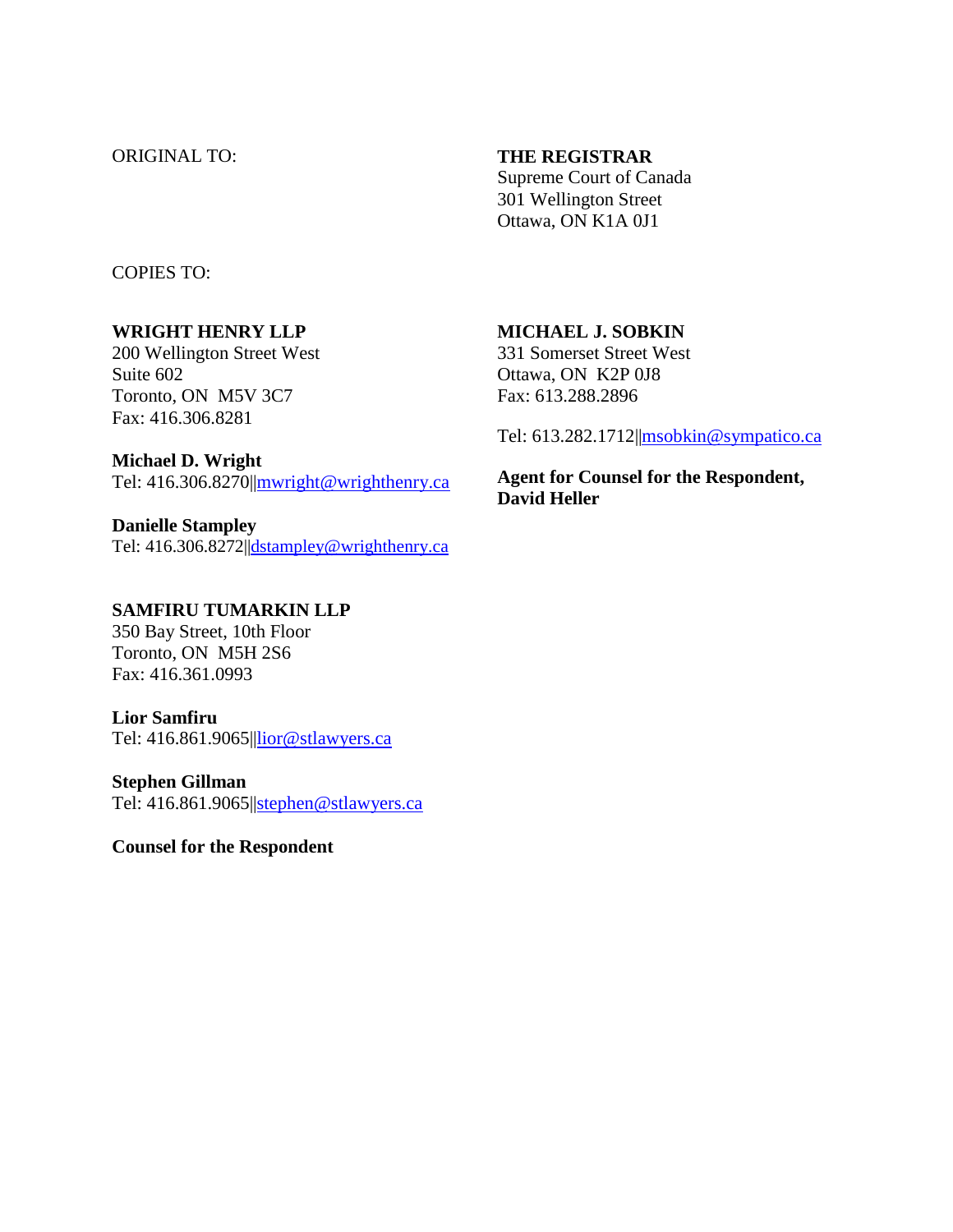## **TABLE OF CONTENTS**

# **Page**

| The Competence-competence Principle Applies to Questions of Validity  11        |  |
|---------------------------------------------------------------------------------|--|
| Acceptance of competence-competence principle in Canadian law 12                |  |
|                                                                                 |  |
|                                                                                 |  |
| The Court of Appeal erred in assuming an employment relationship  14            |  |
|                                                                                 |  |
|                                                                                 |  |
| The principle of implied exclusion infers no legislative intention to prohibit  |  |
|                                                                                 |  |
| The plain meaning of ss. 96 to 98 supports arbitration of ESA disputes  23      |  |
| The Court of Appeal erred in interpreting ss. 96 to 98 of the ESA  26           |  |
| Arbitration Agreement would only be invalid with respect to complaint to        |  |
|                                                                                 |  |
| The purpose and object of the ESA are consistent with permitting arbitration 28 |  |
|                                                                                 |  |
|                                                                                 |  |
| The Court of Appeal wrongly extracted the Arbitration Agreement from the        |  |
|                                                                                 |  |
|                                                                                 |  |
|                                                                                 |  |
|                                                                                 |  |
|                                                                                 |  |
|                                                                                 |  |
|                                                                                 |  |
|                                                                                 |  |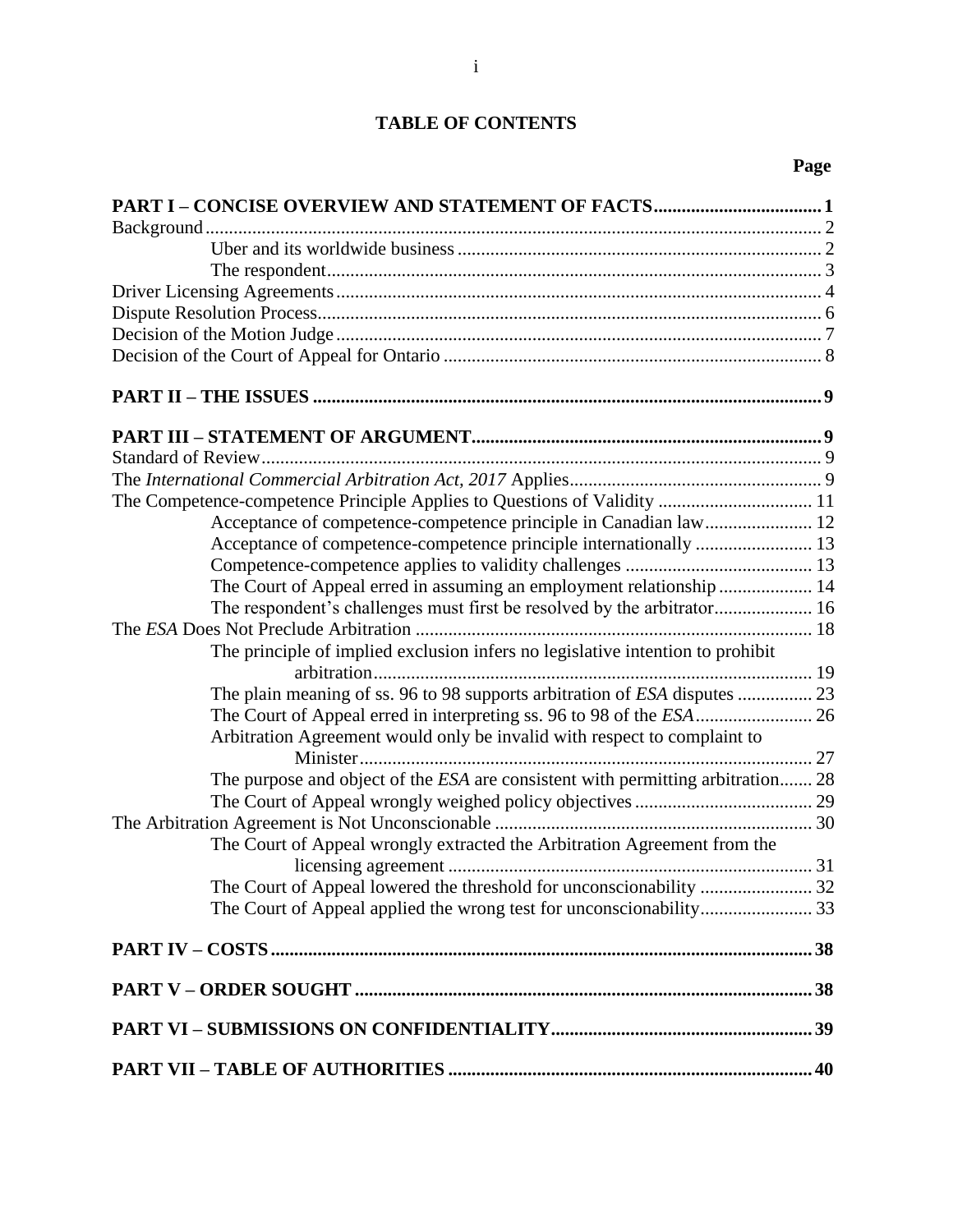### **PART I – CONCISE OVERVIEW AND STATEMENT OF FACTS**

<span id="page-3-0"></span>1. The question on this appeal is whether a proposed class proceeding against Uber should be stayed in favour of arbitration. It should be.

2. Uber is a global business that facilitates transportation and delivery services through the licensing of its software applications. Drivers enter into licensing agreements that permit them to use the Uber Apps to receive requests for personal transportation services from riders or for food delivery services from restaurants. The arbitration agreements at issue are provisions of licensing agreements entered into between Uber and the respondent. The respondent alleges that these licensing agreements are employment agreements that violate the Ontario *Employment Standards*  Act, 2000<sup>1</sup> ("ESA") and that the arbitration agreements should therefore not be enforced.

3. Applying principles established by this Court, the motion judge correctly concluded that the parties should be held to their bargain. He rejected the respondent's argument that the *ESA*  overrides the parties' freedom to arbitrate. He also found that the respondent failed to meet the high factual and legal hurdle necessary to establish that the arbitration agreements are unconscionable.

4. The Court of Appeal for Ontario reversed the motion judge's decision. In doing so, it made three fundamental errors.

5. *Error 1 – Competence-competence*. The competence-competence principle requires courts to defer questions of jurisdiction to the arbitrator where there is an arguable or *prima facie* case that the arbitrator has jurisdiction. The Court of Appeal wrongly concluded that competence-competence applies only to challenges to the scope of an arbitration agreement, and not to its validity. The questions the respondent raises regarding the validity of the arbitration agreements are neither questions of law nor questions of mixed fact and law requiring only a superficial consideration of the record. Competence-competence requires that they be deferred to the arbitrator.

<sup>1</sup> *Employment Standards Act, 2000*, S.O. 2000, c. 41.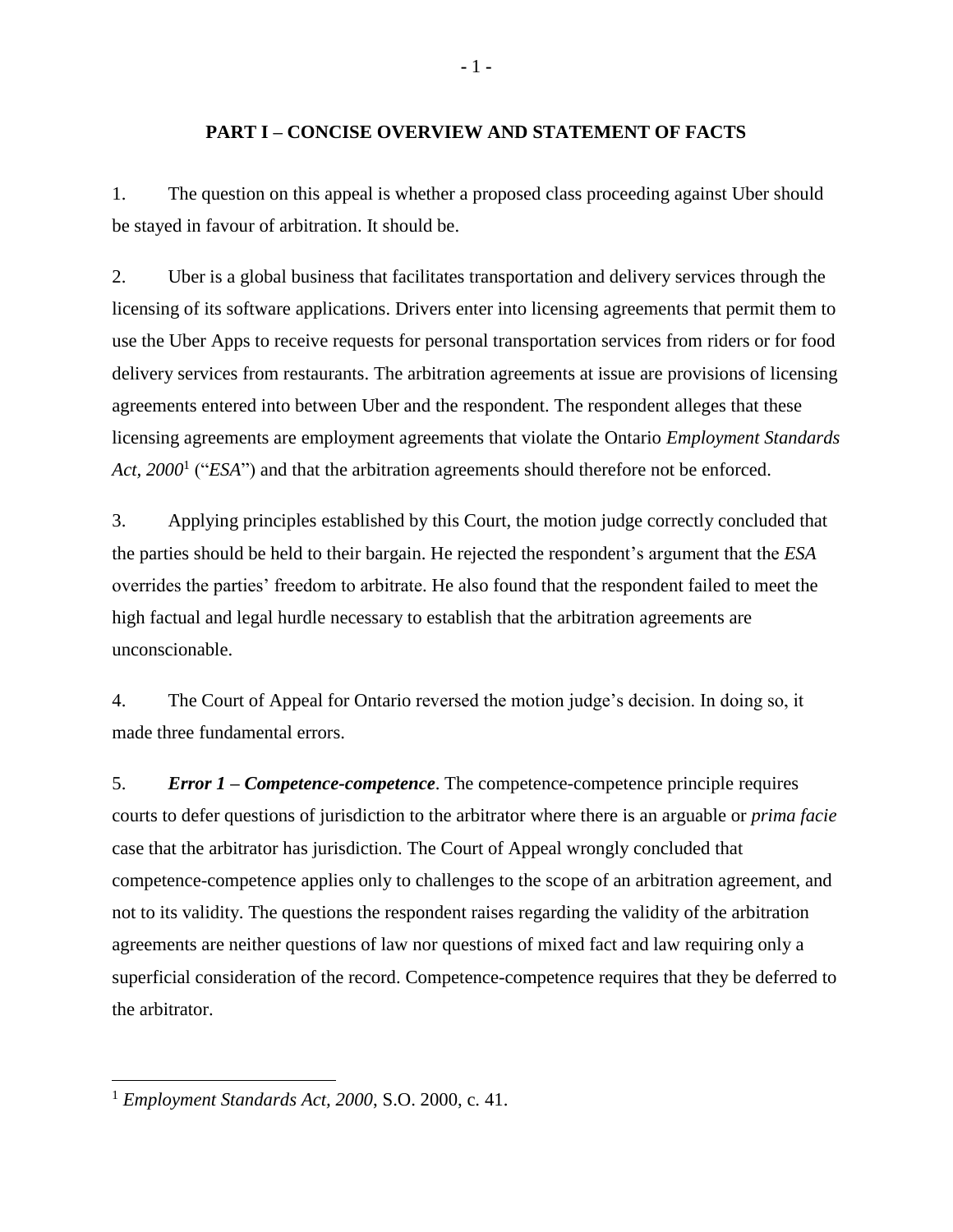6. *Error 2 – Interpretation of the ESA*. The Court of Appeal wrongly concluded that the *ESA* precludes arbitration. The Ontario legislature has not prohibited arbitration of *ESA* claims. The province's arbitration legislation and numerous decisions of this Court confirm the "very strong legislative direction" to courts to enforce arbitration agreements absent an express legislative override of arbitration. <sup>2</sup> The *ESA* contains no such prohibition. Nor can one be inferred from the circumstances in which the *Act* was enacted and recently amended, or the scope and context of the *Act*. The Court of Appeal's interpretation of the *ESA* is inconsistent with the principles of statutory interpretation and usurps the role of the legislature.

7. *Error 3 – Unconscionability*. The Court of Appeal erred in determining that the arbitration agreements are unconscionable. The Court of Appeal failed to consider the entire agreement, lowered the threshold for unconscionability, and applied the wrong test. There is in any event no evidence to support a conclusion that the arbitration agreements are unconscionable. In the circumstances, this appeal should be allowed.

### <span id="page-4-1"></span><span id="page-4-0"></span>**Background**

 $\overline{a}$ 

### *Uber and its worldwide business*

8. Uber Technologies, Inc., Uber Canada, Inc., Uber B.V., and Rasier Operations B.V., (collectively "Uber") belong to a group of technology companies that invent, develop, license, and operate globally the innovative software applications at issue in this litigation (the "Uber Apps").<sup>3</sup> Through GPS-enabled smartphones, the Uber Apps – the "Rider App", "Driver App", and "UberEATS App"<sup>4</sup> – facilitate requests for personal transportation and food delivery services.<sup>5</sup> The Driver App allows Drivers<sup>6</sup> to receive and respond to requests for rides from

Partners" who provide food delivery services.

<sup>&</sup>lt;sup>2</sup> Motion Judge's Reasons ("MJ Reasons"), para. 77, Appellants' Record ("AR"), Vol. I, Tab 1, p. 14.

 $3$  Affidavit of Rob van der Woude, affirmed October 16, 2017 ("van der Woude Affidavit"), para. 3, AR, Vol. II, Tab 9, p. 2.

<sup>4</sup> van der Woude Affidavit, paras. 6, 19, AR, Vol. II, Tab 9, pp. 2, 6.

<sup>5</sup> van der Woude Affidavit, paras. 6, 19, AR, Vol. II, Tab 9, pp. 2, 6.

<sup>&</sup>lt;sup>6</sup> The term Drivers refers to "Driver-Partners" who provide transportation services and "Delivery"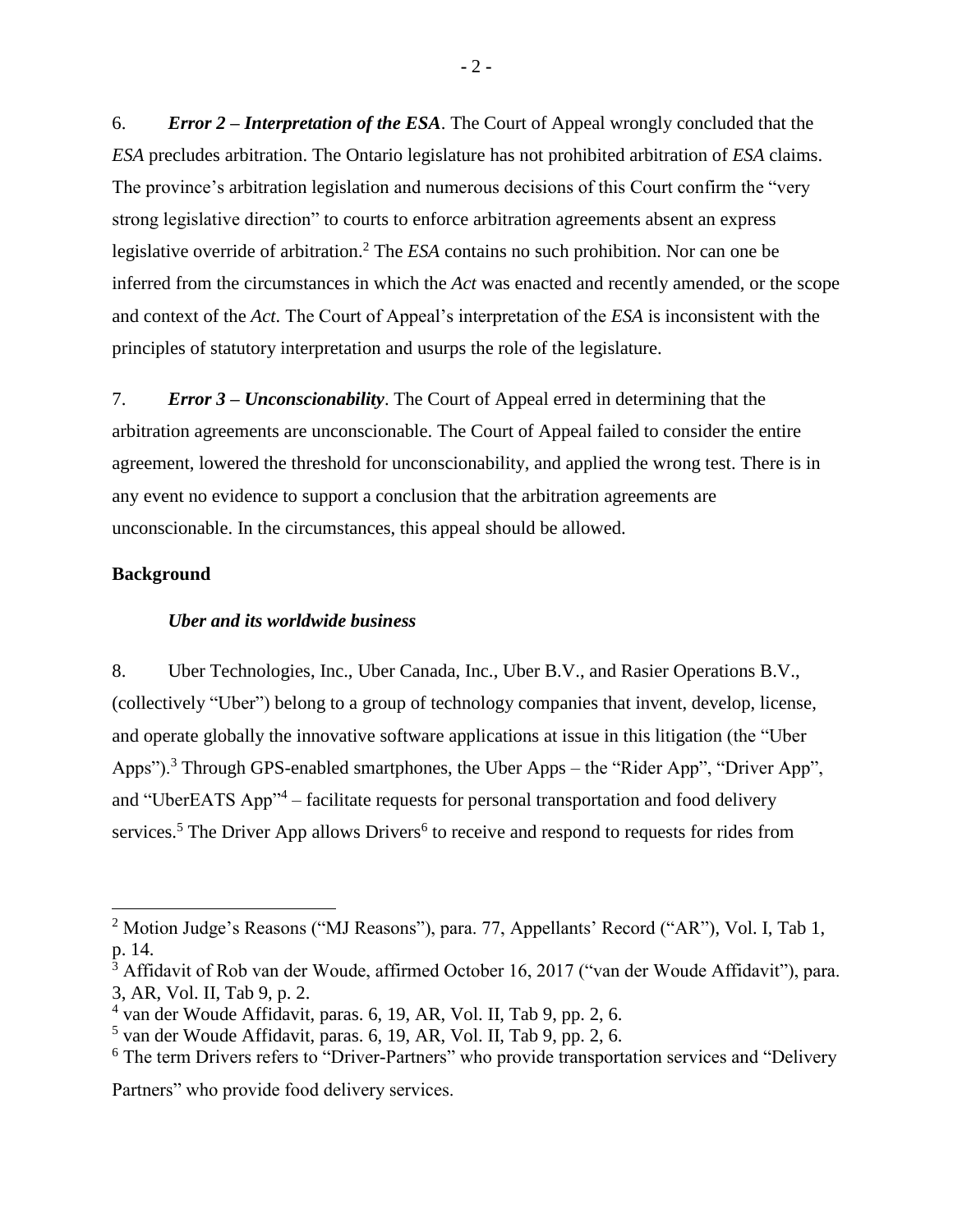riders and for food delivery services from restaurants.<sup>7</sup> In exchange for the licence to use the Driver App, Uber charges Drivers a fee.<sup>8</sup>

9. Uber B.V., Rasier Operations B.V. ("Rasier"), and Uber Portier B.V. ("Portier") are Dutch entities through which Uber sells lead generation services in Canada. Each is incorporated under the laws of the Netherlands with its head office in Amsterdam. Uber B.V. provides lead generation services to commercially-licensed livery enterprises.<sup>9</sup> Rasier provides ridesharing lead generation services to Drivers.<sup>10</sup> Portier provides delivery lead generation services to Drivers and restaurants through UberEATS.<sup>11</sup> Uber does not itself provide transportation or delivery services.<sup>12</sup>

10. Ridesharing with Uber is available over the internet in more than 600 cities across 77 countries in six continents.<sup>13</sup> UberEATS is available in more than 120 cities across 29 countries.<sup>14</sup> Locally incorporated entities provide support in the various jurisdictions in which Uber operates.<sup>15</sup> Uber Canada, Inc. is a Canadian company that provides marketing and administrative support to Uber B.V. for the Uber Apps in Canada.<sup>16</sup> Uber Technologies, Inc. is incorporated under the laws of Delaware. It does not operate in Canada.<sup>17</sup>

### *The respondent*

 $\overline{a}$ 

<span id="page-5-0"></span>11. The respondent David Heller is the proposed representative plaintiff in the underlying proposed class action. He entered into two licensing agreements allowing him to use the Driver App to provide food delivery services. The respondent now alleges that Drivers in Ontario are

<sup>10</sup> van der Woude Affidavit, para. 32, AR, Vol. II, Tab 9, p. 10. Ridesharing refers to Drivers using

their personal vehicles to provide personal transportation services.

<sup>7</sup> van der Woude Affidavit, para. 8, AR, Vol. II, Tab 9, p. 3.

<sup>8</sup> van der Woude Affidavit, paras. 7-8, AR, Vol. II, Tab 9, p. 3.

<sup>9</sup> van der Woude Affidavit, paras. 30-31, AR, Vol. II, Tab 9, p. 10.

 $11$  van der Woude Affidavit, para. 33, AR, Vol. II, Tab 9, p. 10.

<sup>12</sup> van der Woude Affidavit, para. 5, AR, Vol. II, Tab 9, p. 2.

<sup>13</sup> van der Woude Affidavit, para. 16, AR, Vol. II, Tab 9, p. 5.

<sup>14</sup> van der Woude Affidavit, para. 28, AR, Vol. II, Tab 9, p. 9.

<sup>&</sup>lt;sup>15</sup> Transcript of the Cross-Examination of Rob van der Woude, November 3, 2017 ("van der Woude Cross-Examination"), qq. 50, 79-81, AR, Vol. III, Tab 11, pp. 18, 26-27.

<sup>16</sup> van der Woude Affidavit, paras. 37-38, AR, Vol. II, Tab 9, p. 11.

 $17$  van der Woude Affidavit, para. 39, AR, Vol. II, Tab 9, p. 11.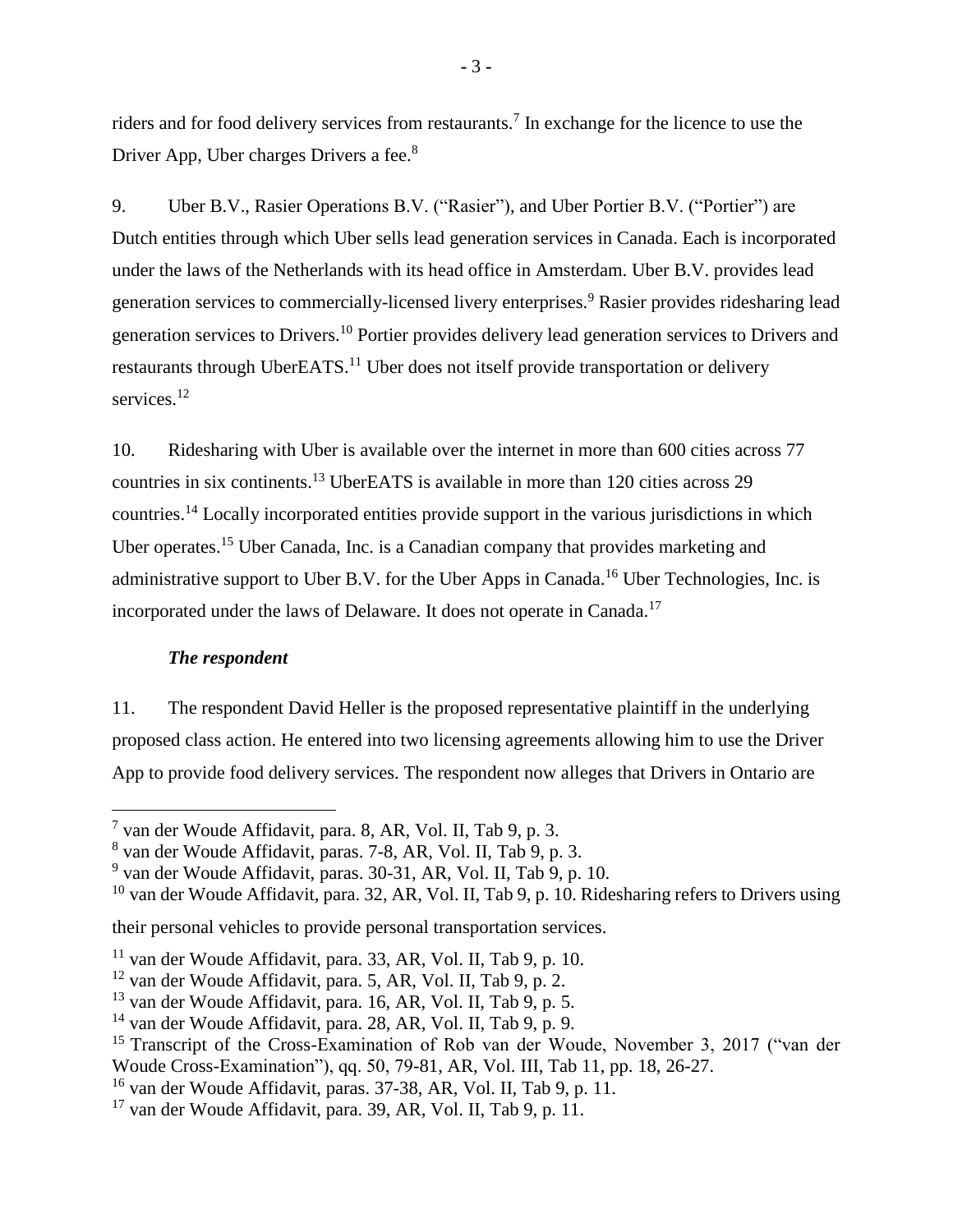employees of Uber entitled to the minimum benefits and protections under the *ESA*. He seeks, among other things, a declaration that Uber has violated the provisions of the *ESA*, as well as \$400 million in damages. The statement of claim is silent on the value of his individual claim.

12. Shortly after the commencement of the respondent's claim, Uber brought a motion to stay the proposed class action on the basis that the respondent and Uber agreed to resolve claims through arbitration.

## <span id="page-6-0"></span>**Driver Licensing Agreements**

 $\overline{a}$ 

13. Before use, the Uber Apps must be downloaded and licensed from one of the Dutch entities referred to above.<sup>18</sup> Anyone with a smartphone and internet connection can download the Driver App by creating an Uber account, selecting a unique username, and creating a password.<sup>19</sup> There is no interview process. Once a person has created an Uber account, he or she can sign up to use the Driver App. This can be done over the internet anywhere in the world. Once downloaded and licensed, the Driver App can be used anywhere in the world where the user meets the relevant criteria for driving.<sup>20</sup>

14. Each licensing agreement contains an exclusive arbitration clause (the "Arbitration Agreement") requiring that any disputes, conflicts, or controversies arising out of or broadly in connection with the licensing agreements be resolved by arbitration under the Rules of Arbitration of the International Chamber of Commerce ("ICC").<sup>21</sup>

15. Each licensing agreement states that Drivers are entering into agreements with Rasier or Portier, as the case may be, for the express purpose of accessing and licensing lead generation services.<sup>22</sup> The licensing agreements also each contain a representation that the agreement

<sup>18</sup> van der Woude Affidavit, paras. 10, 25, 40, 43, AR, Vol. II, Tab 9, pp. 4, 7, 12.

 $19$  van der Woude Affidavit, para. 54, AR, Vol. II, Tab 9, p. 16.

 $^{20}$  van der Woude Affidavit, paras. 17-18, AR, Vol. II, Tab 9, p. 6.

<sup>21</sup> See e.g. van der Woude Affidavit, 2016 Rasier Agreement, Exhibit "B", s. 15, AR, Vol. II, Tab 9B, p. 47; van der Woude Affidavit, 2016 Portier Agreement, Exhibit "E", s. 15, AR, Vol. II, Tab 9E, p. 123.

<sup>22</sup> See e.g. van der Woude Affidavit, 2016 Rasier Agreement, Exhibit "B", preamble, AR, Vol. II, Tab 9B, p. 34; van der Woude Affidavit, 2016 Portier Agreement, Exhibit "E", preamble, AR, Vol. II, Tab 9E, p. 109.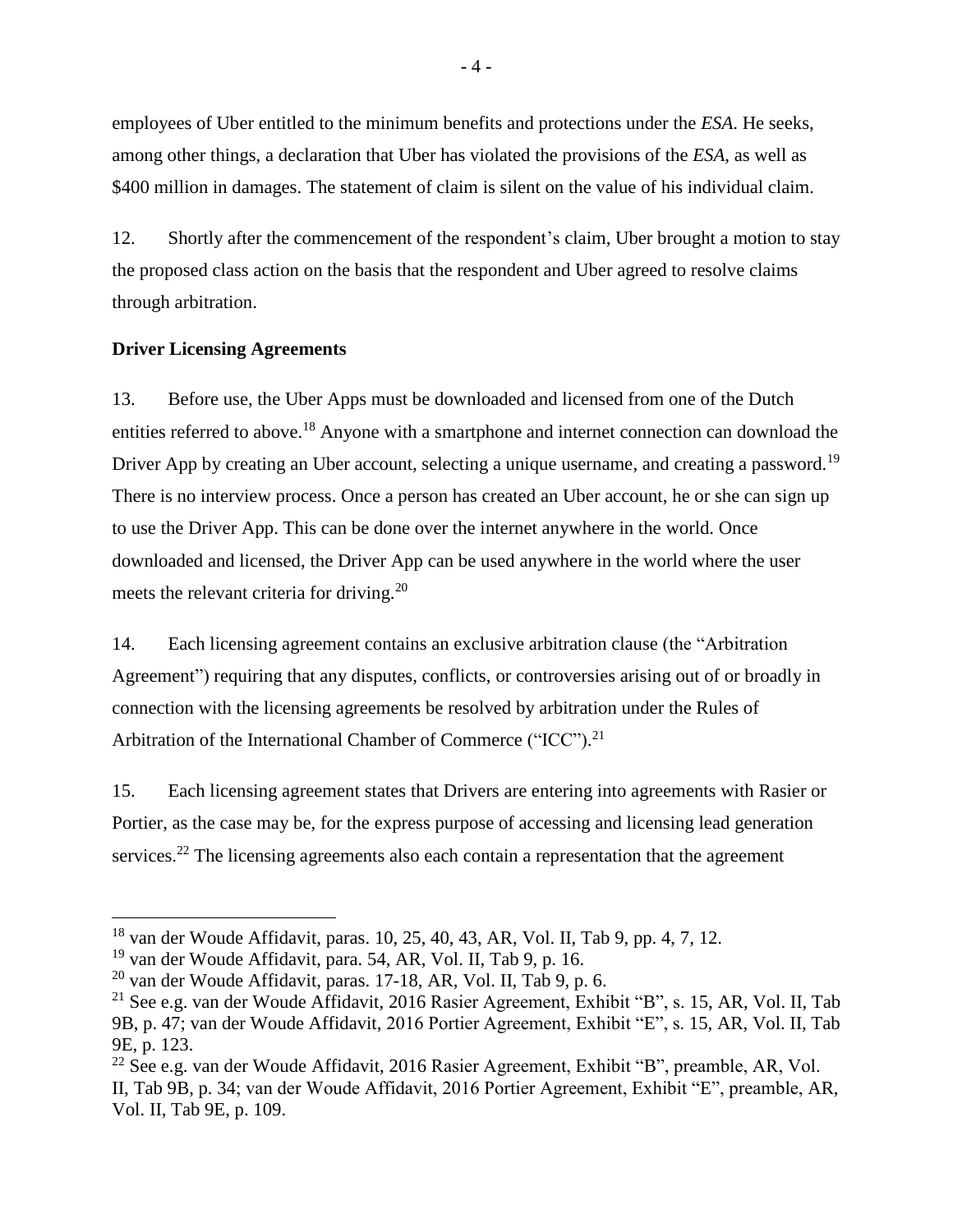creates a "legal and direct business relationship" and an agreement and acknowledgement that the parties are not in an employment relationship.  $2<sup>3</sup>$ 

16. The licensing agreements provide that Drivers have the right to use the Driver App with no minimum hour requirements, no fixed schedule, and no expectation of exclusivity. Drivers have the right to provide services using any other technology, including that of Uber's competitors like Lyft. They also have the right to take any job or employment opportunity while maintaining the ability to use the App on their own schedule.<sup>24</sup>

17. A Driver who logs onto the Driver App for the first time must review the licensing agreement. At the top of the screen, the App states: "Please review and agree to the documents below." The licensing agreements can be reviewed for as long as a Driver wishes.<sup>25</sup>

18. To enter into the licensing agreement, a Driver must scroll through the entire Agreement and click "YES, I AGREE" twice.<sup>26</sup> Drivers may then access the Driver App, and their agreement is automatically and immediately sent to a "Driver Portal" which they can access at any time through the App. $27$ 

19. The respondent entered into the 2016 Rasier Agreement and the 2016 Portier Agreement and certain subsequent addenda to these agreements.<sup>28</sup> He admitted that he read and then clicked

 $^{23}$  See e.g. van der Woude Affidavit, 2016 Rasier Agreement, Exhibit "B", ss. 2.4, 13.1, AR, Vol. II, Tab 9B, pp. 36-37, 45.

<sup>&</sup>lt;sup>24</sup> See e.g. van der Woude Affidavit, 2016 Rasier Agreement, Exhibit "B", s. 2.4, AR, Vol. II, Tab 9B, pp. 36-37.

 $^{25}$  van der Woude Affidavit, paras. 55-56, AR, Vol. II, Tab 9, p. 16; Answers to Undertakings from the Cross-Examination of Rob van der Woude held November 3, 2017 ("van der Woude Undertakings"), q. 197, AR, Vol. III, Tab 12, p. 96.

<sup>&</sup>lt;sup>26</sup> van der Woude Affidavit, para. 57, AR, Vol. II, Tab 9, pp. 16-17; MJ Reasons, para. 19, AR, Vol. I, Tab 1, p. 3.

 $27$  van der Woude Affidavit, para. 58, AR, Vol. II, Tab 9, p. 17.

 $^{28}$  Transcript from the Cross-Examination of David Heller, held November 3, 2017 ("Heller Cross-Examination"), qq. 75-116, AR, Vol. III, Tab 13, pp. 118-125; Heller Cross-Examination, Uber Portier B.V. Tipping Addendum, Exhibit "2", AR, Vol. III, Tab 13B, p. 165; Heller Cross-Examination, UberEATS Only Addendum – Toronto Region, Exhibit "3", AR, Vol. III, Tab 13C, pp. 167-168; van der Woude Affidavit, paras. 64-65, AR, Vol. II, Tab 9, p. 18; van der Woude Affidavit, Electronic Receipt received by Uber following David Heller's acceptance of agreements, Exhibit "H", AR, Vol. II, Tab 9H, p. 129; van der Woude Affidavit, Screenshot of David Heller's Driver Portal, Exhibit "I", AR, Vol. II, Tab 9I, p. 131.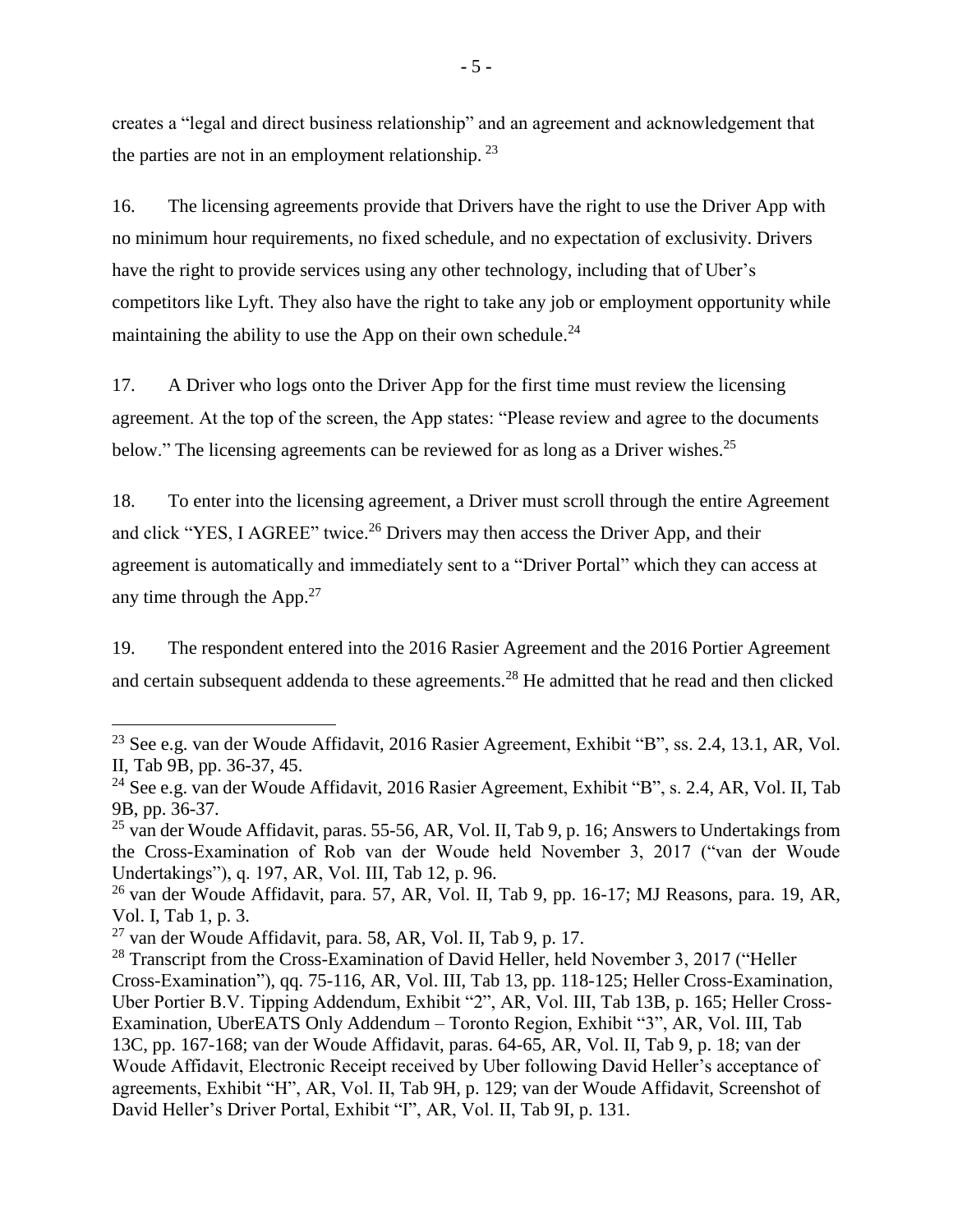"Yes, I AGREE" to all of the agreements, and acknowledged having access to the Driver Portal and making use of it, including to view his payment statements.<sup>29</sup>

### <span id="page-8-0"></span>**Dispute Resolution Process**

 $\overline{a}$ 

20. Given the enormous number of licensing agreements entered into by Drivers daily around the globe and the millions of Drivers worldwide, applying a uniform approach to dispute resolution ensures consistency, predictability, and efficiency in the management of a huge number of contracts.<sup>30</sup> Drivers may use various mechanisms to resolve disputes with Uber, including through features of the App which connect Drivers to customer support representatives.<sup>31</sup> Dispute resolution mechanisms provided through the App allow complaints to be dealt with in a timely, efficient, and amicable fashion.<sup>32</sup>

21. While most Driver complaints are resolved through the App, Uber may in some circumstances involve its Dutch-based legal team. Ontario Drivers may also visit a local support centre referred to as a Greenlight Hub to resolve disputes.<sup>33</sup>

22. This dispute resolution system is effective. For example, the respondent has raised over 300 complaints through the App, most of which have been resolved within 48 hours.<sup>34</sup> Overall, the "vast majority of all of [Uber's issues] with [its] customers are dealt with in a successful way via the app."<sup>35</sup>

23. Arbitration is the final step in the dispute resolution process. The legal place or seat of an arbitration determines which country's procedural laws will apply to the arbitration. Uber selected Amsterdam as the seat for arbitration because: (i) Uber's services are provided out of

<sup>&</sup>lt;sup>29</sup> Heller Cross-Examination, qq. 70-73, 78-81, 108, 110-116, AR, Vol. III, Tab 13, pp. 117-119, 124-125.

<sup>30</sup> van der Woude Affidavit, para. 49, AR, Vol. II, Tab 9, pp. 13-14; van der Woude Cross-Examination, q. 224, AR, Vol. III, Tab 11, p. 77.

<sup>31</sup> van der Woude Cross-Examination, qq. 149-153, AR, Vol. III, Tab 11, pp. 48-49; MJ Reasons, para. 22, AR, Vol. I, Tab 1, p. 4.

<sup>32</sup> van der Woude Cross-Examination, q. 147, AR, Vol. III, Tab 11, p. 48.

<sup>33</sup> MJ Reasons, paras. 22-24, AR, Vol. I, Tab 1, p. 4; van der Woude Undertakings, q. 164, AR, Vol. III, Tab 12, p. 92.

<sup>34</sup> Heller Cross-Examination, qq. 136-139, 179-182, AR, Vol. III, Tab 13, pp. 129, 140.

<sup>35</sup> van der Woude Cross-Examination, q. 147, AR, Vol. III, Tab 11, p. 48.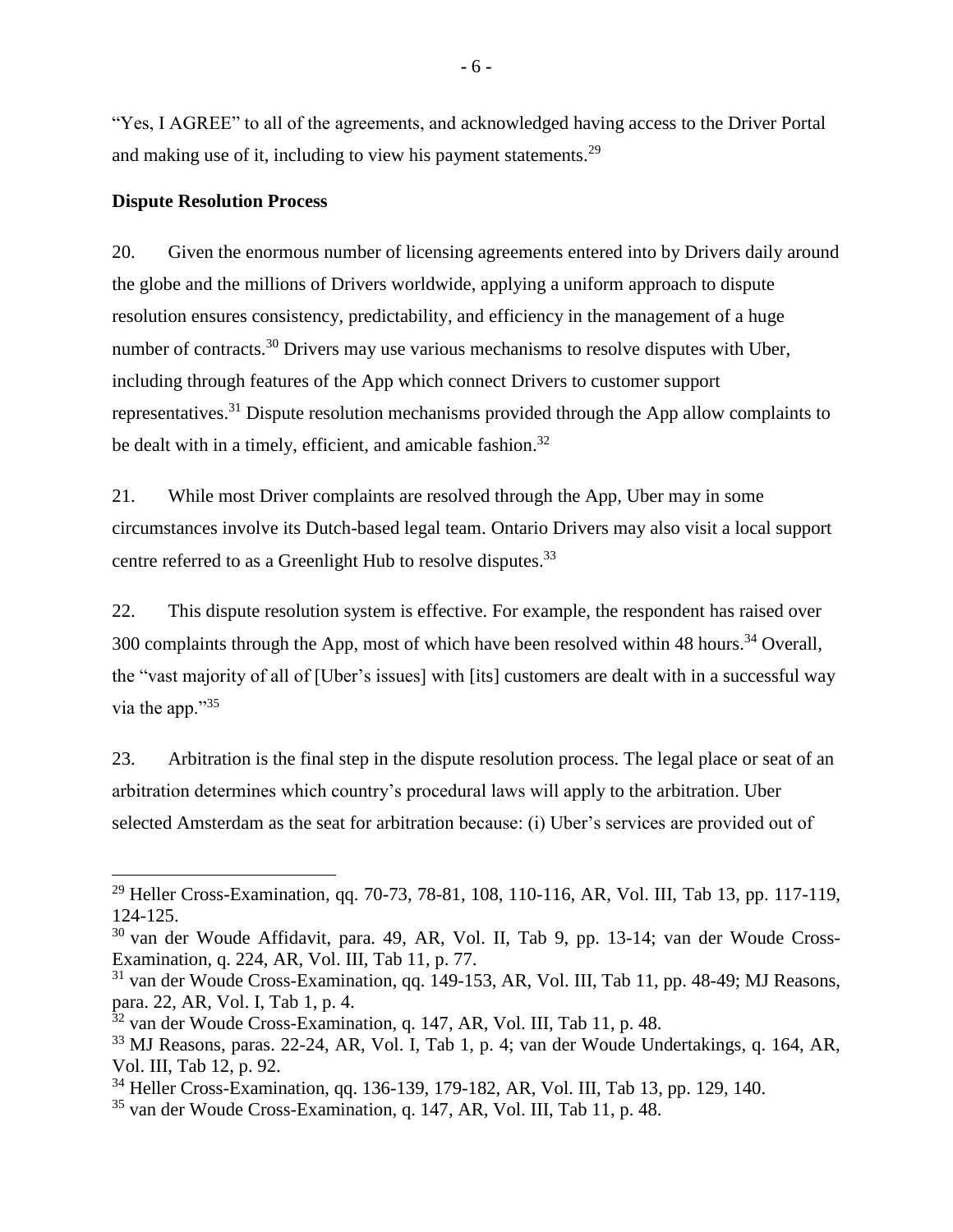the Netherlands; (ii) its team, including its legal team, is located there; and (iii) it can centralize dispute resolution for Drivers who operate worldwide.<sup>36</sup> Uber also relies on the Netherlands' long history of using arbitration as a method of dispute resolution, both nationally and internationally.<sup>37</sup> Nevertheless, the applicable ICC Rules permit the parties to physically hold the hearings elsewhere.<sup>38</sup> In this case, Uber offered to arbitrate with the respondent in Ontario.<sup>39</sup>

### <span id="page-9-0"></span>**Decision of the Motion Judge**

24. The motion judge granted Uber's motion for a stay in favour of arbitration. He determined that the dispute is both international and commercial, such that the *International Commercial Arbitration Act, 2017* ("*ICAA*"), not Ontario's *Arbitration Act, 1991*, applied. The motion judge concluded, however, that there were no exceptions under either act that warranted a denial of Uber's stay motion.<sup>40</sup>

25. Applying recent decisions of this Court, the motion judge held that courts must enforce arbitration agreements freely entered into, including in contracts of adhesion, and that any restriction on the parties' freedom to arbitrate must be found in legislation.<sup>41</sup> The motion judge concluded that the *ESA* does not restrict arbitration. He determined that the arbitrability of the issue of whether the licensing agreements were employment agreements was a "complex issue of mixed fact and law" (not a legal question of statutory interpretation) for the arbitrator to decide at first instance under the competence-competence principle.<sup>42</sup> The motion judge rejected the

<sup>&</sup>lt;sup>36</sup> van der Woude Affidavit, paras. 35-36, 49, AR, Vol. II, Tab 9, pp. 11, 13-14; van der Woude Cross-Examination, q. 209, AR, Vol. III, Tab 11, p. 71.

 $37$  van der Woude Affidavit, paras. 35-36, 49, AR, Vol. II, Tab 9, pp. 11, 13-14; van der Woude Cross-Examination, q. 209, AR, Vol. III, Tab 11, p. 71.

<sup>38</sup> Gary B. Born, *International Commercial Arbitration*, 2nd ed. (New York: Kluwer Law International, 2014), pp. 1596-1597, Appellants' Book of Authorities ("ABOA"), Tab 7; International Chamber of Commerce, "Rules of Arbitration" (entered into force 1 March 2017), Art. 18(2), ABOA, Tab 12; *International Commercial Arbitration Act*, *2017*, S.O. 2017, c. 2, Sch. 5, Schedule 2, UNCITRAL Model Law on International Commercial Arbitration, Art. 20.

<sup>39</sup> MJ Reasons, fn. 39, AR, Vol. I, Tab 1, p. 12.

<sup>40</sup> MJ Reasons, paras. 34-35, 45-46, 65, 74, AR, Vol. I, Tab 1, pp. 5, 7, 11, 13.

 $^{41}$  MJ Reasons, paras. 51, 59, AR, Vol. I, Tab 1, pp. 8-10.

 $42$  MJ Reasons, paras. 65-66, AR, Vol. I, Tab 1, pp. 11-12.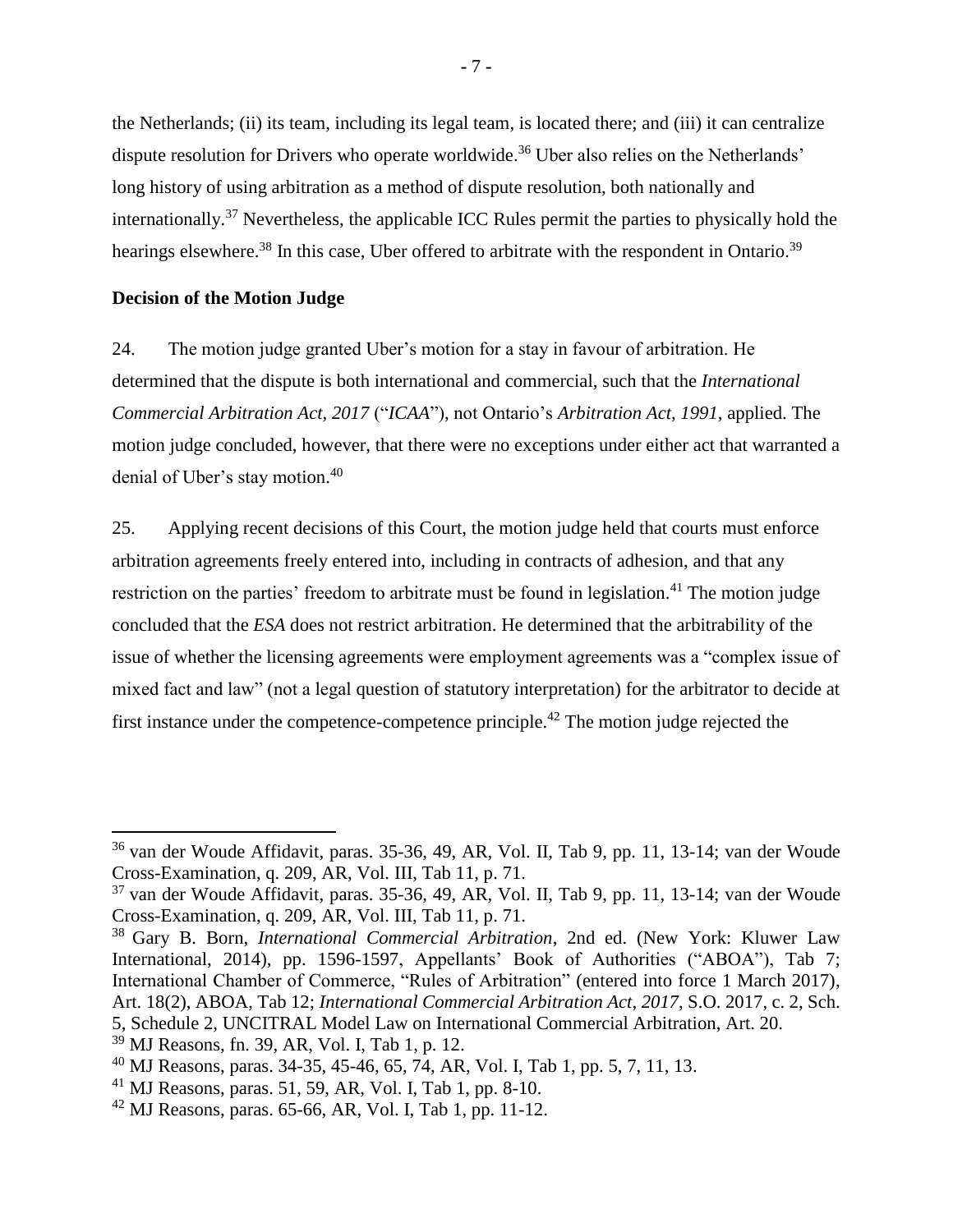unconscionability exception because there was no evidence that Uber had preyed upon or taken advantage of the respondent.<sup>43</sup>

## <span id="page-10-0"></span>**Decision of the Court of Appeal for Ontario**

26. The Court of Appeal allowed the appeal and set aside the stay. In doing so, it adopted a novel, and incorrect, approach to the enforceability of arbitration agreements. The Court expressly rejected the application of competence-competence to validity challenges.<sup>44</sup>

27. Assuming the pleaded fact that Drivers are employees, the Court held that the *ESA* precluded arbitration because the Arbitration Agreement did not permit complaints to the Minister of Labour under s. 96 of the *ESA*. <sup>45</sup> The Court of Appeal held that this complaint procedure was an "employment standard" that could not be contracted out of or waived.<sup>46</sup> Even though the respondent has not complained to the Minister (and contrary to this Court's decision in *Seidel v. TELUS Communications Inc.*<sup>47</sup>), the Court of Appeal found that the Arbitration Agreement was invalid. The Court weighed various public policy factors, including its views on the benefits of class actions, the complaint procedure under s. 96 of the *ESA* as compared to arbitration, and how disputes regarding worker classification in Ontario should be resolved.<sup>48</sup> The Court of Appeal also concluded that the Arbitration Agreement was unconscionable.<sup>49</sup>

 $\overline{a}$ 

*Communications Inc.*, 2011 SCC 15, paras. 9, 31, 35-40.

<sup>43</sup> MJ Reasons, para. 70, AR, Vol. I, Tab 1, p. 12.

<sup>44</sup> CA Reasons, paras. 39-40, AR, Vol. I, Tab 3, p. 40.

<sup>45</sup> CA Reasons, paras. 27-36, 41, AR, Vol. I, Tab 3, pp. 35-38, 40-41.

<sup>46</sup> CA Reasons, paras. 36, 41, AR, Vol. I, Tab 3, pp. 38, 40-41.

 $47$  The claim was permitted to proceed in court only to the extent that the claim was made under the provision of the legislation that invalidated the arbitration agreement: *Seidel v. TELUS* 

<sup>48</sup> CA Reasons, paras. 44-45, 49-50, AR, Vol. I, Tab 3, pp. 41-44.

<sup>49</sup> CA Reasons, paras. 62, 68-69, AR, Vol. I, Tab 3, p. 48, 51-52.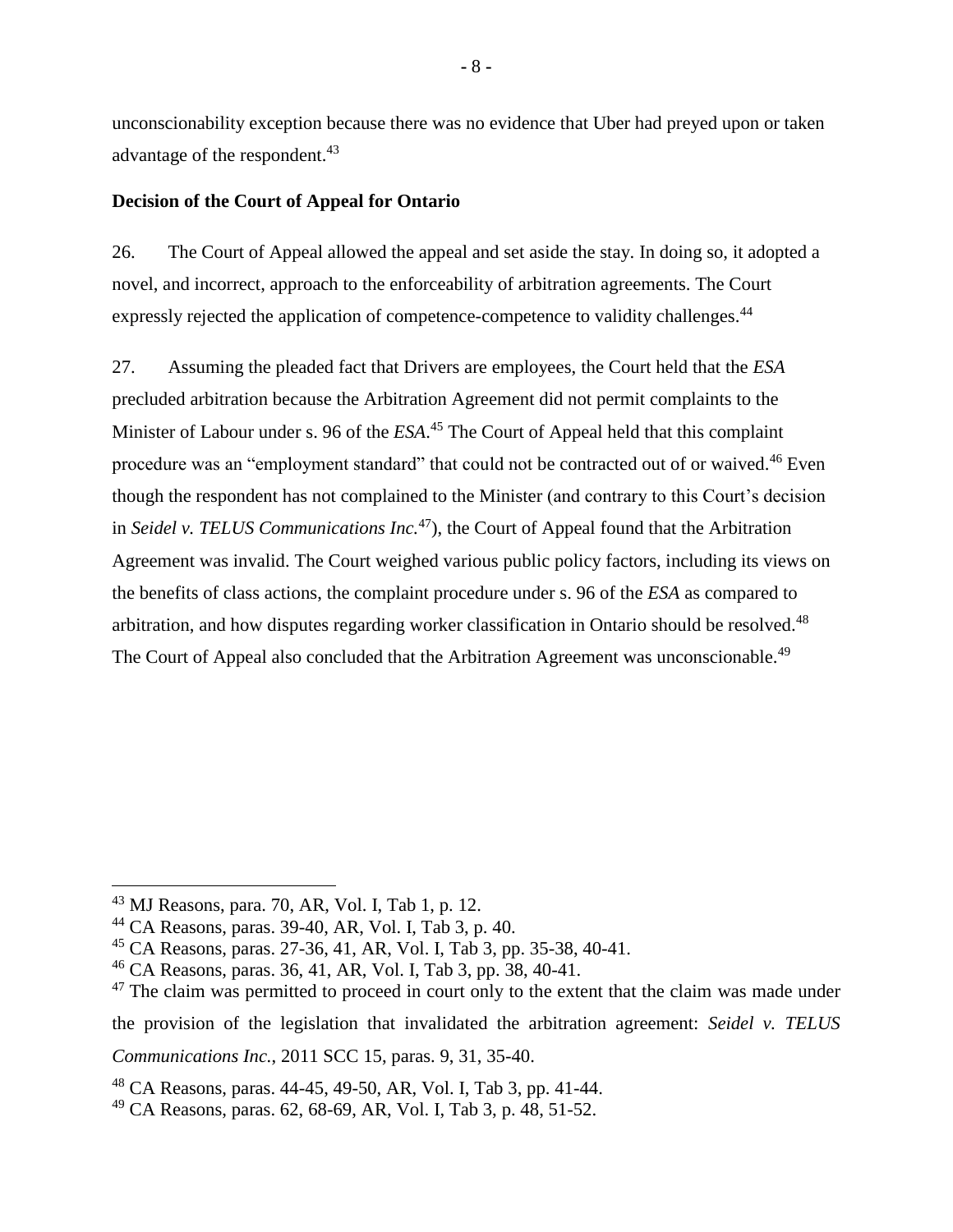### **PART II – THE ISSUES**

<span id="page-11-0"></span>28. The issue on this appeal is whether this proposed class proceeding should be stayed in favour of arbitration. It should be. The Court of Appeal committed the following reversible errors:

- (a) It wrongly held that the competence-competence principle does not apply to determining the validity of an arbitration agreement.
- (b) It usurped the role of the legislature by holding that the *ESA* prohibits arbitration.
- (c) It applied the incorrect test for unconscionability and wrongly concluded that the Arbitration Agreement was void as unconscionable.

## **PART III – STATEMENT OF ARGUMENT**

## <span id="page-11-2"></span><span id="page-11-1"></span>**Standard of Review**

 $\overline{a}$ 

29. The Court of Appeal's errors concerning the application of competence-competence, whether the *ESA* prohibits arbitration, and the threshold and test for unconscionability were errors of law that attract a standard of correctness.<sup>50</sup> In its application of the factual matrix to the test for unconscionability, the Court of Appeal committed an error of mixed fact and law that attracts a standard of palpable and overriding error.<sup>51</sup>

## <span id="page-11-3"></span>**The** *International Commercial Arbitration Act, 2017* **Applies**

30. The arbitration agreements between the respondent and Rasier and Portier are international commercial arbitration agreements within the meaning of the *ICAA*.

31. The agreements are international. <sup>52</sup> Rasier and Portier's places of business are in the Netherlands, where they are incorporated, where their offices are located, and where they

<sup>50</sup> *Housen v. Nikolaisen*, 2002 SCC 33, paras. 8, 36.

<sup>51</sup> *Housen v. Nikolaisen*, 2002 SCC 33, para. 36; *Cope v. Hill*, 2007 ABCA 32, para. 10.

<sup>52</sup> *International Commercial Arbitration Act*, *2017*, S.O. 2017, c. 2, Sch. 5, s. 5(3), Schedule 2, UNCITRAL Model Law on International Commercial Arbitration, Art. 1(3).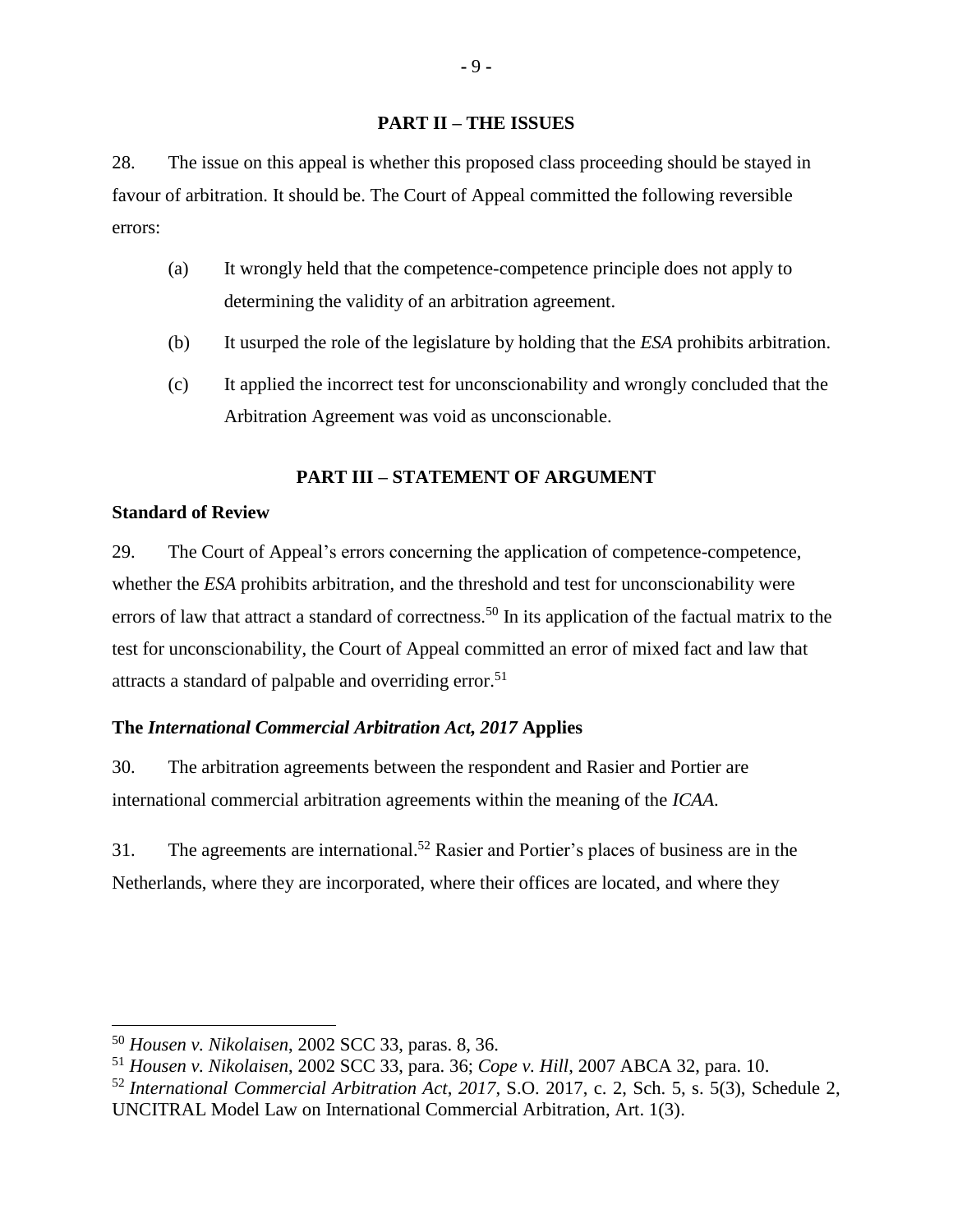provide lead generation services to Drivers.<sup>53</sup> The respondent's place of business is in Ontario, where he resides and uses the Driver App to provide food delivery services.<sup>54</sup>

32. The agreements are commercial.<sup>55</sup> The respondent's agreements with Rasier and Portier relate to licensing. In exchange for the ability to access Uber's lead generation services for personal transportation and food delivery, the respondent pays a service fee to Rasier and Portier.<sup>56</sup> The respondent acknowledged that he entered into the licensing agreements for the express purpose of licensing Rasier and Portier's lead generation services.<sup>57</sup> Licensing agreements fall within the definition of commercial agreements.<sup>58</sup>

33. The respondent's pleading that he is an Uber employee does not alter the commercial character of the agreement. Courts have applied international commercial arbitration statutes even when one party is making a non-commercial claim if the underlying agreement is commercial in nature. 59

34. Assuming that the *ICAA* applies, it requires the court to hold the parties to their bargain, refer the dispute to arbitration, and stay this proceeding.<sup>60</sup> A stay pending arbitration is mandatory unless the court finds that the agreement is null and void, inoperative, or incapable of being performed.<sup>61</sup> However, if the *ICAA* does not apply, Ontario's domestic arbitral legislation, the *Arbitration Act, 1991*, does.<sup>62</sup> It also mandates a stay if a party to an arbitration agreement

<sup>53</sup> See para. 9 above.

<sup>54</sup> Statement of Claim, para. 35, AR, Vol. I, Tab 6, p. 74.

<sup>&</sup>lt;sup>55</sup> The Analytical Commentary contained in the Report of the Secretary General defines commercial to include licensing relationships, United Nations Commission on International Trade Law, *Report of the Secretary-General*, UNGAOR, 18<sup>th</sup> Sess., UN Doc. A/CN.9/264 (1985), ABOA, Tab 28; *International Commercial Arbitration Act*, *2017*, S.O. 2017, c. 2, Sch. 5*,* s. 6(3).

<sup>56</sup> See para. 8 above.

 $57$  See paras. 15, 19 above.

<sup>58</sup> See fn. 55 above.

<sup>59</sup> *United Mexican States v. Metalclad Corp*., 2001 BCSC 664, paras. 44-46, 49.

<sup>60</sup> *International Commercial Arbitration Act*, *2017*, S.O. 2017, c. 2, Sch. 5, s. 9, Schedule 2, UNCITRAL Model Law on International Commercial Arbitration, Art. 8.

<sup>61</sup> *International Commercial Arbitration Act*, *2017*, S.O. 2017, c. 2, Sch. 5, s. 9, Schedule 2,

UNCITRAL Model Law on International Commercial Arbitration, Art. 8.

<sup>62</sup> *Arbitration Act, 1991*, S.O. 1991, c. 17, s. 2.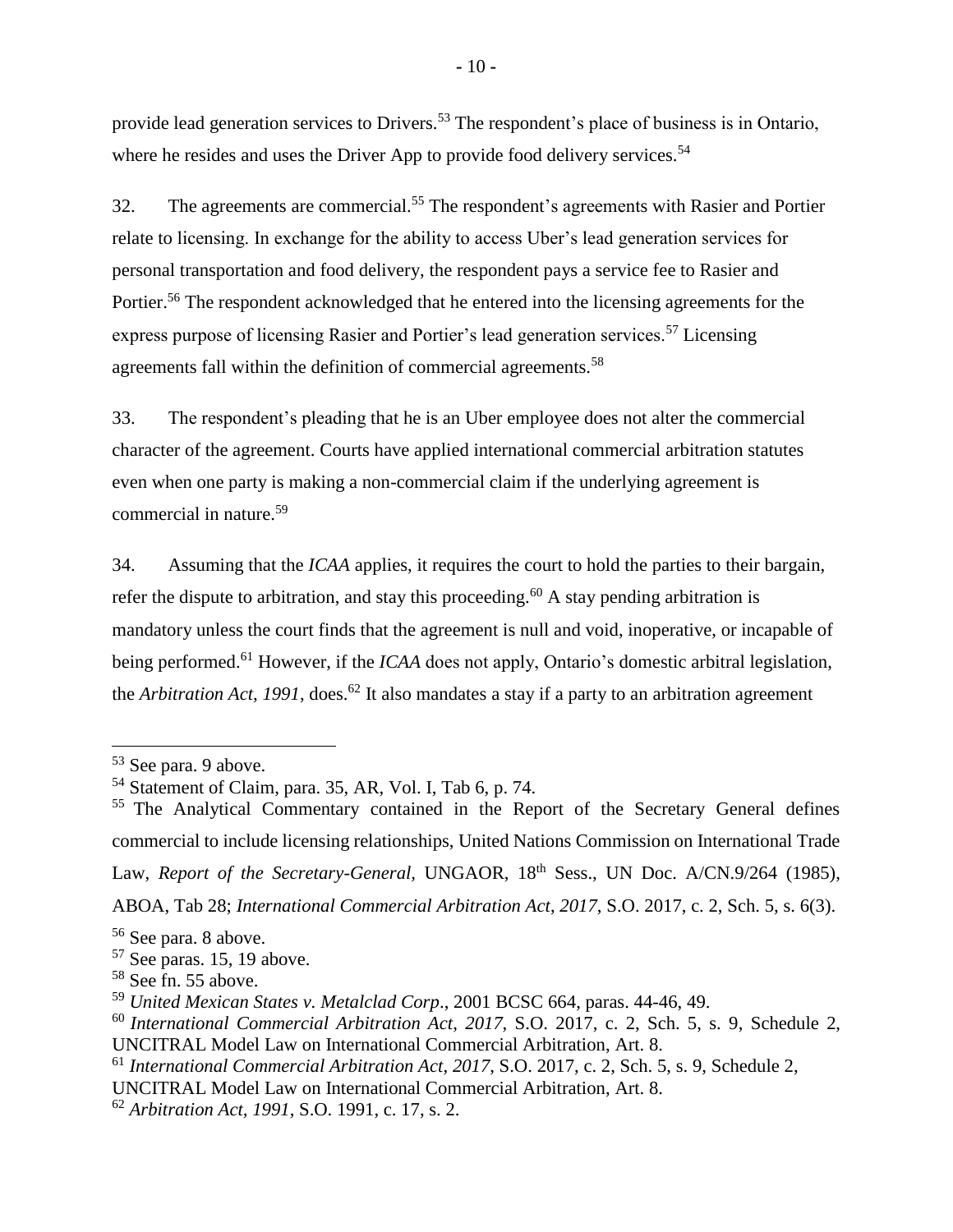commences a proceeding in respect of a matter to be submitted to arbitration under the agreement.<sup>63</sup>

35. Both the *ICAA* and the *Arbitration Act*, *1991* permit a court to refuse to stay a proceeding in certain circumstances.<sup>64</sup> Relying on one of these exceptions, the respondent argues that the Arbitration Agreement is invalid. It is his burden to prove that the exception relied on applies.<sup>65</sup> The respondent has failed to meet that burden.

### <span id="page-13-0"></span>**The Competence-competence Principle Applies to Questions of Validity**

36. The competence-competence principle provides that "if there is an arguable or *prima facie* case that the arbitrator has jurisdiction, the court should defer the issue of jurisdiction to the arbitrator."<sup>66</sup> A court should depart from the "systematic referral to arbitration" only if the jurisdictional challenge is based solely on a question of law or a question of mixed fact and law that requires only a superficial analysis of the documentary record.<sup>67</sup> Even if one of the exceptions to the competence-competence principle applies, the court will refuse a stay and allow an action to continue in court "only if it is clear the dispute falls outside the arbitration agreement."<sup>68</sup> Subject to limited exceptions, "the decision regarding jurisdiction should initially be left to the arbitrator."<sup>69</sup> This principle applies to questions concerning the validity of the arbitration agreement, not just the scope of the agreement.<sup>70</sup>

<sup>63</sup> *Arbitration Act, 1991*, S.O. 1991, c. 17, s. 7(1).

<sup>64</sup> *Arbitration Act, 1991*, S.O. 1991, c. 17, s. 7(2); *International Commercial Arbitration Act*, *2017*, S.O. 2017, c. 2, Sch. 5, Schedule 2, UNCITRAL Model Law on International Commercial Arbitration, Arts. 8, 16.

<sup>65</sup> *Kanitz v. Rogers Cable Inc.* (2002), 58 O.R. (3d), para. 14, 21 B.L.R. (3d) 104 (Sup. Ct).

<sup>66</sup> *1146845 Ontario Inc. v. Pillar to Post Inc.*, 2014 ONSC 7400, para. 68, citing *Dell Computer Corp. v. Union des consommateurs*, 2007 SCC 34; See also *Dancap Productions Inc. v. Key Brand Entertainment Inc.*, 2009 ONCA 135, para. 34.

<sup>67</sup> *Dell Computer Corp. v. Union des consommateurs*, 2007 SCC 34, paras. 84-86; *Seidel v. TELUS Communications Inc*., 2011 SCC 15, paras. 4, 28-30.

<sup>68</sup> *Dalimpex Ltd. v. Janicki* (2003), 64 O.R. (3d) 737 (C.A.), para. 21, citing *Gulf Canada Resources Ltd./Ressources Gulf Canada Ltée v. Arochem International Ltd.* (1992), 43 C.P.R. (3d) 390 (B.C. C.A.).

<sup>69</sup> *Dell Computer Corp. v. Union des consommateurs*, 2007 SCC 34, para. 11.

<sup>70</sup> *Seidel v. TELUS Communications Inc*., 2011 SCC 15, paras. 28-30.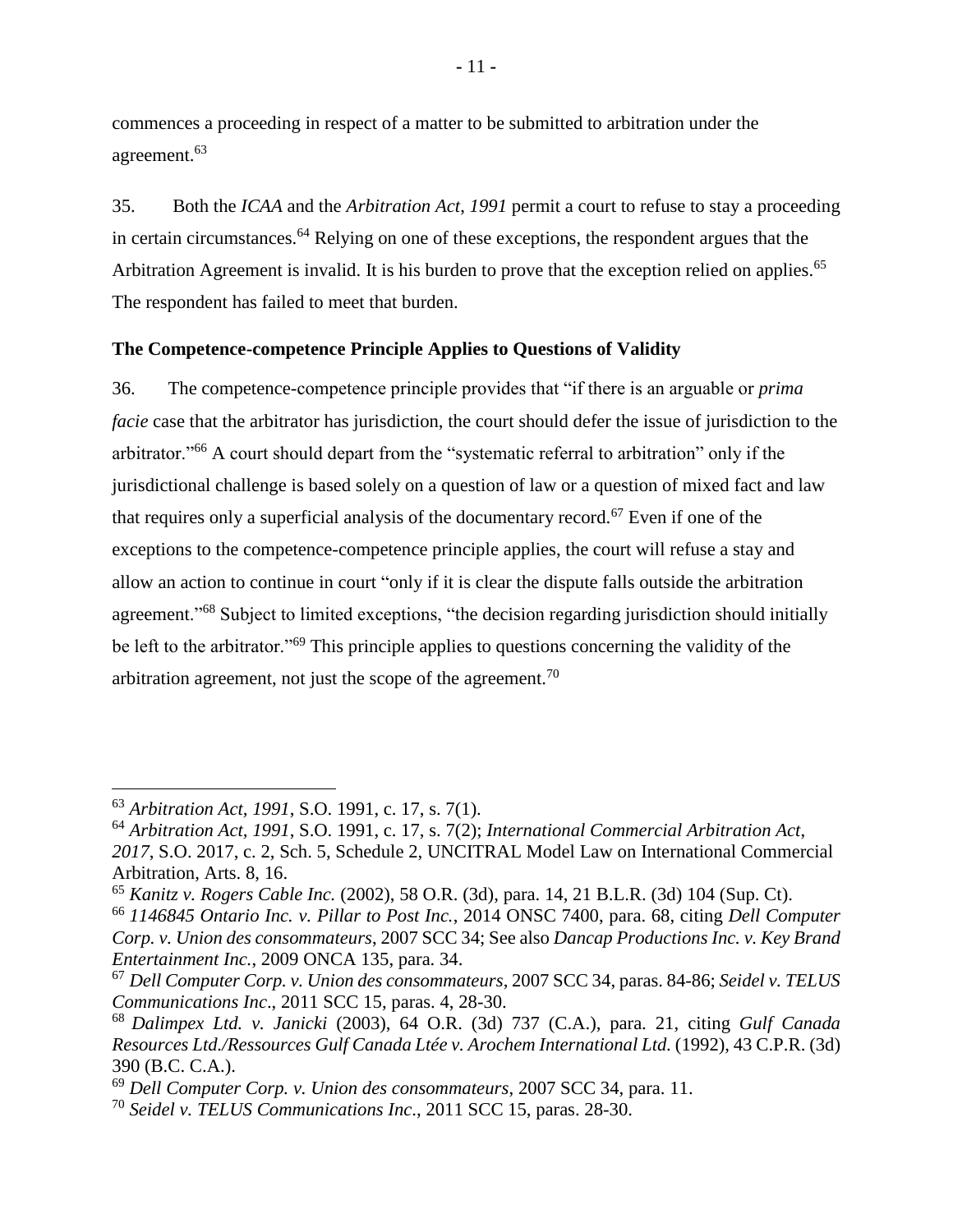37. In this case, the respondent's challenges to the Arbitration Agreement are not questions of law and cannot be resolved on a superficial review of the record. The competence-competence principle thus requires that the arbitrator must first resolve the challenges. The Court of Appeal avoided the application of the competence-competence principle by holding that the principle did not apply to challenges to the validity of an arbitration agreement. This conclusion disregards the purposes of the principle and is unsupported in law.

### *Acceptance of competence-competence principle in Canadian law*

<span id="page-14-0"></span>38. The competence-competence principle is consistently applied by courts across Canada.<sup>71</sup> This Court has endorsed the principle on numerous occasions.<sup>72</sup> Reserving jurisdictional questions for the arbitrator at first instance reduces delays, minimizes duplicative fact-finding that might be required were a court and an arbitrator both to consider jurisdiction, and decreases the expense involved for parties in filing extensive factual evidence before the court to support or rebut any challenge to the arbitrator's jurisdiction.<sup>73</sup> The widespread adoption of the competence-competence principle reflects the broad consensus that it furthers the benefits of arbitration as a timely, efficient, and cost-effective dispute resolution mechanism.<sup>74</sup>

39. In *TELUS Communications Inc. v. Wellman* ("*Wellman*"), this Court explained that one of the purposes of modern Canadian arbitration legislation, which provides for arbitrators to rule on their own jurisdiction, is to rebut the historical view that only courts were capable of granting remedies for legal disputes.<sup>75</sup> The underlying philosophy of the legislation, as cited by this Court,

<sup>71</sup> See e.g. *Ciano Trading & Services C.T. v. Skylink Aviation Inc.*, 2015 ONCA 89; *Sum Trade Corp. v. Agricom International Inc.*, 2018 BCCA 379; *Epcor Power L.P. v. Petrobank Energy & Resources Ltd.*, 2010 ABCA 378.

<sup>72</sup> *Dell Computer Corp. v. Union des consommateurs*, 2007 SCC 34, paras. 84-86; *Seidel v. TELUS Communications Inc*., 2011 SCC 15, paras. 28-30.

<sup>73</sup> *Dell Computer Corp. v. Union des consommateurs*, 2007 SCC 34, paras. 84-86.

<sup>74</sup> On the benefits of arbitration, see e.g. Gary B. Born, *International Commercial Arbitration: Commentary and Materials*, 2nd ed. (New York: Kluwer Law International, 2001), pp. 9-11, ABOA, Tab 8; *South Coast British Columbia Transportation Authority v. BMT Fleet Technology Ltd.*, 2018 BCCA 468, paras. 17-18; *Mungo v. Saverino*, [1995] O.J. No. 3021 (WL), para. 71, ABOA, Tab 2; *Legislative Assembly of Ontario Debates*, No. 7 (27 March 1991) at 245 (Howard Hampton), ABOA, Tab 13; *Legislative Assembly of Ontario Debates*, No. 80 (5 November 1991) at 3384 (Howard Hampton), ABOA, Tab 14; *Legislative Assembly of Ontario Debates*, No. 80 (5 November 1991) at 3386 (Charles Harnick), ABOA, Tab 15.

<sup>75</sup> *TELUS Communications Inc. v. Wellman*, 2019 SCC 19, paras. 48-49.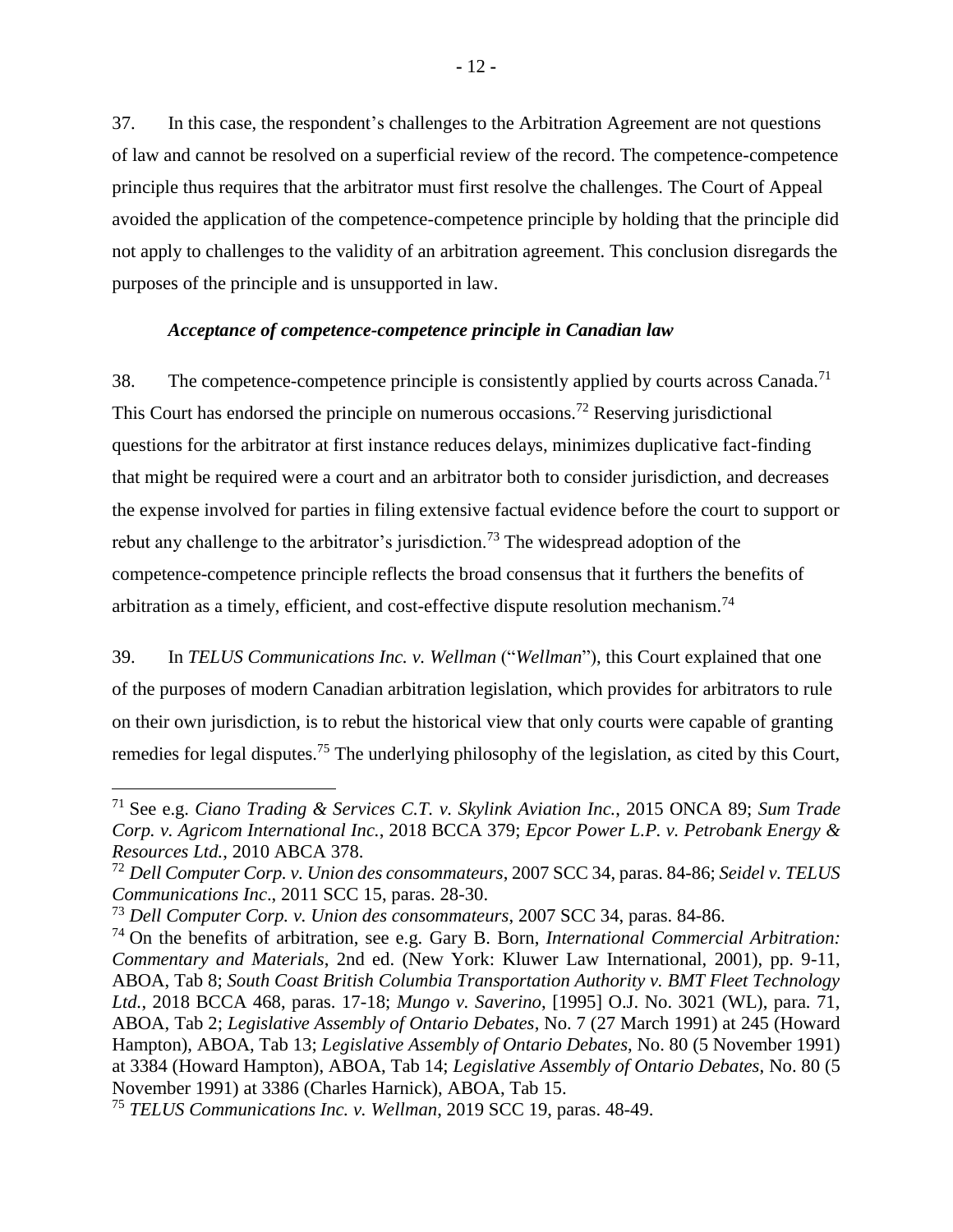is entrenching "the primacy of arbitration proceedings over judicial proceedings once the parties have entered into an agreement, by directing the court, generally, not to intervene."<sup>76</sup> Respecting competence-competence is consistent with these purposes.

### *Acceptance of competence-competence principle internationally*

<span id="page-15-0"></span>40. The competence-competence principle has been adopted by a majority of international arbitral regimes.<sup>77</sup> It is considered a universally-recognized principle of international arbitration law.<sup>78</sup> Adherence to the competence-competence principle is integral to Canada maintaining its reputation as a jurisdiction that welcomes arbitration.<sup>79</sup> "An interpretation that enhances rather than undermines the confidence of the international community in Ontario as a venue for such arbitral proceedings is clearly one that is in keeping with the intentions of the Legislature."<sup>80</sup>

### <span id="page-15-1"></span>*Competence-competence applies to validity challenges*

41. Competence-competence applies to jurisdictional challenges to both an arbitration agreement's scope and validity. There is no principled reason to treat validity and scope challenges differently in applying competence-competence. The Court of Appeal erred in law by holding that competence-competence does not apply to challenges to the validity of an arbitration agreement.<sup>81</sup>

<sup>76</sup> *TELUS Communications Inc. v. Wellman*, 2019 SCC 19, para. 49, citing *Ontario Hydro v. Denison Mines Ltd.*, 1992 Carswell Ont 3497 (Gen. Div.) (WL), ABOA, Tab 4.

<sup>77</sup> Kenneth McEwan, Ludmila Herbst, *Commercial Arbitration in Canada*, looseleaf (Toronto: Thomson Reuters, 2017), pp. 5-7, ABOA, Tab 22; Gary B. Born, *International Commercial Arbitration*, 2nd ed. (New York: Kluwer Law International, 2014), p. 1051, ABOA, Tab 7.

<sup>78</sup> Gary B. Born, *International Commercial Arbitration*, 2nd ed. (New York: Kluwer Law International, 2014), p. 1051, ABOA, Tab 7.

<sup>79</sup> Ryan Cookson, Tamryn Jacobson, Julie Rosenthal, "Court of Appeal Invalidates Uber's Arbitration Clause" (15 January 2019), ABOA, Tab 9; Mira Novek, "The Court of Appeal Affirms that the Competence-Competence Principle Applies to Ontario's *Arbitration Act, 1991*" (27 December 2013), ABOA, Tab 23. On Canada as an "arbitration-friendly state", see Uniform Law Conference of Canada, "International Commercial Arbitration – Report of the Working Group (2012), paras. 4-5, ABOA, Tab 27.

<sup>80</sup> *The Russian Federation v. Luxtona Limited*, 2018 ONSC 2419, para. 30.

<sup>81</sup> CA Reasons, paras. 39-40, AR, Vol. I, Tab 3, p. 40.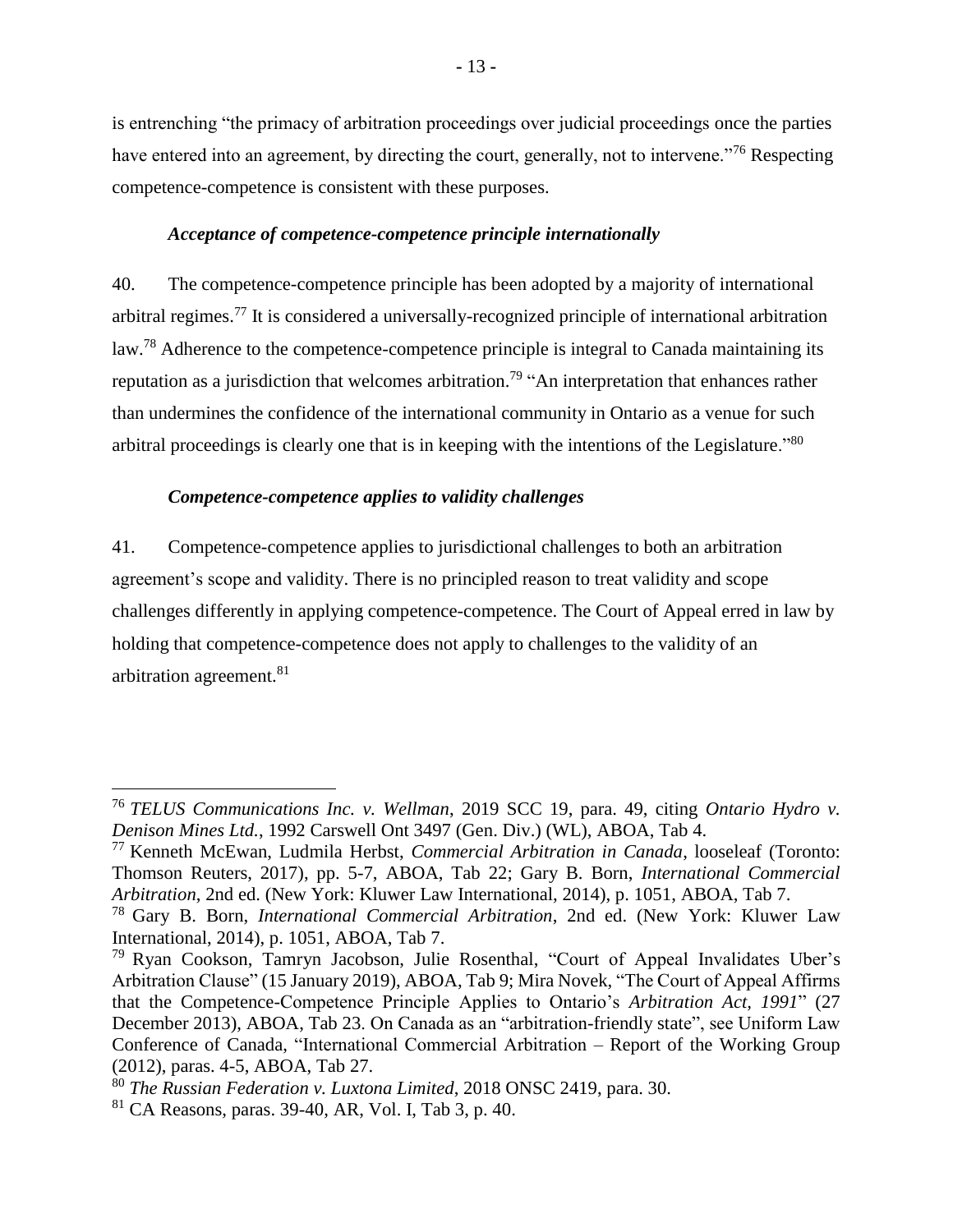42. The *ICAA* and the *Arbitration Act, 1991* expressly extend the ability of arbitrators to rule on their own jurisdiction to challenges to the validity of an arbitration agreement. Article 16 of Schedule 2 of the *ICAA* stipulates that "the arbitral tribunal may rule on its own jurisdiction, including any objections with respect to the existence or validity of the arbitration agreement."<sup>82</sup> Section 17 of the *Arbitration Act, 1991* provides that an "arbitral tribunal may rule on its own jurisdiction to conduct the arbitration and may in that connection rule on objections with respect to the existence or validity of the arbitration agreement."<sup>83</sup> (Emphasis added.)

43. This Court has held that competence-competence applies to validity challenges. In *Dell Computer Corp. v. Union des consommateurs*, this Court determined that "an arbitrator has jurisdiction to assess the validity and applicability of an arbitration clause and that, although there are exceptions, the decision regarding jurisdiction should initially be left to the arbitrator."<sup>84</sup> In *Seidel v. TELUS Communications Inc.* ("*Seidel*"), this Court was faced with a challenge to the validity of an arbitration agreement between TELUS Communications Inc. and one of its customers. The majority affirmed that the competence-competence principle applied. However, given the nature of the validity challenge in that case  $-$  a pure question of law  $-$  the principle was not violated in having the court evaluate the challenge at first instance rather than referring the dispute to the arbitrator.<sup>85</sup> Courts across Canada have similarly respected competence-competence in considering objections to the validity of an arbitration agreement.<sup>86</sup>

### *The Court of Appeal erred in assuming an employment relationship*

<span id="page-16-0"></span>44. The Court of Appeal started its analysis below by presuming that the respondent can prove what he pleads – that he is an employee of Uber. In doing so, it relied on the fact that the majority in *Seidel* took the plaintiff's complaints that TELUS had breached the *Business Practices and Consumer Protection Act*<sup>87</sup> ("*BPCPA*") as capable of proof. However, in *Seidel*,

<sup>82</sup> *International Commercial Arbitration Act*, *2017*, S.O. 2017, c. 2, Sch. 5, Schedule 2, UNCITRAL Model Law on International Commercial Arbitration, Art. 16(1).

<sup>83</sup> *Arbitration Act, 1991*, S.O. 1991, c. 17, s. 17 (Emphasis added).

<sup>84</sup> *Dell Computer Corp. v. Union des consommateurs*, 2007 SCC 34, para. 11.

<sup>85</sup> *Seidel v. TELUS Communications Inc*., 2011 SCC 15, paras. 28-30.

<sup>86</sup> *Frey v. BCE Inc.*, 2008 SKQB 79, para. 11; *Sum Trade Corp. v. Agricom International Inc*., 2018 BCCA 379, paras. 36-37; *Wheeler v. Hwang*, 2007 NLTD 145 (CanLII), paras. 6, 8, 25.

<sup>87</sup> *Business Practices and Consumer Protection Act*, S.B.C. 2004, c. 2.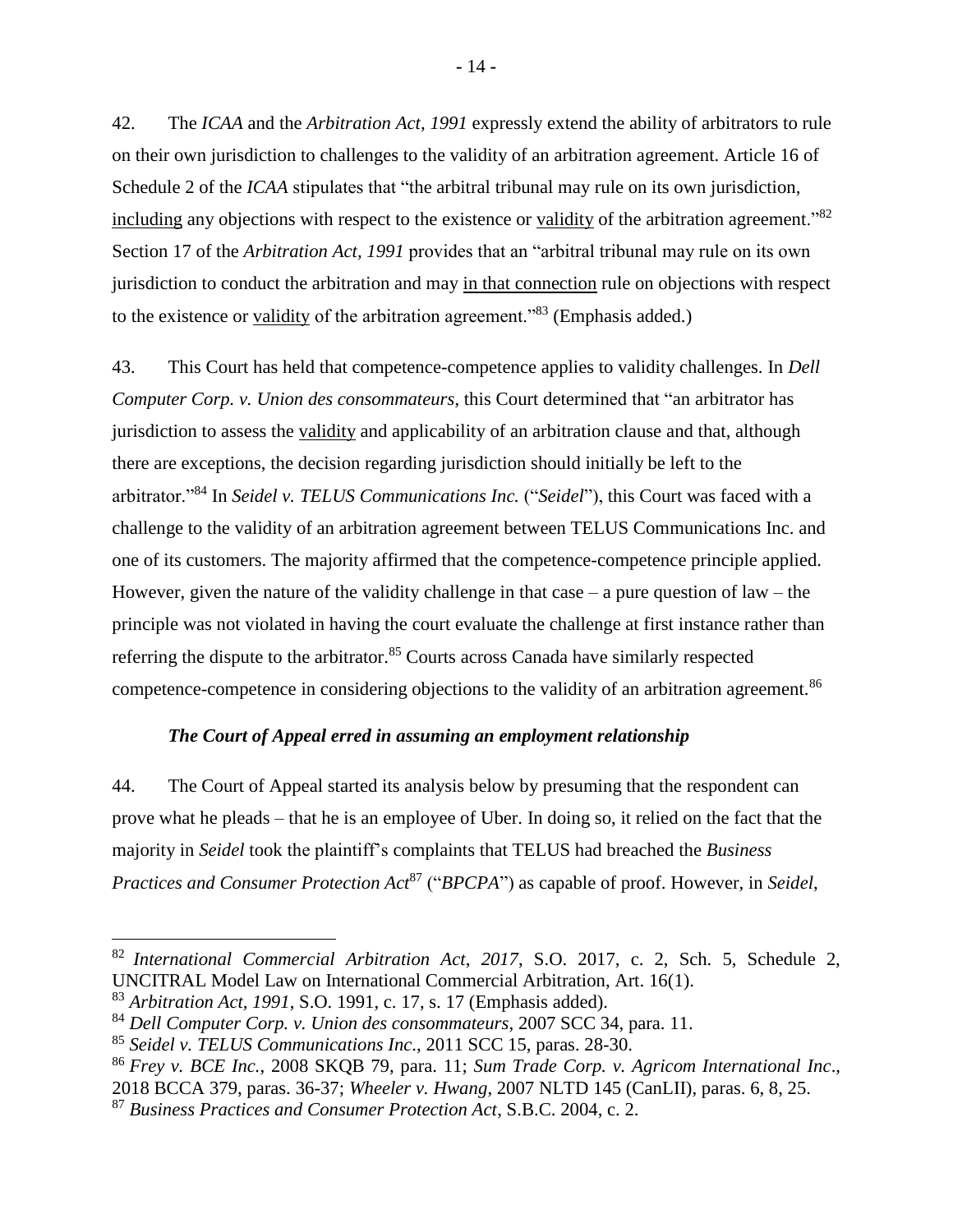this Court did not consider whether a claim should be taken as capable of proof when it is brought under a statute, the applicability of which is itself in dispute.

45. The respondent's jurisdictional challenge is therefore different than that presented by the plaintiff in *Seidel*. There was no controversy in *Seidel* as to the plaintiff's status as a consumer or the application of the *BPCPA* to her dispute with TELUS. This Court specifically relied on the undisputed nature of these facts in finding that competence-competence was not violated by its consideration of the plaintiff's jurisdictional challenge because "whether or not s. 172 of the *BPCPA* has the legal effect claimed for it by the plaintiff was a question of law to be determined on undisputed facts<sup>"88</sup> (emphasis added). In contrast, the respondent's status as an employee and the application of the *ESA* are central issues in his case against Uber.

46. The Court of Appeal's approach creates potential mischief. It offers parties the ability to "obstruct the process by manipulating procedural rules" to sidestep the application of competence-competence and renege on their agreements to arbitrate.<sup>89</sup> A party to an arbitration agreement could deliberately frame its cause of action under a statute that prohibits arbitration to avoid its agreement even if the dispute is not in fact governed by that statute. For this reason, courts have cautioned against the blind acceptance of assumptions.<sup>90</sup>

47. This Court's recent decision in *Wellman* offers an example.<sup>91</sup> To avoid its agreement to arbitrate, a business customer could plead its case as a consumer claim, which would be subject to Ontario's *Consumer Protection Act, 2002*<sup>92</sup> ("*CPA*") and therefore not arbitrable. Following the Court of Appeal's approach in this case, a court could rely on the pleading and assume that the *CPA* governed the business customer's dispute with TELUS. The court could then consider whether to stay the action without violating the competence-competence principle because whether the *CPA* precludes arbitration would be a pure question of law.

<sup>88</sup> *Seidel v. TELUS Communications Inc*., 2011 SCC 15, para. 30.

<sup>89</sup> *Dell Computer Corp. v. Union des consommateurs*, 2007 SCC 34, para. 84.

<sup>90</sup> *Nazarinia Holdings Inc. v. 2049080 Ontario Inc*., 2010 ONSC 1766, paras. 32-33; *IMG Canada Ltd. v. Melitta Canada Inc*., 18 B.L.R. (3d) 78 (O.N. S.C.), para. 20.

<sup>91</sup> *TELUS Communications Inc. v. Wellman*, 2019 SCC 19.

<sup>92</sup> *Consumer Protection Act*, *2002,* S.O. 2002, c. 30, Sch. A.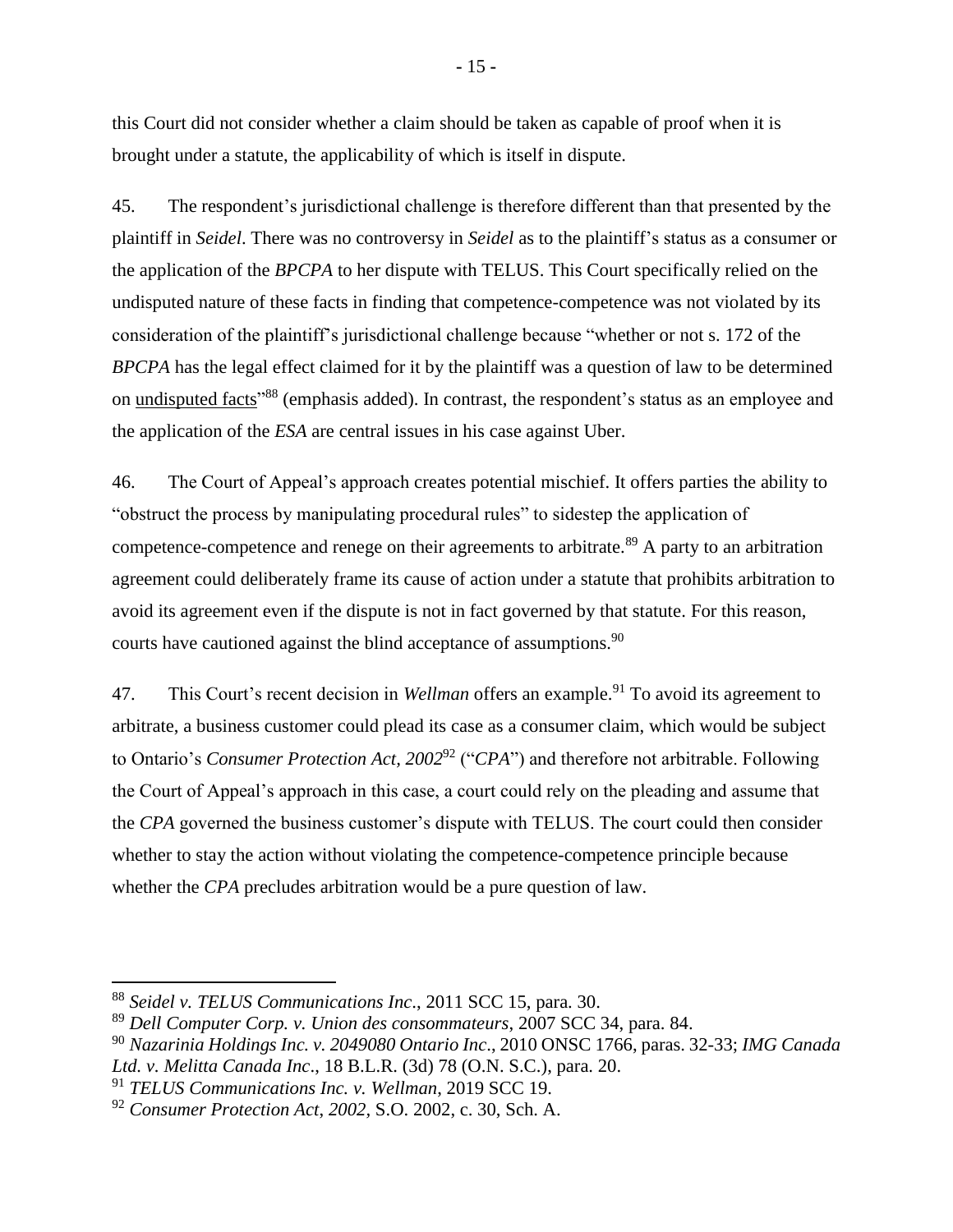48. The Court of Appeal also erred in analogizing its approach to other preliminary procedural motions. Unlike these motions, the competence-competence principle has gained wide acceptance as the appropriate model to determine the jurisdiction of arbitrators.<sup>93</sup> In the face of clear judicial preference for competence-competence, there is no basis for the court to make assumptions that undermine its application.

### *The respondent's challenges must first be resolved by the arbitrator*

<span id="page-18-0"></span>49. Competence-competence requires that the respondent's jurisdictional challenges to the Arbitration Agreement be determined by the court if they are based solely on a question of law or on a question of mixed fact and law that requires only a superficial analysis of the documentary record.<sup>94</sup> The onus is on the respondent to demonstrate that his challenge to the Arbitration Agreement should not at first instance be referred to the arbitrator.<sup>95</sup>

50. There is no dispute that the respondent's claim falls within the scope of the Arbitration Agreement. Instead, the respondent has argued against staying the proceeding on the grounds that the Arbitration Agreement is invalid for two independent reasons: (1) his claim is governed by the *ESA* and the *ESA* prohibits arbitration; and (2) the Arbitration Agreement is unconscionable. Neither of these is a question of law or a question of mixed fact and law requiring only a superficial consideration of the documentary record. This Court should therefore defer the issue of jurisdiction to the arbitrator.

51. The respondent's challenge to the validity of the Arbitration Agreement on the grounds that the *ESA* prohibits arbitration is not solely a question of law. It is a question of statutory interpretation that is not precluded by the competence-competence principle. However, as the motion judge found, before considering whether the *ESA* prohibits arbitration, the respondent's challenge requires a threshold determination that the *ESA* applies to his claim.<sup>96</sup> This

<sup>93</sup> See e.g. *Seidel v. TELUS Communications Inc*., 2011 SCC 15, paras. 28-29; *Dell Computer Corp. v. Union des consommateurs*, 2007 SCC 34, para. 84.

<sup>94</sup> *Dell Computer Corp. v. Union des consommateurs*, 2007 SCC 34, paras. 84-85.

<sup>95</sup> *Kanitz v. Rogers Cable Inc.*, [2002] O.J. No. 665 (S.C.J.), para. 14.

<sup>96</sup> MJ Reasons, paras. 58, 65, AR, Vol. I, Tab 1, pp. 10-11.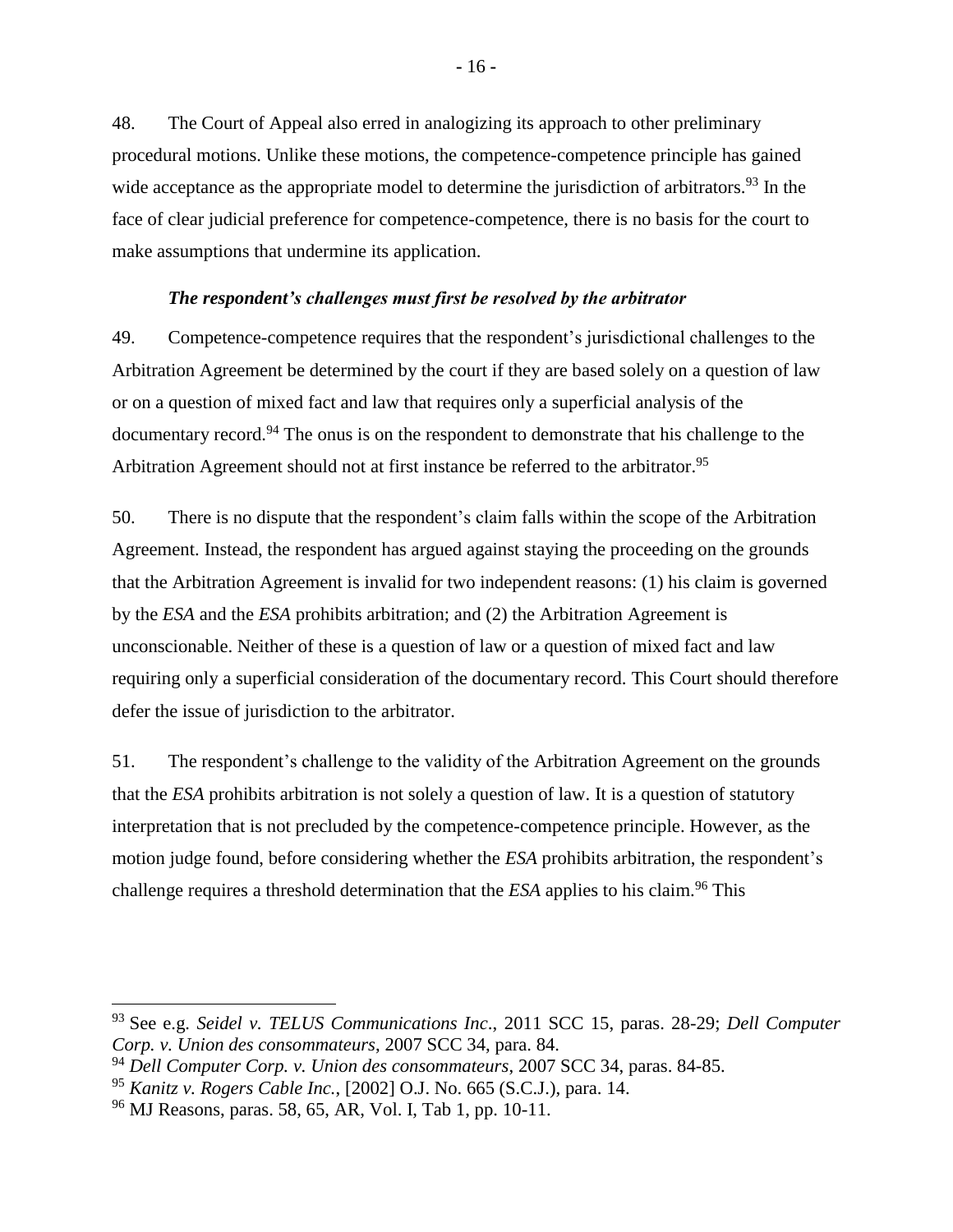determination depends on the complex and disputed question of the respondent's status as an employee, the resolution of which requires a detailed review and consideration of the facts.<sup>97</sup>

52. The respondent's assertion that the Arbitration Agreement is unconscionable also requires a fact-intensive analysis that should be done first by the arbitrator. Similar to other challenges to arbitration clauses, whether the Arbitration Agreement is unconscionable is a "probing factual inquiry".<sup>98</sup> This requires more than a superficial examination of the documentary evidence. For this reason, Canadian courts have determined that unconscionability challenges are subject to competence-competence.<sup>99</sup>

53. The affidavit evidence filed by the parties demonstrates that the "factual matrix" of the agreement, the consideration of which is required by this Court's decision in *Sattva Capital Corp. v. Creston Moly Corp.*<sup>100</sup>, is disputed. The evidence is conflicting or incomplete on a number of issues central to the unconscionability analysis, including: the size of the respondent's claim, the "likely" size of disputes between Drivers and Uber, the effectiveness of Uber's internal dispute resolution mechanisms, the cost of arbitration as compared to pursuit of a class proceeding, the rationale for the choice of arbitration as a dispute resolution mechanism, the location of the arbitration hearing, and whether, under the law of the Netherlands, the arbitrator would apply Ontario employment law.

54. The Court of Appeal went well beyond a superficial consideration of the evidentiary record in determining that the Arbitration Agreement is unconscionable. It reached conclusions about disputed factual evidence on a range of issues including: the likely size of a dispute for which the Arbitration Agreement would be invoked, the impact of the financial costs of arbitration and whether Drivers would pursue it, and whether the arbitration was to be physically conducted in the Netherlands.<sup>101</sup> To permit a court to engage in this degree of factual

<sup>97</sup> See e.g. *King v. Merrill Lynch Canada Inc.*, [2006] O.J. No. 1257, para. 20.

<sup>98</sup> *Rogers Wireless Inc. v. Muroff*, 2007 SCC 35, para. 15; See also *Greer v. Babey*, 2016 SKCA 45, para. 30.

<sup>99</sup> *Briones v. National Money*, 2013 MBQB 168, para. 51; *Wheeler v. Hwang*, 2007 NLTD 145 (CanLII), para. 25.

<sup>100</sup> *Sattva Capital Corp. v. Creston Moly Corp.*, 2014 SCC 53, para. 50.

<sup>&</sup>lt;sup>101</sup> CA Reasons, paras. 58-59, 68, AR, Vol. I, Tab 3, pp. 46-47, 50-52.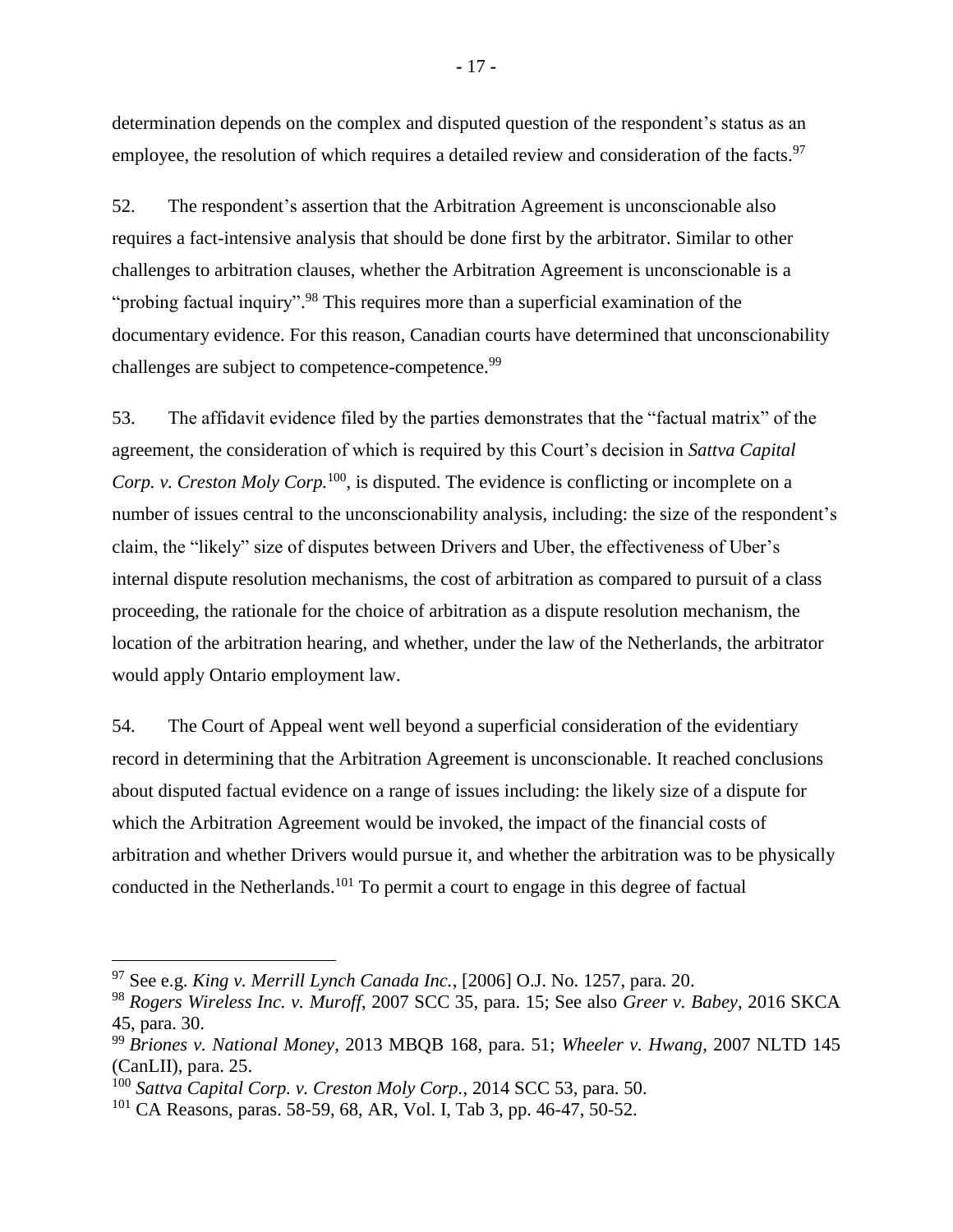consideration would significantly undermine the application of competence-competence, especially for jurisdictional challenges based on the validity of the agreements.

55. In sum, the competence-competence principle must apply to this case. Neither of the respondent's challenges to the arbitrator's jurisdiction meets the criteria for exception from this principle. This Court should reverse the Court of Appeal's decision and reinstate the decision of the motion judge referring the respondent's jurisdictional challenges to the arbitrator.

### <span id="page-20-0"></span>**The** *ESA* **Does Not Preclude Arbitration**

56. Even if this Court should determine the validity of the Arbitration Agreement under the *ESA* instead of referring the question to the arbitrator and even if the *ESA* applies to the respondent's claim – neither of which propositions Uber accepts – the Arbitration Agreement should still be enforced. The Ontario legislature has not chosen to prohibit arbitration of *ESA* claims.

57. Recent jurisprudence of this Court and courts across Canada recognizes that "legislation has been introduced to support arbitration…and the resolution of disputes outside court proceedings where parties have agreed to arbitrate their disputes."<sup>102</sup> The "trend in the case law and legislation … [is] to accept and even encourage the use of civil and commercial arbitration."<sup>103</sup> The decision to restrict parties' freedom to choose arbitration has been left to the legislatures.<sup>104</sup> This Court has made clear that, absent legislation to the contrary, courts must enforce arbitration agreements, including in contracts of adhesion.<sup>105</sup>

58. The respondent argues that arbitration is prohibited under the *ESA*. The Court must therefore determine whether there is "express legislative language" in the *ESA* to preclude arbitration.<sup>106</sup> Applying the modern approach to statutory interpretation, the Court must read the

<sup>102</sup> *1146845 Ontario Inc. v. Pillar to Post Inc*., 2014 ONSC 7400, paras. 66-67; *TELUS Communications Inc. v. Wellman*, 2019 SCC 19, para. 54, quoting *Desputeaux v. Éditions Chouette (1987) inc.*, 2003 SCC 17, para. 38.

<sup>103</sup> *TELUS Communications Inc. v. Wellman*, 2019 SCC 19, para. 54, quoting *Desputeaux v. Éditions Chouette (1987) inc.*, 2003 SCC 17, para. 38.

<sup>104</sup> *Seidel v. TELUS Communications Inc.*, 2011 SCC 15, para. 2.

<sup>105</sup> *Seidel v. TELUS Communications Inc.*, 2011 SCC 15, para. 2.

<sup>106</sup> *Murphy v. Amway Canada Corporation*, 2013 FCA 38, paras. 17, 60.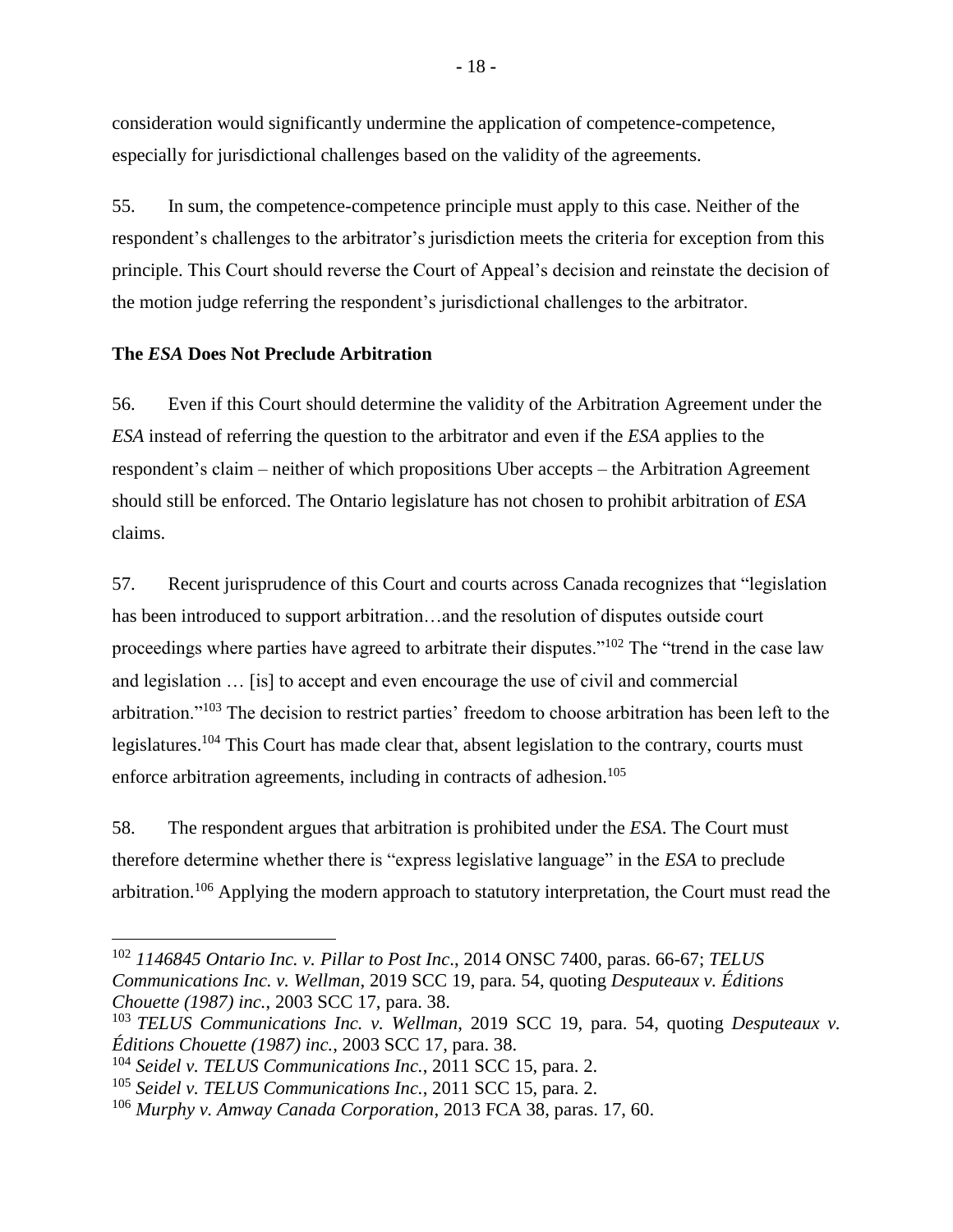words of an act "... in their entire context and in their grammatical and ordinary sense harmoniously with the scheme of the Act, the object of the Act, and the intention of the Parliament."<sup>107</sup> The exercise must also respect and be "consistent with the policy choices made by the legislature in the *Arbitration Act* itself and in other relevant statutes."<sup>108</sup>

59. There is no express prohibition on arbitration in the *ESA*. Considering the absence of any express language precluding arbitration, the respondent's argument and the Court of Appeal's reasoning that the legislature intended to oust arbitration of *ESA* claims requires several inferential leaps. It "comes down to inferring as a matter of statutory interpretation … legislative language to contradict the directive found in s. 7(1) of the *Arbitration Act*."<sup>109</sup> This approach is inconsistent with the principle of statutory interpretation which provides that "the ordinary meaning is presumed to be the meaning intended by the legislature, and in the absence of a reason to reject it, it should be adopted by the court."<sup>110</sup>

60. There is no legislative intention to prohibit arbitration contained in the *ESA*. Given the circumstances in which the *ESA* was enacted and recently amended, as well as the scope and context of the *Act*, the absence of an express prohibition on arbitration indicates that the legislature did not intend to oust arbitration of *ESA* claims. This conclusion is consistent with the principle of implied exclusion, the plain and ordinary meaning of ss. 5 and 96 to 98 of the *Act*, and the purposes and objects of the *Act*.

### *The principle of implied exclusion infers no legislative intention to prohibit arbitration*

<span id="page-21-0"></span>61. The principle of implied exclusion provides that:

 $\overline{a}$ 

[A]n intention to exclude may legitimately be implied whenever a thing is not mentioned in a context where, if it were meant to be included, one would have expected it to be

<sup>107</sup> E. A. Driedger, *Construction of Statutes*, 2nd ed. (Toronto: Butterworths, 1983), p. 87, ABOA, Tab 10; *Bell ExpressVu Limited Partnership v. Rex*, 2002 SCC 42, para. 26.

<sup>108</sup> *TELUS Communications Inc. v. Wellman*, 2019 SCC 19, para. 47.

<sup>109</sup> *1146845 Ontario Inc. v. Pillar to Post Inc*., 2014 ONSC 7400, para. 85.

<sup>110</sup> Ruth Sullivan, *Statutory Interpretation*, 3rd ed. (Toronto: Irwin Law, 2016), p. 59, ABOA, Tab 25.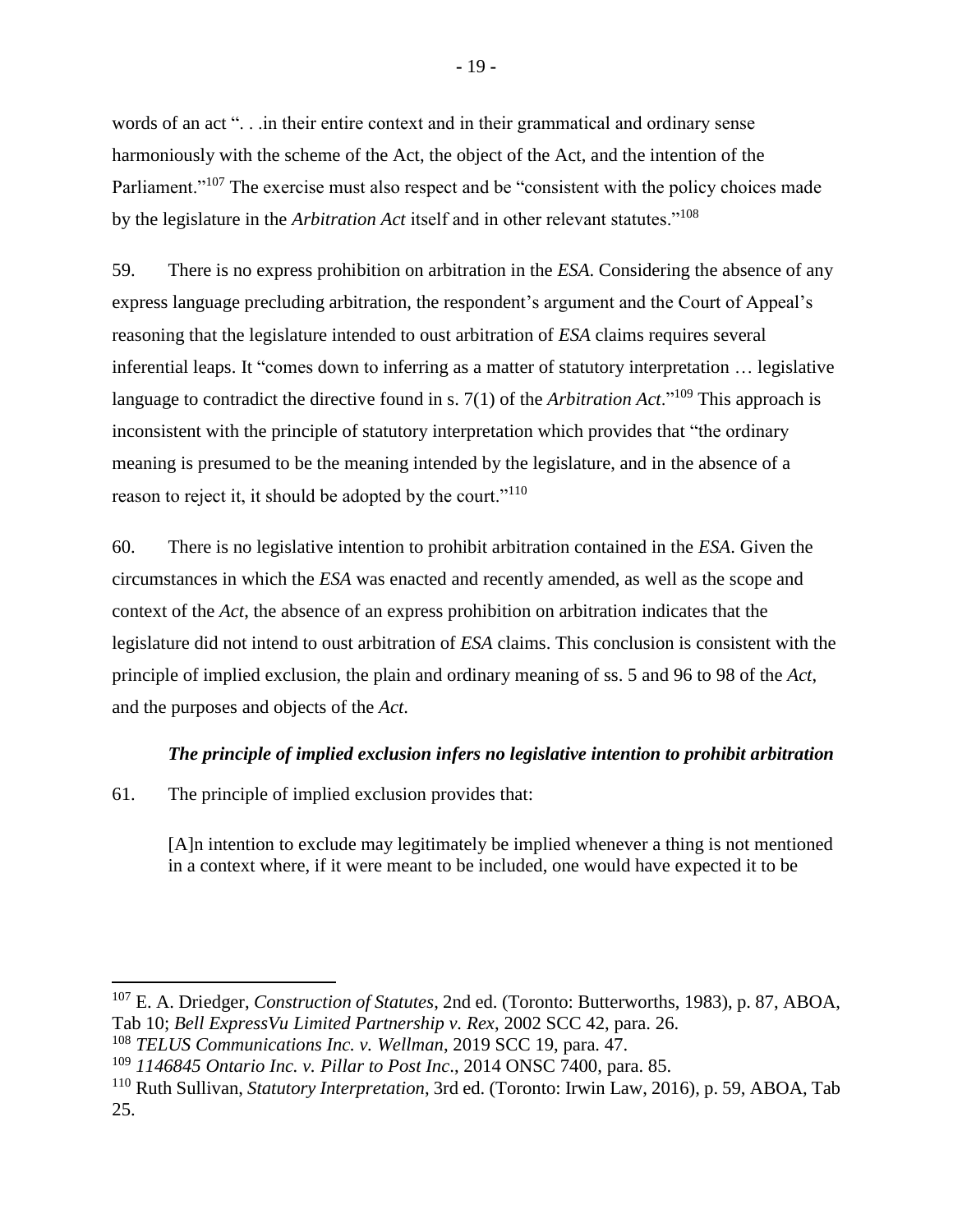expressly mentioned. Given an expectation of express mention, the silence of the legislature becomes meaningful.<sup>111</sup>

62. In the context of the *ESA*, there are significant reasons to expect that if the legislature intended to prohibit arbitration of claims under the *Act*, it would have done so expressly. These reasons include:

- (a) the legislature's endorsement of arbitration as a dispute resolution mechanism in the *Arbitration Act, 1991* and the *ICAA*;
- (b) express consideration of arbitration as a dispute resolution mechanism in the *ESA*;
- (c) repeated judicial endorsement of the use of arbitration for *ESA* claims;
- (d) judicial calls for the legislature to expressly act to resolve any tension between arbitration legislation and other competing policy objectives; and
- (e) related statutes that expressly prohibit arbitration.

 $\overline{a}$ 

63. In the above circumstances, the absence of an express prohibition against arbitration in the *ESA* is meaningful. This is particularly so given that Ontario recently undertook an expansive review and reform of the *ESA* following the "Changing Workplaces Review."<sup>112</sup> The Review assessed the need for legislative reform to address the changing nature of the workforce and the workplace, and changes in the prevalence and characteristics of standard employment relationships.<sup>113</sup> Subsequent legislative reform arising from the Review culminated in the passage of the *Fair Workplaces, Better Jobs Act, 2017*. <sup>114</sup> The Review specifically considered the "gig economy" and referred to Uber directly.<sup>115</sup> Neither the Review's recommendations nor the subsequent amendments to the *ESA* restrict arbitration in any way.

<sup>111</sup> Ruth Sullivan, *Statutory Interpretation*, 3rd ed. (Toronto: Irwin Law, 2016), p. 154, ABOA, Tab 25; See also *University Health Network v. Ontario (Minister of Finance)* (2001), 151 O.A.C. 286, paras. 31-32, 208 D.L.R. (4th) 459 (C.A.).

<sup>&</sup>lt;sup>112</sup> Ontario, Ministry of Labour, "The Changing Workplaces Review: An Agenda for Workplace Rights", S.C. Michael Mitchell & John C. Murray, ABOA, Tab 24.

<sup>&</sup>lt;sup>113</sup> Ontario, Ministry of Labour, "The Changing Workplaces Review: An Agenda for Workplace Rights", S.C. Michael Mitchell & John C. Murray, pp. 19-20, ABOA, Tab 24. <sup>114</sup> S.O. 2017, c. 22.

<sup>115</sup> Ontario, Ministry of Labour, "The Changing Workplaces Review: An Agenda for Workplace Rights", S.C. Michael Mitchell & John C. Murray, p. 54, ABOA, Tab 24.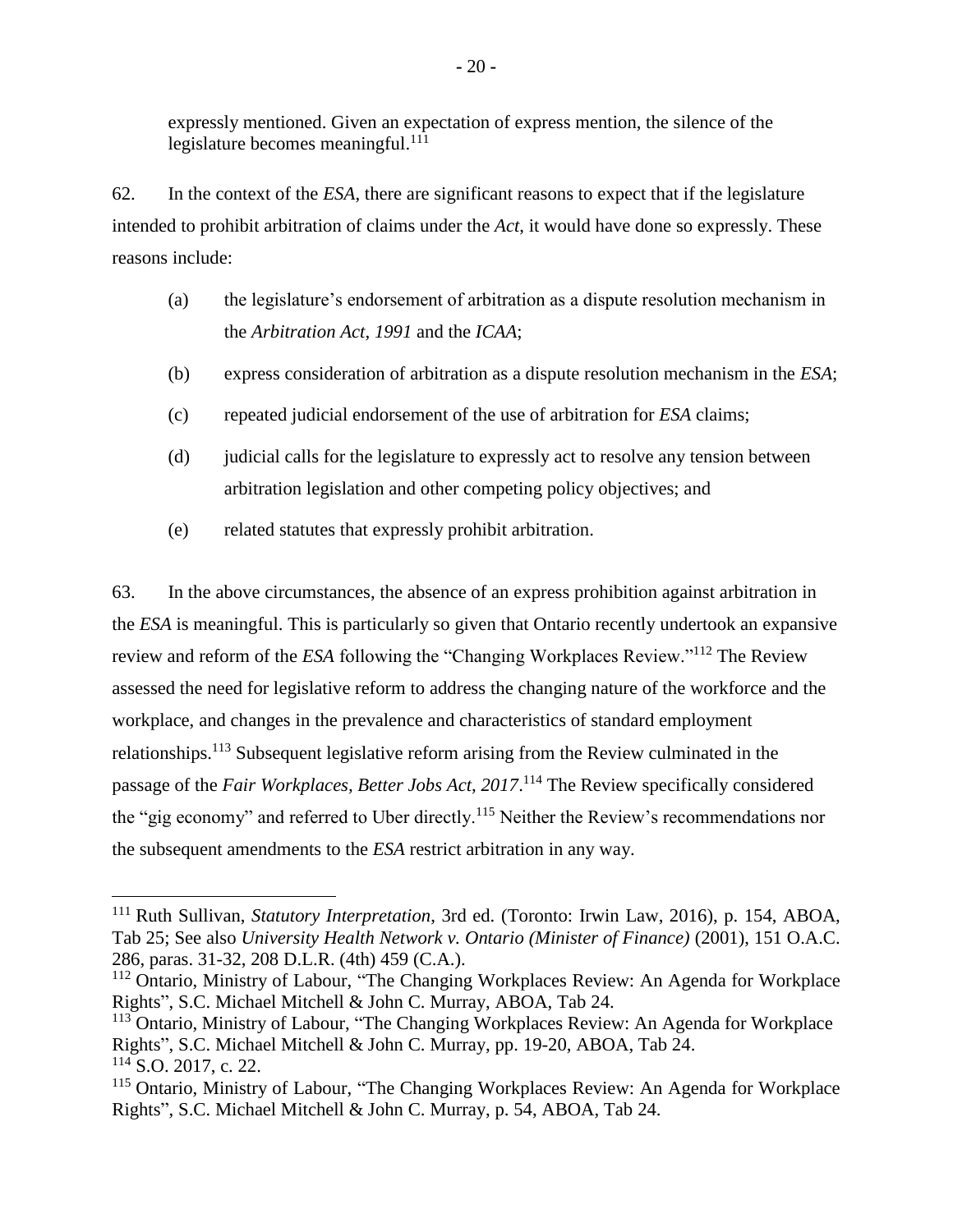64. *In amending the ESA, the legislature was aware of the support for arbitration in Ontario*. In enacting legislation, legislatures are presumed to be aware of the operation of other legislation.<sup>116</sup> As a result, in amending the *ESA* following the introduction of the *Arbitration Act, 1991* and the *ICAA*, the legislature would have been aware of the mandatory stay provisions in each act.<sup>117</sup> The legislature would also have been aware of the purposes of Ontario's arbitration legislation, which include improving access to justice by making it "easier for people to submit private disputes to resolution by arbitration", holding parties to their bargains to arbitrate (and encouraging such bargains), and limiting court intervention in matters governed by arbitration agreements.<sup>118</sup> This Court recently confirmed that the legislative purpose of the mandatory stay in s. 7(1) of the *Arbitration Act, 1991* was designed to limit judicial interference with parties' freedom to enter into arbitration agreements.<sup>119</sup>

65. Given the legislative support for arbitration as a dispute resolution mechanism in Ontario, had the legislature intended to limit the use of arbitration for certain classes of parties, it would have done so expressly. The legislature's silence in the *ESA* with respect to prohibiting arbitration of claims by non-unionized employees in the face of legislative support for and encouragement of arbitration, indicates that the legislature intended to permit arbitration of *ESA* claims. This interpretation is consistent with the purposes and effective functioning of Ontario's

introduction of the original *ICAA* and the *Arbitration Act, 1991* in 1990 and 1991 respectively.

<sup>116</sup> Ruth Sullivan, *Sullivan on the Construction of Statutes*, 6th ed. (Markham, ON: LexisNexis Canada, 2014), pp. 416-419, 422, ABOA, Tab 26; See also *R. v. Ulybel Enterprises Ltd.*, 2001 SCC 56, para. 30.

<sup>117</sup> Ruth Sullivan, *Sullivan on the Construction of Statutes*, 6th ed. (Markham, ON: LexisNexis Canada, 2014), pp. 416-419, 422, ABOA, Tab 26; *R. v. Ulybel Enterprises Ltd.*, 2001 SCC 56, para. 30. The *ESA* has been amended multiple times (including in 2005, 2010, and 2015) since the

<sup>118</sup> *TELUS Communications Inc. v. Wellman*, 2019 SCC 19, paras. 48-54, 111; *Legislative Assembly of Ontario Debates*, No. 7 (27 March 1991) at 256 (Howard Hampton), ABOA, Tab 13; *Legislative Assembly of Ontario Debates*, No. 80 (5 November 1991) at 3384 (Howard Hampton), ABOA, Tab 14; *Legislative Assembly of Ontario Debates*, No. 22 (23 November 2005) at 1094 (Michael Bryant), ABOA, Tab 20, citing to *Legislative Assembly of Ontario Debates*, No. 80 (5 November 1991) at 3386 (Charles Harnick), ABOA, Tab 15.

<sup>119</sup> *TELUS Communications Inc. v. Wellman*, 2019 SCC 19, para. 63.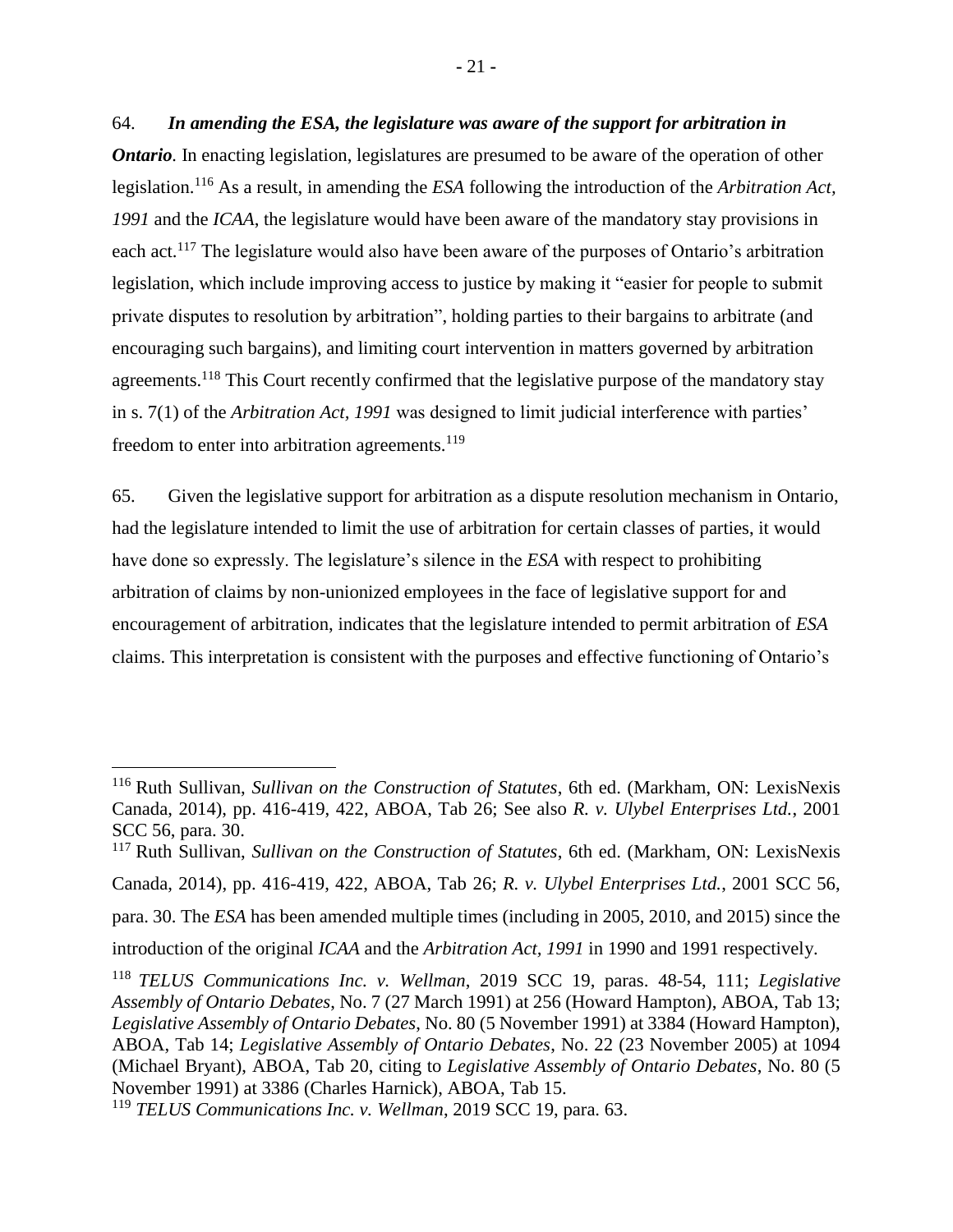arbitration legislation. Interpreting legislation in a coherent manner across statute books is to be encouraged.<sup>120</sup>

66. *The ESA provides for arbitration of disputes under collective agreements.* The *ESA*'s silence on prohibiting arbitration for non-unionized employees did not result from a lack of legislative attention paid to arbitration. Rather, the express references to arbitration in the *ESA* indicate that the legislature turned its mind to the use of arbitration as a dispute resolution mechanism under the *Act*. <sup>121</sup> These provisions of the *ESA* support Uber's position that had the legislature intended to limit the use of arbitration it would have done so expressly.

67. *Courts repeatedly permit arbitration of ESA disputes.* In various judicial decisions, courts in Ontario have repeatedly endorsed the view that parties may agree to arbitrate their disputes under the *ESA*. Courts in Ontario have regularly stayed court proceedings in favour of arbitration agreements contained in employment contracts governed by the *ESA*. <sup>122</sup> The legislature has not acted to correct these judicial interpretations. The absence of such legislative intervention further supports Uber's position that the legislature did not intend to prohibit arbitration under the *ESA*. 123

68. *Calls for legislative action to resolve tension with arbitration legislation have not led to ESA amendments.* In its 2002 decision *Kanitz v. Rogers Cable Inc.*, the Ontario Superior Court invited the Ontario legislature to resolve the tension between any statutes with public policy objectives that compete with Ontario's arbitration legislation.<sup>124</sup> Immediately following the judicial call for action, the legislature responding by amending the *CPA* to expressly prohibit arbitration of disputes arising under that statute. <sup>125</sup> It made no such amendment to the *ESA*.

<sup>120</sup> Ruth Sullivan, *Statutory Interpretation*, 3rd ed. (Toronto: Irwin Law, 2016), p. 181, ABOA, Tab 25; *Green v. University of Winnipeg*, 2018 MBCA 137, para. 25.

<sup>121</sup> *Employment Standards Act, 2000*, S.O. 2000, c. 41, ss. 100-101.

<sup>122</sup> See e.g. *Robert v. Markandu*, 2012 ONSC 6891; *Morrison v. Ericsson Canada Inc.*, 2016 ONSC 3908.

<sup>123</sup> *Conseil scolaire francophone de la Colombie-Britannique v. British Columbia*, 2013 SCC 42, paras. 52-54.

<sup>124</sup> *Smith Estate v. National Money Mart Co.*, 57 C.P.C. (6th) 99, 2008 CanLII 27479, paras. 63- 64 (Ont. Sup. Ct.), quoting *Kanitz v. Rogers Cable Inc.* (2002), 58 O.R. (3d), para. 52, 21 B.L.R. (3d) 104 (Sup. Ct).

<sup>125</sup> *Consumer Protection Act, 2002*, S.O. 2002, c. 30, Sched. A, s. 7(2).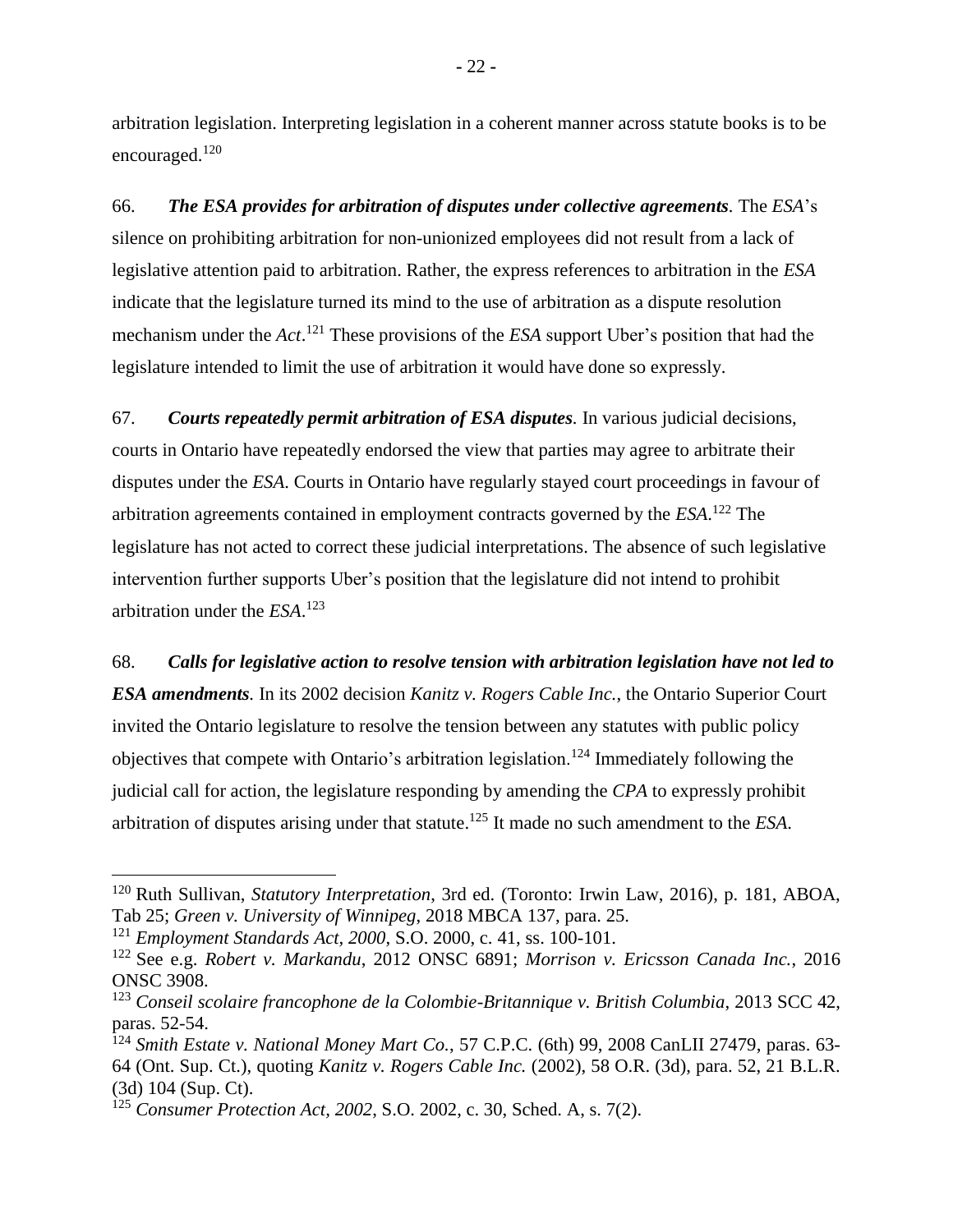69. *Other Ontario statutes expressly prohibit arbitration*. As noted above, the Ontario legislature has made an express policy choice to prohibit arbitration between certain classes of parties. Where it has made this policy choice, it has expressly prohibited arbitration in the governing legislation.<sup>126</sup> In each of these statutes, the legislature has used the same language to limit arbitration, adapted to the specific statutory context, as follows:

any term or acknowledgment in a … [agreement]…that requires or has the effect of requiring that disputes arising out of the … [agreement] … be submitted to arbitration is invalid insofar as it prevents a [consumer or borrower] from exercising a right to commence an action in the Superior Court of Justice given under this Act...<sup>127</sup>

70. Related legislation forms part of the legal context in which legislation is passed.<sup>128</sup> As a result, the absence of an express prohibition on arbitration in the *ESA* in contrast to the express prohibitions in other Ontario legislation is a meaningful distinction that must be respected. This legislative distinction indicates that the legislature has not restricted arbitration under the *ESA*.

## *The plain meaning of ss. 96 to 98 supports arbitration of ESA disputes*

<span id="page-25-0"></span>71. The Court of Appeal found a legislative intent to preclude arbitration in the combination of ss. 96(1) and 5(1) of the *ESA*. Section 96(1) provides that "A person alleging that this Act has been or is being contravened may file a complaint with the Ministry in a written or electronic form approved by the Director."<sup>129</sup> Section 5(1) prohibits any employee or employer from contracting out of or waiving any employment standard. The Court of Appeal determined that these provisions operate together to preclude arbitration.<sup>130</sup> It concluded that the s. 96(1) complaint process is an employment standard that, pursuant to s. 5(1), cannot be contracted out of.<sup>131</sup> As a result, the Court held that notwithstanding that the respondent's complaint was not a s. 96(1) complaint, his agreement to arbitrate with Uber prevented him from complaining to the

<sup>126</sup> *Energy Consumer Protection Act, 2010*, S.O. 2010, c. 8, s. 3(3); *Payday Loans Act*, *2008*, S.O. 2008, c. 9, s. 39(2).

<sup>127</sup> *Energy Consumer Protection Act, 2010*, S.O. 2010, c. 8, s. 3(3); *Payday Loans Act, 2008*, S.O. 2008, c. 9, s. 39(2); *Consumer Protection Act, 2002*, S.O. 2002, c. 30, Sched. A, s. 7(2).

<sup>128</sup> *Tracy (Litigation guardian of) v. Iranian Ministry of Information and Security*, 2016 ONSC 3759, para. 68 (affirmed in 2017 ONCA 549). *University Health Network v. Ontario (Minister of Finance)* (2001), 151 O.A.C. 286, paras. 32-33, 208 D.L.R. (4th) 459 (C.A.).

<sup>129</sup> *Employment Standards Act, 2000*, S.O. 2000, c. 41, s. 96(1).

<sup>130</sup> CA Reasons, paras. 28-37, 41-42, AR, Vol. I, Tab 3, pp. 35-41.

<sup>131</sup> CA Reasons, paras. 28-37, 41-42, AR, Vol. I, Tab 3, pp. 35-41.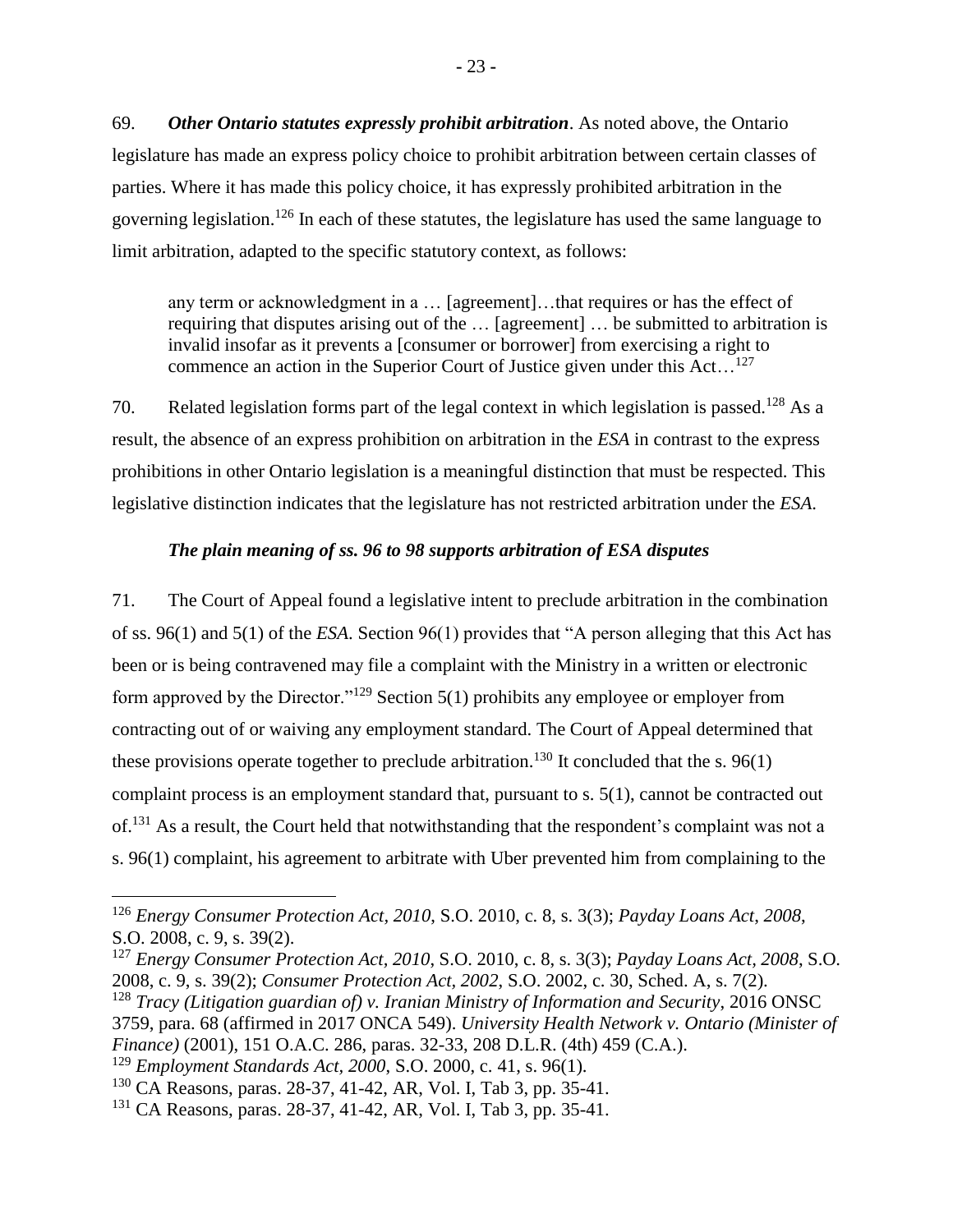Minister and was thus invalid.<sup>132</sup> This reasoning is not supported by the plain meaning of ss. 96 to 98 of the *Act*.

72. The complaint process set out in ss. 96 to 98 of the *ESA* is an enforcement mechanism. It can be a means to enforce an employment standard, but it is not itself an employment standard. The *ESA* defines "employment standard" as "a requirement or prohibition under this Act that applies to an employer for the benefit of an employee."<sup>133</sup> Sections 96 to 98 permit a "person" (not just an "employee") to file a complaint with the Ministry of Labour alleging violations of the *Act*. This specific legislative language supports the interpretation that the complaint process is not an "employment standard" which operates only to the benefit of employees, a narrower group than persons. The purpose of the complaint mechanism is to ensure that employers are complying with the minimum employment standards set out in the *Act*. Additionally, the case law differentiates between employment standards and complaint procedures, indicating that complaint procedures and employment standards are different legislative mechanisms.<sup>134</sup> In sum, consistent with the rule of statutory interpretation that ordinary meanings prevail over strained or unnatural ones, the complaint mechanism in s. 96 is not an employment standard.<sup>135</sup>

73. Section 5 of the *ESA* prohibits contracting out of "employment standards", not all provisions of the *Act*. Because the complaint process is not an "employment standard", there is no prohibition on employees contracting out of that process. The narrow use of the term "employment standard" in s. 5 rather than a prohibition on contracting out of the *Act* more broadly indicates that the legislature contemplated that freedom to contract was preserved to some extent.

74. In the alternative, if the complaint process is an "employment standard", an arbitration agreement does not contract out of that standard. Sections 96 to 98 of the *ESA* permit arbitration in lieu of complaints to the Minister. The *ESA* provides that an employee who commences a

<sup>132</sup> CA Reasons, paras. 28-37, 42, AR, Vol. I, Tab 3, pp. 35-41.

<sup>133</sup> *Employment Standards Act, 2000*, S.O. 2000, c. 41, s. 1.

<sup>134</sup> *Danyluk v. Ainsworth Technologies Inc*., 2001 SCC 44, para. 27.

<sup>135</sup> E. A. Driedger, *Construction of Statutes*, 2nd ed. (Toronto: Butterwort & Co., 1983), p. 87, ABOA, Tab 10. See also *Rizzo & Rizzo Shoes Ltd. (Re)*, [1998] 1 S.C.R. 27, paras. 18-23, 154 D.L.R. (4th) 193.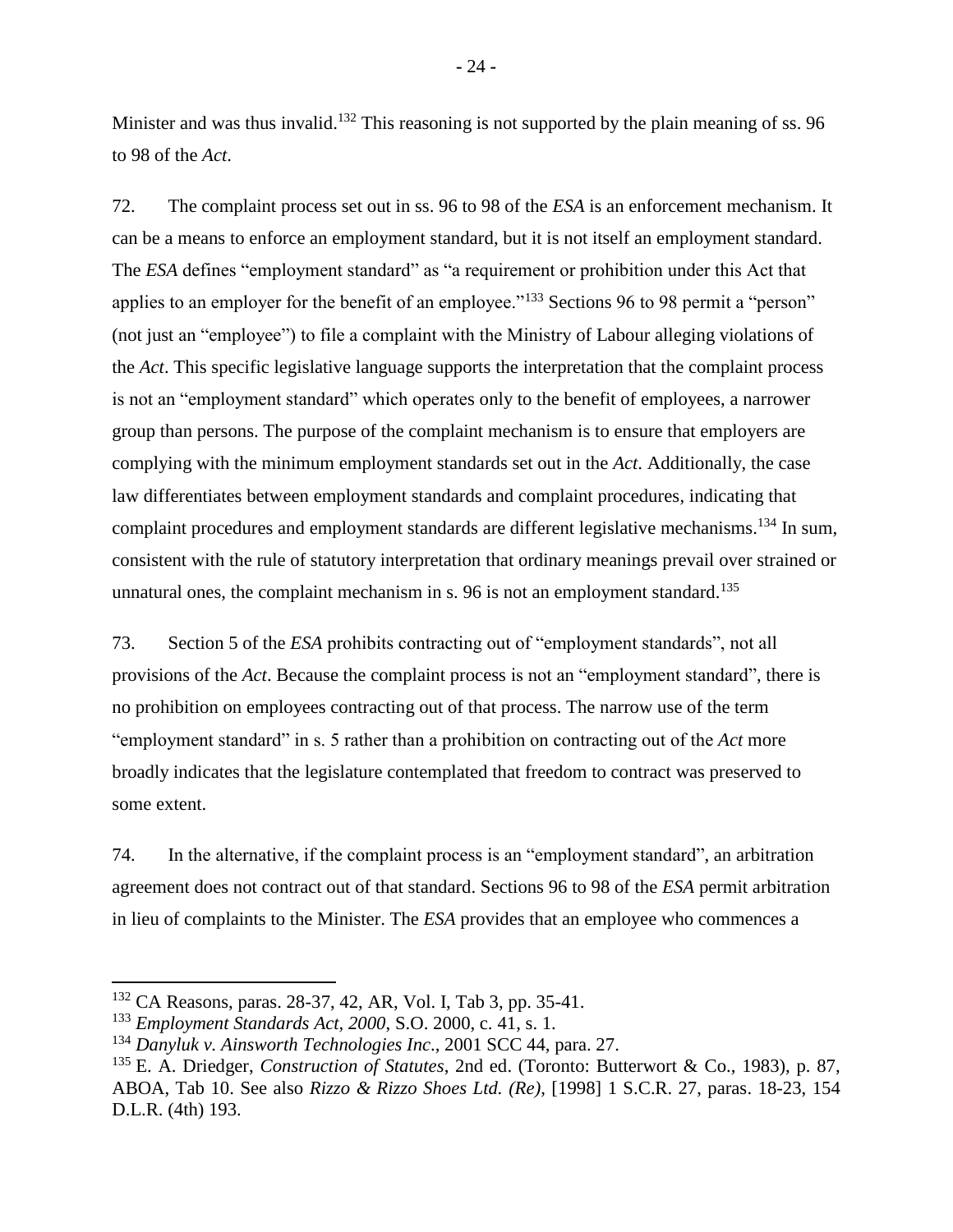"civil proceeding" is restricted from accessing the complaint procedure under s. 96.<sup>136</sup> "Civil" proceeding" includes arbitration.

75. "Proceeding" refers to "an action, application, or submission to any court or judge or other body having authority by law or by consent to make decisions as to the rights of persons."<sup>137</sup> The decision of the Federal Court of Appeal in *Reference re Public Service Employee Relations Act* reinforces the understanding of "proceeding" as including arbitration:

I recognize that the word "proceeding", in this context, had its origin in connection with matters in the ordinary courts of the land but, in current use, it refers, in my understanding of the use of language, to matters before any person or persons having authority to make decisions or give advice after hearing evidence or otherwise giving persons concerned an opportunity of putting forward their point of view.<sup>138</sup>

The statute at issue before the Federal Court of Appeal provided that no one could be compelled to give evidence in any civil action, suit, or other proceeding with respect to information obtained in the discharge of his or her duties under the statute. The Federal Court of Appeal concluded there was no reason this protection would only apply in court proceedings.<sup>139</sup> Widespread statutory use of the term civil proceeding in statutes containing similar noncompellability provisions support the interpretation that civil proceeding in the *ESA* includes arbitration.<sup>140</sup>

76. The *ESA*'s legislative history further supports the conclusion that "civil proceeding" includes arbitration. The 1990 *ESA* excluded parties engaged in a "civil action" from using the legislative complaint process.<sup>141</sup> This language was expanded in 2000 to exclude parties engaged in any "civil proceeding" from using the complaint mechanism. The legislature's decision to

<sup>136</sup> *Employment Standards Act, 2000*, S.O. 2000, c. 41, s. 98.

<sup>137</sup> *O.N.A. v. Extendicare (Canada) Inc.*, 159 L.A.C. (4th) 30, 89 C.L.A.S. 36, para. 12, ABOA, Tab 3.

<sup>138</sup> *Reference Re Public Service Employee Relations Act (Alta.)*, 1973 CarswellNat 47F, para. 8, [1973] F.C. 604, ABOA, Tab 5.

<sup>139</sup> *Reference Re Public Service Employee Relations Act (Alta.)*, 1973 CarswellNat 47F, para. 8, [1973] F.C. 604, ABOA, Tab 5.

<sup>140</sup> See e.g. *Regulatory Modernization Act, 2007*, S.O. 2007, c. 4, s. 17; *The Employment Standards Code* (Manitoba), S.M. 1998, c. 29, s. 121; *Pay Equity Act*, R.S.O. 1990, c. P.7, s. 31.

<sup>141</sup> *Employment Standards Act*, R.S.O. 1990, C. E. 14, s. 64.3(1).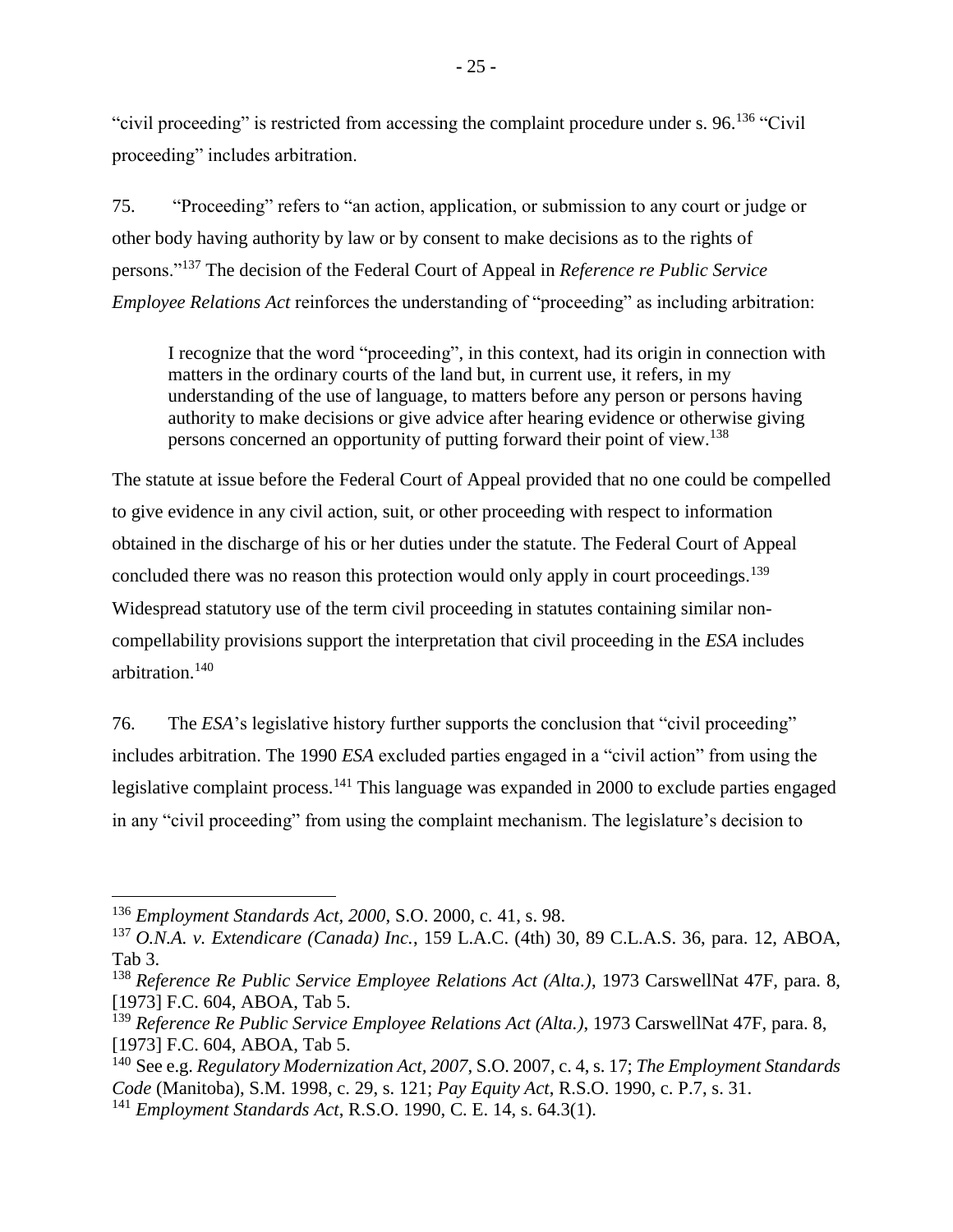broaden the term indicates its intent to encompass a wider variety of dispute resolution processes, including arbitration.

77. The inclusion of arbitration in "civil proceeding" is also consistent with the policy objectives of s. 98. The *ESA* was amended in 1996 to make the complaint process optional. The legislature did so to encourage parties "…to settle more disputes on their own rather than appealing to the minister in each and every case" and to "…make better use of our resources at the Ministry of Labour by no longer investigating and enforcing employment standards claims that are being pursued through other means."<sup>142</sup> There is no basis to conclude that "other means" was intended to be limited to court proceedings.

### *The Court of Appeal erred in interpreting ss. 96 to 98 of the ESA*

<span id="page-28-0"></span>78. The Court of Appeal's interpretation of the complaint process was flawed. The Court concluded that the investigative process is a "requirement" that applies to an employer because once the investigative process is triggered, the employer is required to participate. This conclusion is inconsistent with the definition of "employment standard" in s. 1 and the complaint mechanism in ss. 96 to 98, read "in their grammatical and ordinary sense." The fact that an employer must participate in an investigative process once it is triggered does not transform a person's ability to file a complaint to enforce employment standards into a requirement imposed on the employer.

79. The Court of Appeal's reasoning that "civil proceeding" does not include arbitration is similarly flawed. The Court relied on s. 101(1) and its reference to proceedings before labour arbitrators as proof that the *ESA* distinguishes arbitrations from civil proceedings.<sup>143</sup> However, a specific reference to "a proceeding before an arbitrator" in one section of the *ESA* does not necessarily exclude arbitration from the broader use of "civil proceeding" in another section of the *ESA*. The Court also relied on s. 8(2) which requires an employee to give notice to the

<sup>142</sup> *Legislative Assembly of Ontario Debates*, No. 73 (13 May 1996) at 2909 (Elizabeth Witmer), ABOA, Tab 16; *Legislative Assembly of Ontario Debates*, No. 80 (30 May 1996) at 3213 (John R. Baird), ABOA, Tab 18.

<sup>143</sup> *Employment Standards Act, 2000*, S.O. 2000, c. 41, s. 101(1); CA Reasons, para. 34, AR, Vol. I, Tab 3, pp. 37-38.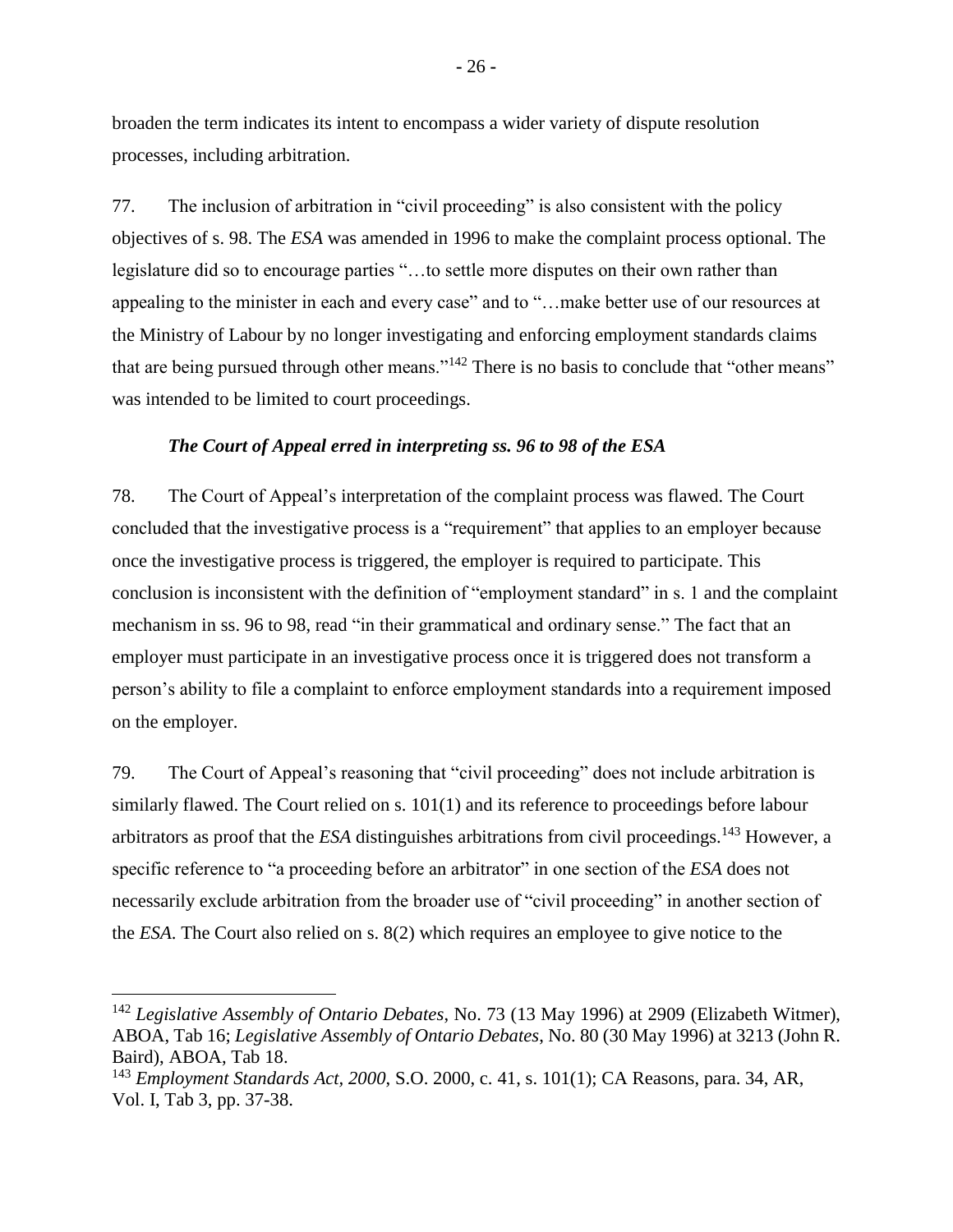Director of Employment Standards if he or she commences a civil proceeding. This provision, however, is not incompatible with arbitration's inclusion in "civil proceeding". One of the other purposes of providing notice to the Director is so that the Director can enforce the prohibition in s. 98 against an employee bringing a complaint where a civil proceeding has been brought in the same matter. The notice is not publicized. It operates to prevent a multiplicity of proceedings. This function is equally applicable to both court and arbitration proceedings.

### *Arbitration Agreement would only be invalid with respect to complaint to Minister*

<span id="page-29-0"></span>80. Even if it interferes with the ss. 96 to 98 complaint process and that process is an "employment standard", the Arbitration Agreement would only be invalid insofar as it prohibited the respondent from filing a complaint with the Minister. In *Seidel*, this Court invalidated the arbitration agreement with respect to the plaintiff's claims that fell under s.172, which the Court determined manifested a legislative override of arbitration.<sup>144</sup> The arbitration agreement was upheld with respect to the plaintiff's other statutory and common law claims. So too, in this case, only the respondent's complaint to the Minister, had he brought one, would be permitted to proceed. His proposed class proceeding must still be stayed.

81. The Court of Appeal for Ontario has invalidated termination clauses which contract out of the *ESA*, rather than reading down or severing the components of the clause which violate the statute.<sup>145</sup> There is, however, good reason to distinguish between termination clauses and arbitration agreements. Canadian statutory and judicial law strongly favour the enforcement of arbitration agreements.<sup>146</sup> This Court has emphasized this approach repeatedly, stating that "courts must show due respect for arbitration agreements" and that "the trend in the case law and legislation [is]...to accept and even encourage the use of civil and commercial arbitration."<sup>147</sup> There is no such overarching support or policy basis for the enforcement of termination agreements. Given the clear direction from the legislatures and courts to enforce arbitration

<sup>144</sup> *Seidel v. TELUS Communications Inc.*, 2011 SCC 15, para. 31.

<sup>145</sup> See e.g. *Wood v. Fred Deeley Imports Ltd.*, 2017 ONCA 158.

<sup>146</sup> See e.g. *Dancap Productions Inc. v. Key Brand Entertainment Inc*., 2009 ONCA 135, paras. 32-33; *Seidel v. TELUS Communications Inc.*, 2011 SCC 15, para. 23.

<sup>147</sup> *TELUS Communications Inc. v. Wellman*, 2019 SCC 19, para. 54; *Desputeaux v. Éditions Chouette (1987) inc.*, 2003 SCC 17, para. 38.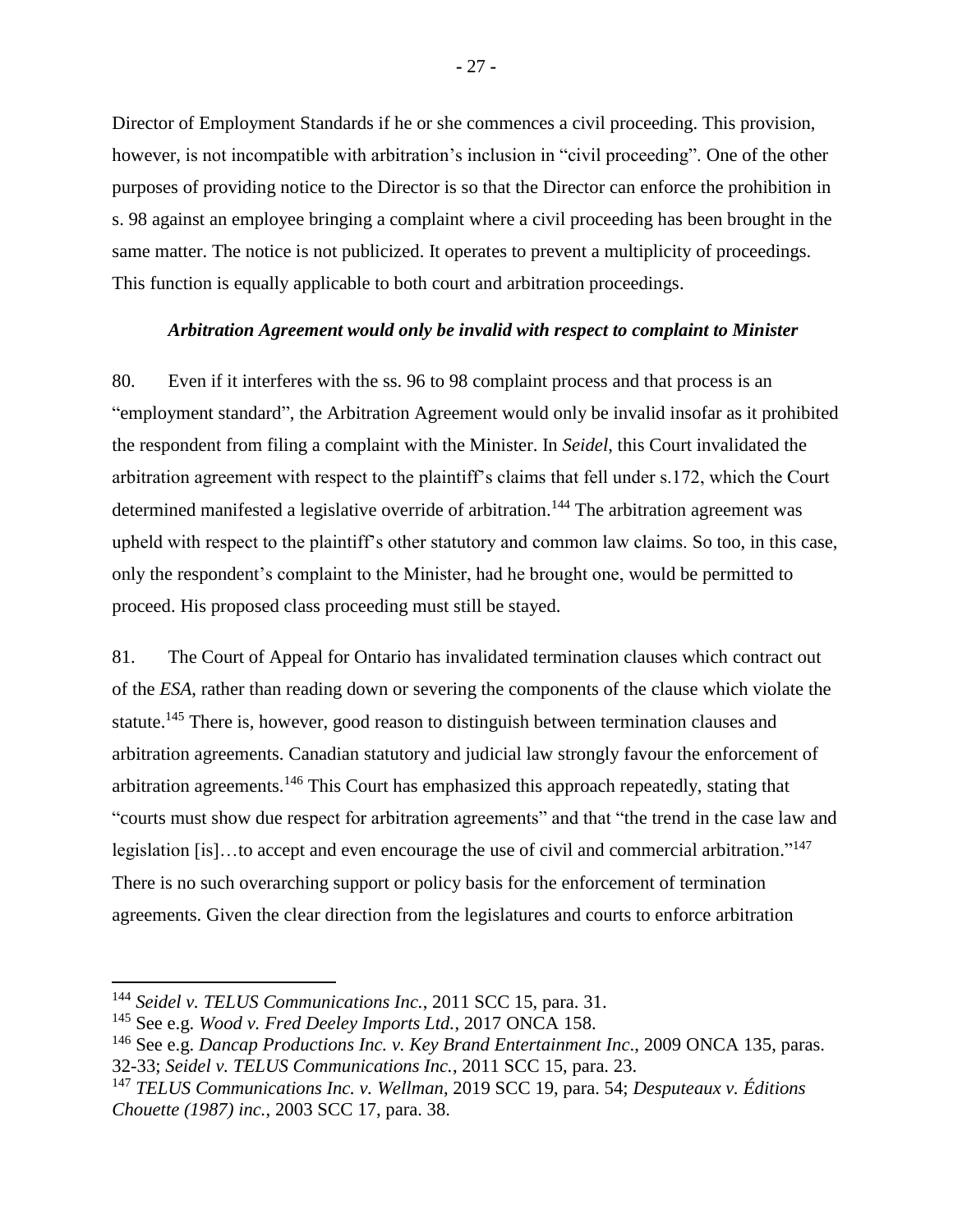agreements, if the Arbitration Agreement improperly contracts out of s. 96, it should be read down to permit a complaint to the Minister, not struck in its entirety.

### *The purpose and object of the ESA are consistent with permitting arbitration*

<span id="page-30-0"></span>82. This Court has described the purpose of the *ESA* as "the protection of … the interests of employees by requiring employers to comply with certain minimum standards."<sup>148</sup> More specifically, the purpose of the complaint mechanism in ss. 96 to 98 is to make redress available to employees, where it is appropriate, in an expeditious and cost-effective manner.<sup>149</sup> Nothing in the legislative debates discussing the complaint mechanism demonstrates concern with permitting employees to arbitrate their employment disputes. There is no Hansard discussion reflecting a desire to prohibit arbitration. Rather, the debates reflect a legislative desire to expand the forums in which employees could obtain redress.<sup>150</sup> This stands in contrast to the express reference to prohibiting arbitration in the consumer context in the legislative debates concerning amendments to the *CPA*. 151

83. It is well-accepted that arbitration can offer litigants faster and cheaper dispute resolution before expert decision-makers.<sup>152</sup> Arbitration legislation was specifically enacted to increase access to justice in Ontario and to offer litigants a more expedient dispute resolution mechanism than going to court.<sup>153</sup> Given the *ESA*'s objectives of ensuring that minimum employment standards are protected through expeditious dispute resolution, offering employees increased

<sup>148</sup> *Rizzo & Rizzo Shoes Ltd. (Re)*, [1998] 1 S.C.R. 27, para. 24, 154 D.L.R. (4th) 193, quoting *Machtinger v. HOJ Industries Ltd.*, [1992] 1 S.C.R. 986, para. 31, 91 D.L.R. (4th) 491. <sup>149</sup> *Danyluk v. Ainsworth Technologies Inc*., 2001 SCC 44, para. 27.

<sup>150</sup> *Legislative Assembly of Ontario Debates*, No. 73 (13 May 1996) at 2909 (Elizabeth Witmer), ABOA, Tab 16; *Legislative Assembly of Ontario Debates*, No. 73 (30 May 1996) at 3214 (Elizabeth Witmer), ABOA, Tab 17; *Legislative Assembly of Ontario Debates*, No. 80 (30 May 1996) at 3213 (John R. Baird), ABOA, Tab 18.

<sup>151</sup> *Legislative Assembly of Ontario Debates*, No. F-6 (4 December 2002) at F-59 (Albert Nigro, Gilles Bisson, Rob Harper), ABOA, Tab 19.

 $152$  Trevor Farrow, "Dispute Resolution, Access to Civil Justice and Legal Education" (2005), p. 746, ABOA, Tab 11; *Mungo v. Savernino*, [1995] O.J. No. 3021 (WL), ABOA, Tab 2 cited with approval in *Webber v. Seltzer (2005)*, 2005 CarswellOnt 465, para. 12, [2005] O.J. No. 453 (Sup. Ct. J.).

<sup>153</sup> *Legislative Assembly of Ontario Debates*, No. 7 (27 March 1991) at 256 (Howard Hampton), ABOA, Tab 13; *Legislative Assembly of Ontario Debates*, No. 80 (5 November 1991) at 3384 (Howard Hampton), ABOA, Tab 14; *Legislative Assembly of Ontario Debates*, No. 80 (5 November 1991) at 3386 (Charles Harnick), ABOA, Tab 15.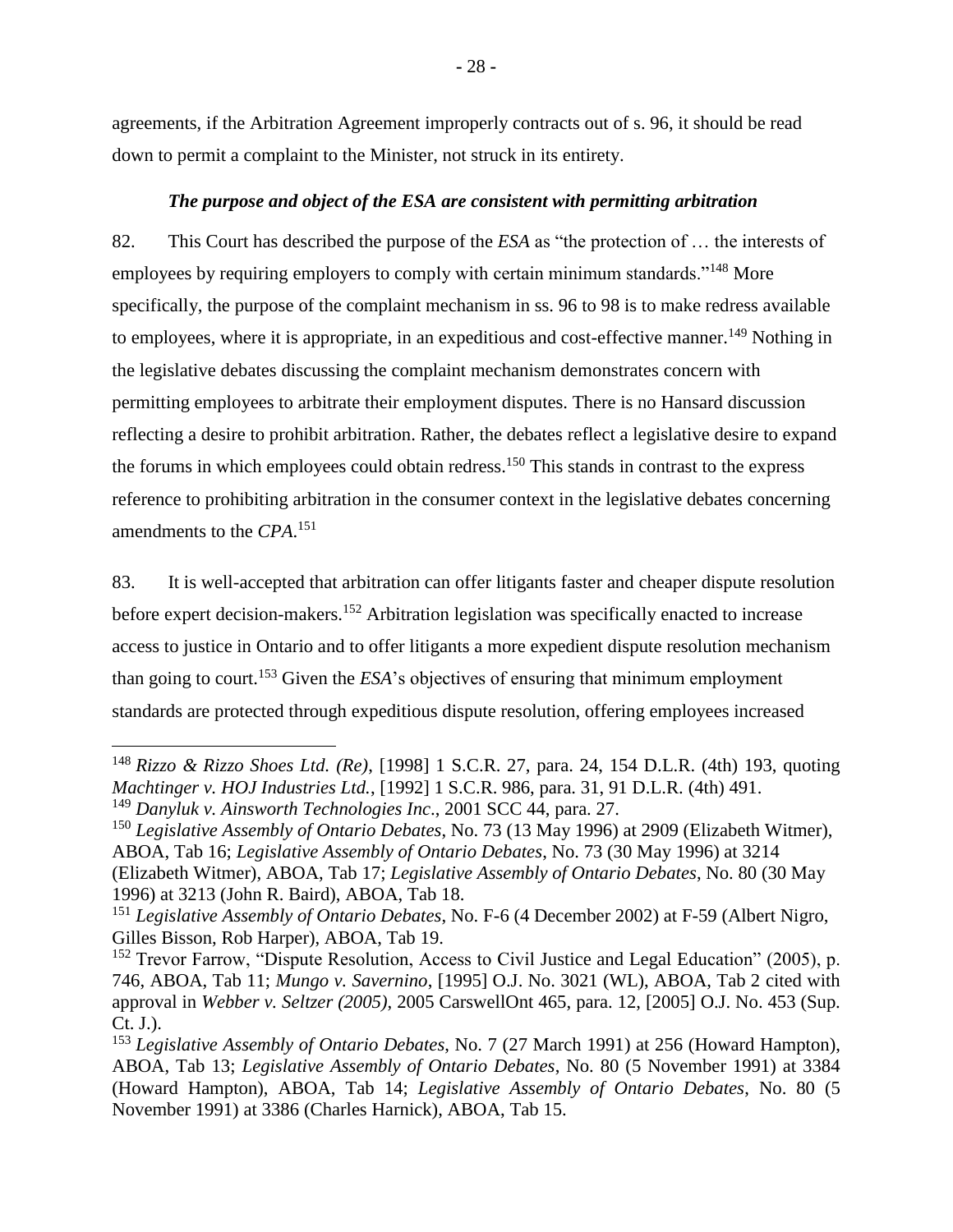access to justice to enforce these standards is desirable. As a result, interpreting the *ESA* to permit arbitration is consistent with the *Act*'s purposes and furthers the objectives of both the *ESA* and arbitration legislation. Offering increased procedural routes to enforce the employment standards of the *ESA*, including through arbitration, is consistent with "extend[ing] [the *Act's*] protection to as many employees as possible."<sup>154</sup>

84. The nature of the *ESA* as remedial legislation does not alter the analysis. The principle that remedial legislation should be interpreted broadly does not operate to expand the legislation's jurisdiction to occupy an area already covered by other specific legislation. Given that there is no express ousting of arbitration in the *ESA* and no demonstrated legislative intent to prohibit arbitration, the remedial nature of the *ESA* cannot be relied upon to derogate from the objectives of arbitration legislation.<sup>155</sup>

### *The Court of Appeal wrongly weighed policy objectives*

<span id="page-31-0"></span>85. In concluding that the *ESA* demonstrates a legislative intent to oust arbitration, the Court of Appeal erred in considering policy objectives beyond those embodied in the *ESA*. <sup>156</sup> The Court held that the following policy objectives supported its analysis: the burdens of investigation and proof under the Ministry complaint process compared to arbitration, the benefits of class proceedings compared to arbitration, including the benefit of obtaining classwide resolution of common issues, the benefit of obtaining a public decision through the complaint process compared to a private arbitration decision, and the importance of having an Ontario court determine the nature of Uber's relationship with Drivers.<sup>157</sup> None of these determinations are rooted in legislative choice.

<sup>154</sup> *Rizzo & Rizzo Shoes Ltd. (Re)*, [1998] 1 S.C.R. 27, para. 24, 154 D.L.R. (4th) 193, quoting *Machtinger v. HOJ Industries Ltd.*, [1992] 1 S.C.R. 986, para. 31, 91 D.L.R. (4th) 491.

<sup>155</sup> In the consumer context, see *Schnarr v. Blue Mountain Resorts Limited,* 2018 ONCA 313, para. 71. In the competition context, see *Murphy v. Amway Canada Corporation*, 2013 FCA 38, para. 64.

<sup>156</sup> CA Reasons, paras. 41-45, 49-50, AR, Vol. I, Tab 3, pp. 40-44; *TELUS Communications Inc. v. Wellman*, 2019 SCC 19, para. 47; *Kanitz v. Rogers Cable Inc.* (2002), 58 O.R. (3d), paras. 50- 52, 21 B.L.R. (3d) 104 (Sup. Ct); Ruth Sullivan, *Statutory Interpretation*, 3rd ed. (Toronto: Irwin Law, 2016), p. 223-224, ABOA, Tab 25.

<sup>157</sup> CA Reasons, paras. 41-49, AR, Vol. I, Tab 3, pp. 40-44.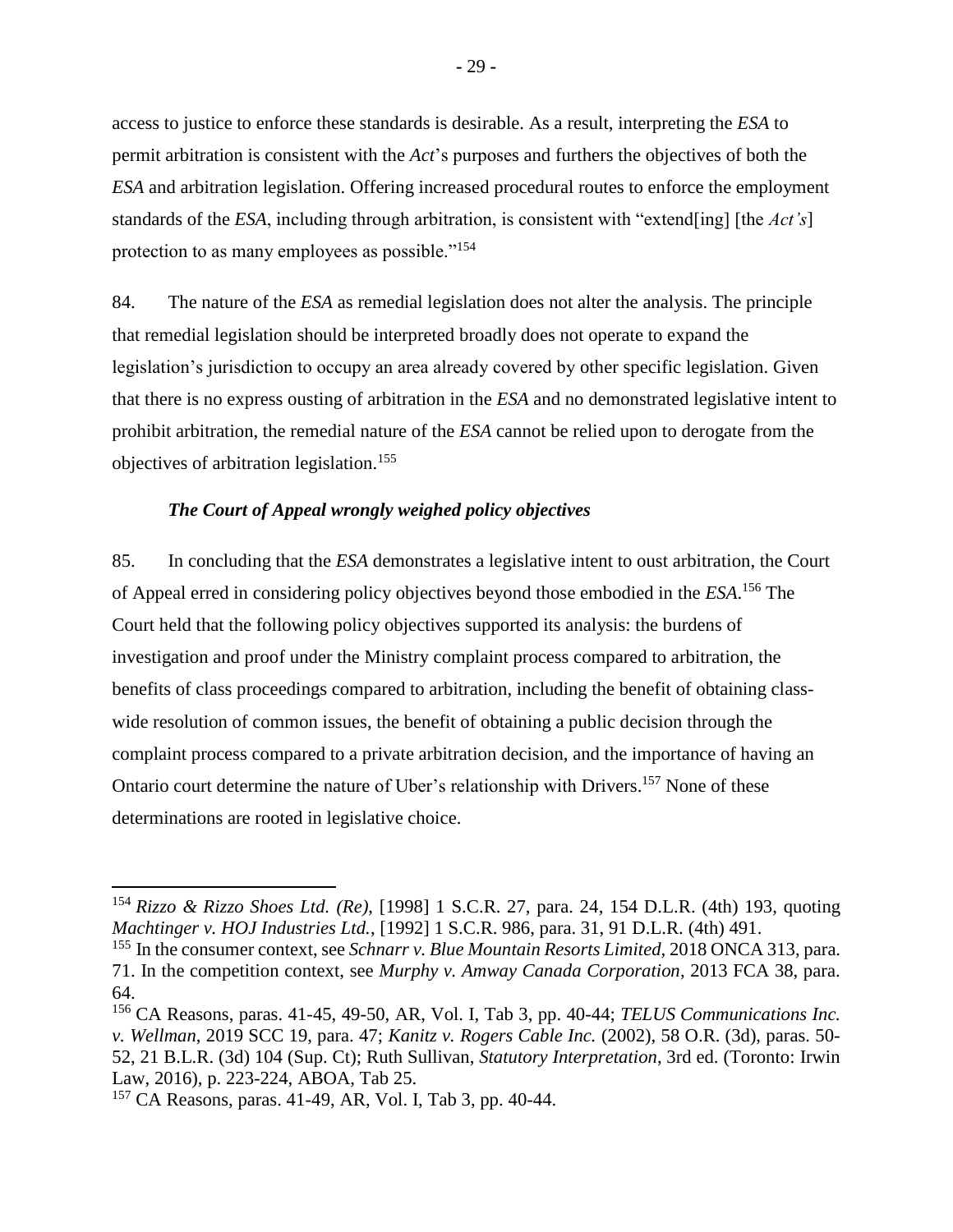86. Instead, the Court impermissibly chose to prefer these policy objectives over the policy objectives codified in arbitration legislation. The legislature has not made these choices and it was wrong for the Court of Appeal to do so. For example, the Court of Appeal determined that "like the privacy issue raised in *Douez*, the characterization of [the respondent and all Drivers] as independent contractors or employees for the purposes of Ontario law is an issue that ought to be determined by a court in Ontario." However, the privacy right at issue in *Douez* was a quasiconstitutional right, unlike the *ESA* entitlements sought by the respondent. 158

87. The Court of Appeal incorrectly engaged in policy weighing typically reserved for the legislature with respect to the Court's concern that the benefits of class proceedings are not available in arbitration. The legislature did not exempt proposed class proceedings from the ambit of arbitration legislation. Had the legislature determined that the benefits of class proceedings discussed by the Court of Appeal outweighed the policy objectives of arbitration, it could have expressed such a policy choice in the *Class Proceedings Act*<sup>159</sup>. It chose not to. It was an error of law for the Court of Appeal to instead make such a policy choice in interpreting the *ESA* to oust arbitration.<sup>160</sup>

### <span id="page-32-0"></span>**The Arbitration Agreement is Not Unconscionable**

88. The respondent also argues that the Arbitration Agreement should not be enforced because it is unconscionable. Even if this Court determines that, notwithstanding competencecompetence, it can consider the respondent's unconscionability challenge, this challenge should fail.

89. The doctrine of unconscionability permits a court to override an agreement only where the party relying on the doctrine can satisfy the court that equity demands such an intervention. The standard for intervention is high.<sup>161</sup> The "mere fact that the party brought to arbitration

<sup>158</sup> *Douez v. Facebook*, 2017 SCC 33, paras. 58-60.

<sup>159</sup> *Class Proceedings Act*, *1992*, S.O. 1992, c. 6.

<sup>160</sup> Ruth Sullivan, *Statutory Interpretation*, 3rd ed. (Toronto: Irwin Law, 2016), pp. 223-224, ABOA, Tab 25; *TELUS Communications Inc. v. Wellman*, 2019 SCC 19, para. 47.

<sup>161</sup> *Titus v. William F. Cooke Enterprises Inc.*, 2007 ONCA 573, para. 36; *Hans v. Volvo Trucks North America Inc.*, 2011 BCSC 1574, para. 84.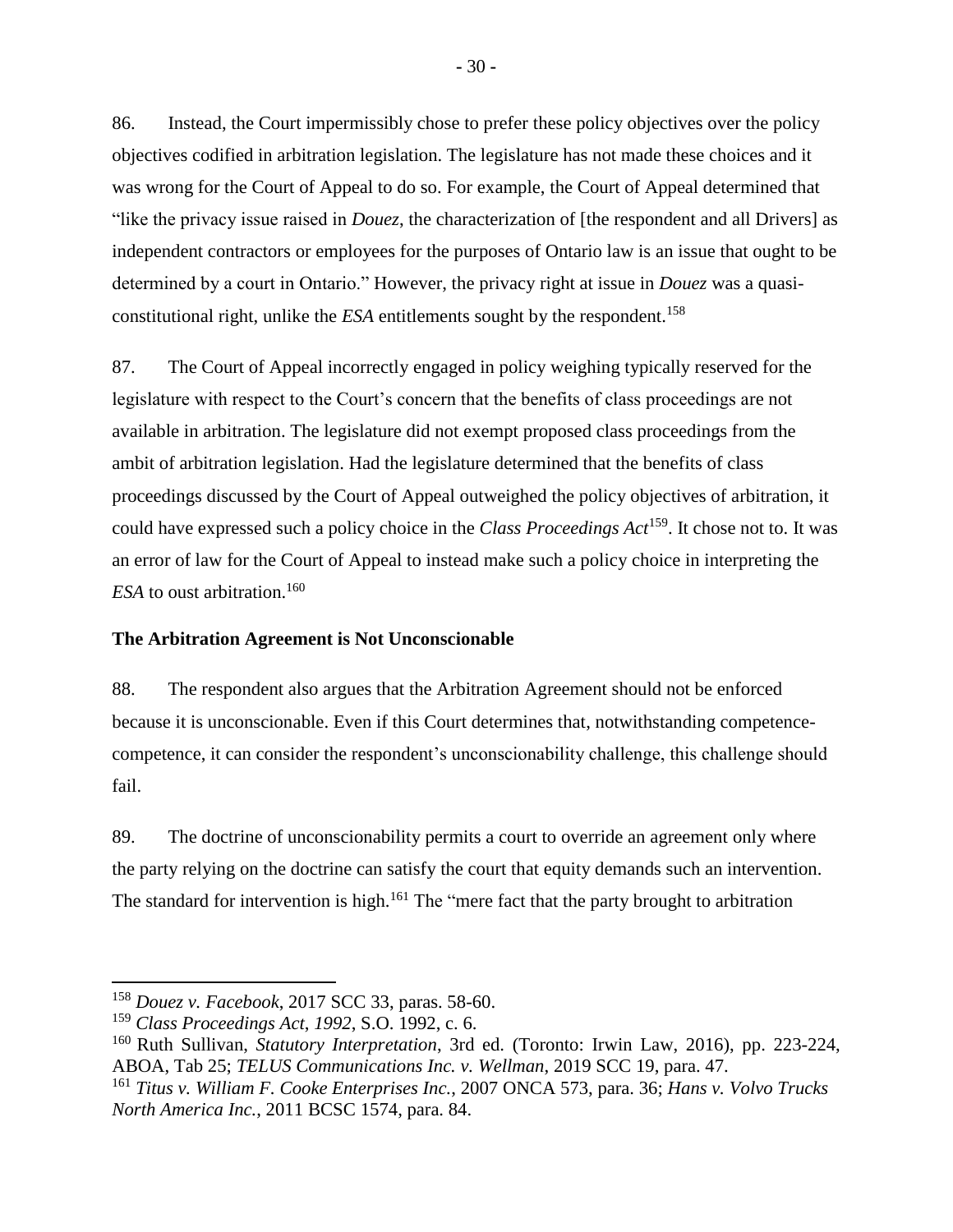might suffer some tactical, juridical or financial disadvantage is not enough."<sup>162</sup> A court is not permitted to select between arbitration and litigation on the basis of which process the court believes to be more fair.<sup>163</sup>

90. The Court of Appeal in this case erred in several respects in considering the respondent's unconscionability challenge, including the following:

- (a) the Court was required to defer the challenge to the arbitrator;
- (b) the Court failed to consider the entire factual matrix of the agreement;
- (c) the Court wrongly applied a lower threshold for unconscionability; and
- (d) the Court applied the incorrect test for unconscionability.

91. Endorsing the Court of Appeal's analysis of the respondent's unconscionability challenge would alter well-established principles of contract law and stifle opportunities for Canadians to engage in international commerce. This Court should intervene and restore the motion judge's decision.

## <span id="page-33-0"></span>*The Court of Appeal wrongly extracted the Arbitration Agreement from the licensing agreement*

92. The Court of Appeal erred in failing to consider the entire bargain between Uber and the respondent. In assessing whether an agreement is unconscionable, the entire agreement must be evaluated. It is an error of law for a court to extract a specific provision or clause of an agreement to analyze it in isolation from the remainder of the parties' bargain.<sup>164</sup> Such an approach would fail to consider benefits flowing to one party from other elements of the entire agreement and would distort the analysis of the impugned provision. When parties enter into contracts with multiple provisions, there is give and take across the entire agreement, which must be considered to accurately assess the unconscionability of any specific clause.<sup>165</sup>

<sup>162</sup> *Engineered Transportation and Rigging Co. v. Babcock & Wilcox Industries Ltd.*, 33 O.T.C. 102*,* para. 14, [1997] O.J. No. 2312 (Ct. J. (Gen. Div.)), ABOA, Tab 1.

<sup>163</sup> *Engineered Transportation and Rigging Co. v. Babcock & Wilcox Industries Ltd.*, 33 O.T.C. 102*,* para. 14, [1997] O.J. No. 2312 (Ct. J. (Gen. Div.)), ABOA, Tab 1.

<sup>164</sup> *Amberber v. IBM Canada Ltd*., 2018 ONCA 571, para. 50.

<sup>165</sup> *Ginew Housing Authority Inc. v. Zenke Investment Ltd*., 2016 MBQB 199, para 31; *Titus v. William F. Cooke Enterprises Inc.*, 2007 ONCA 573, para. 44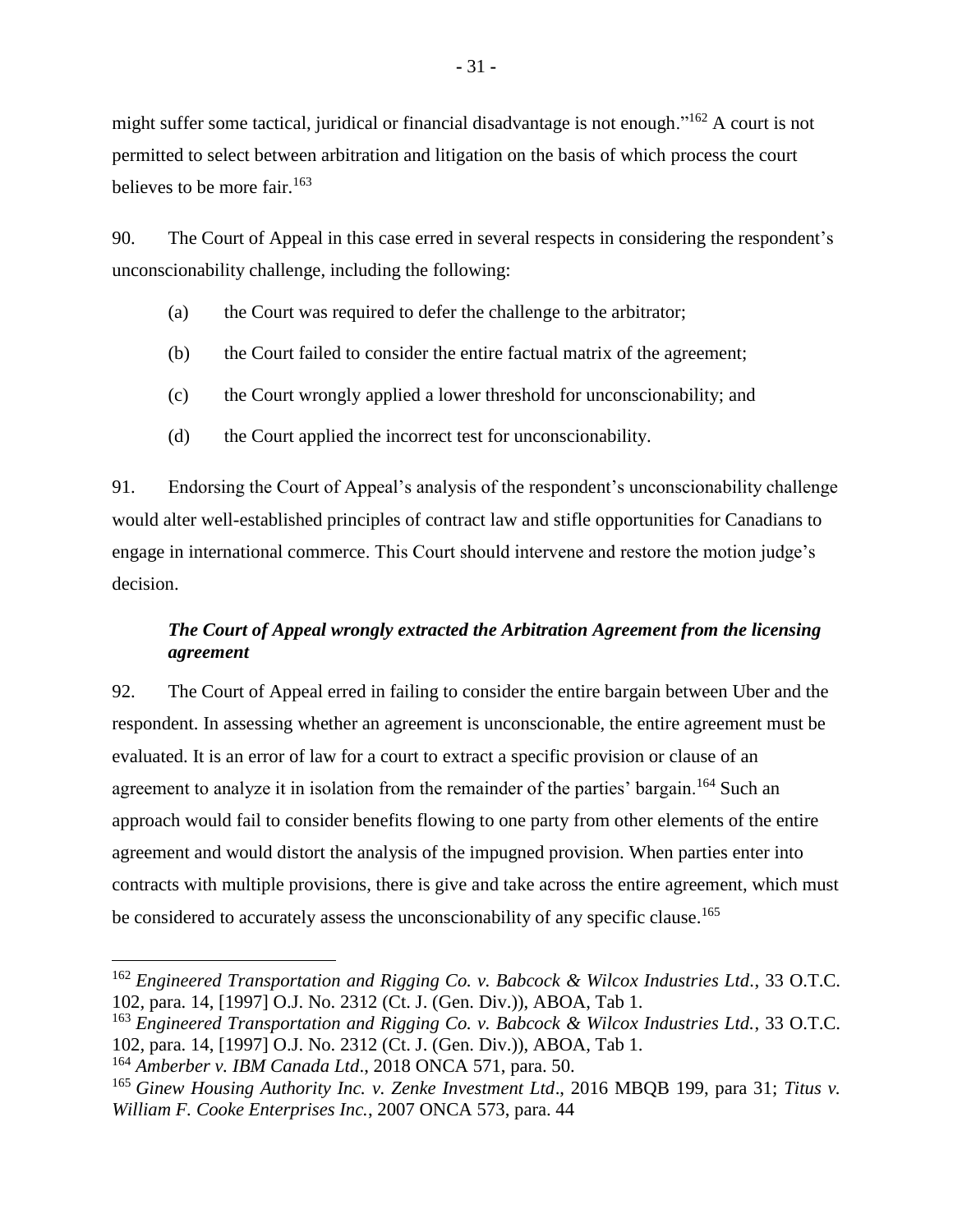93. The Court failed to consider that the entire agreement between the parties provides the respondent with many benefits, including the following: the right to use the Driver App with no minimum hour requirements or any fixed schedule, the right to take any job or employment opportunity and no exclusivity of service with Uber, and the mutual right to submit disputes to arbitration.<sup>166</sup> The ability to retain discretion over when to use the Driver App and for how long (if at all) is a significant benefit, as is the respondent's ability to earn an income with competitors of Uber's or with any other entity while he uses the Driver App.

#### *The Court of Appeal lowered the threshold for unconscionability*

<span id="page-34-0"></span>94. In finding that the Arbitration Agreement was unconscionable, the Court of Appeal wrongly held that the "arbitration clause here is not, strictly speaking, simply an arbitration provision" and equated the clause to a forum selection clause. This was wrong in law and led the Court to incorrectly lower the threshold for unconscionability. The court's jurisdiction to refuse to stay an action where the parties have agreed to arbitrate is much narrower than its discretionary jurisdiction to set aside a forum selection clause.<sup>167</sup>

95. The Court of Appeal distinguished this Arbitration Agreement from "…the type involved in normal commercial contracts where the parties are of relatively equal sophistication and strength."<sup>168</sup> However, the law does not recognize a lower threshold for unconscionability or abusiveness in contracts of adhesion. In *Seidel*, this Court held that contracts of adhesion are to be treated the same as other contracts for the purpose of assessing the validity of an arbitration clause.<sup>169</sup> In *Government of The Dominican Republic c. Geci Española*, the Quebec Superior Court similarly concluded that "…an arbitration clause is not abusive for the sole reason that it is included in a contract of adhesion."<sup>170</sup> This Court confirmed this principle in *Wellman*. 171

<sup>166</sup> See e.g. van der Woude Affidavit, 2016 Rasier Agreement, Exhibit "B", ss. 2.4, 13.1, AR, Vol. II, Tab 9B, pp. 36-37, 45.

<sup>167</sup> MJ Reasons, paras. 75-79, AR, Vol. I, Tab 1, pp. 13-14.

<sup>168</sup> CA Reasons, para. 70, AR, Vol. I, Tab 3, p. 52.

<sup>169</sup> *Seidel v. TELUS Communications Inc.*, 2011 SCC 15, para. 2.

<sup>170</sup> *Government of The Dominican Republic c. Geci Española*, 2017 QCCS 2619, paras. 48-49. See also *Rogers Wireless Inc. v. Muroff*, 2007 SCC 35, para. 15.

<sup>171</sup> *TELUS Communications Inc. v. Wellman*, 2019 SCC 19, para. 46.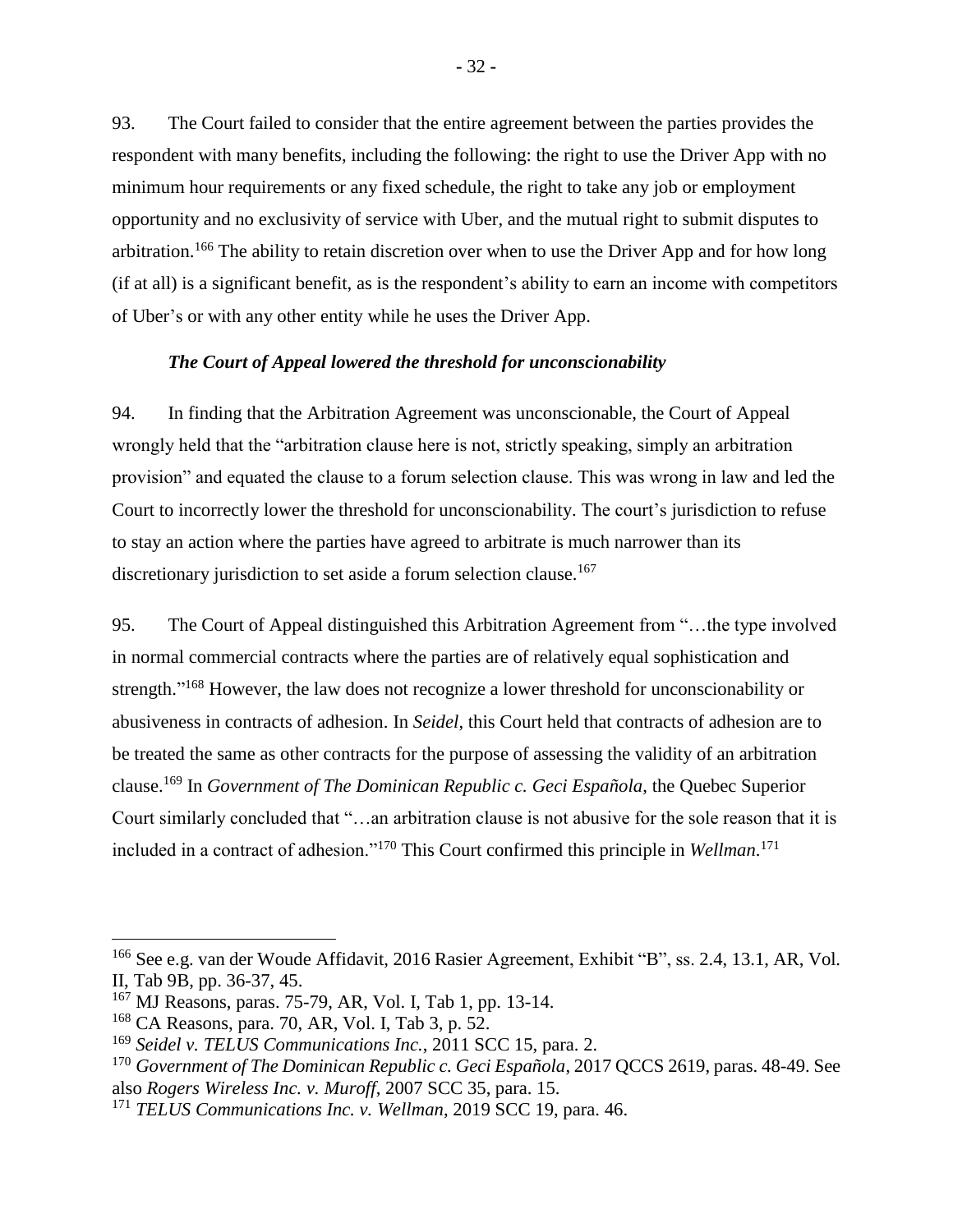96. Nor is there a lower threshold of unconscionability for electronic contracts. In *Rudder v. Microsoft*, the Ontario Superior Court emphasized the importance of applying the same "sanctity" to electronic agreements as to agreements in writing, so as to avoid "chaos in the marketplace, render ineffectual electronic commerce and undermine the integrity of any agreement entered into through this medium."<sup>172</sup>

97. Finally, applying the same threshold of unconscionability for all contracts, including electronic contracts of adhesion, is consistent with the principle of "technological neutrality" developed in copyright law.<sup>173</sup> This principle has been developed to hold that laws must be applied consistently regardless of the technological circumstances and ought to have application to contract law to avoid impeding technological progress in a modern electronic economy.

### *The Court of Appeal applied the wrong test for unconscionability*

<span id="page-35-0"></span>98. The well-established elements of unconscionability in Ontario are: (a) a grossly unfair and improvident transaction; (b) a victim's lack of independent legal advice or other suitable advice; (c) an overwhelming imbalance in bargaining power caused by the victim's ignorance of business, illiteracy, ignorance of the language of the bargain, blindness, deafness, illness, senility, or similar disability; and (d) the other party's knowingly taking advantage of this vulnerability.<sup>174</sup> This test is also applied by courts in several other provinces across Canada.<sup>175</sup>

99. The Court of Appeal acknowledged that a different test – requiring only unequal bargaining power and unfairness – has been applied in British Columbia and by Justice Abella in her concurring decision in *Douez v. Facebook*. The Court determined that it need not resolve the question of which test ought to govern because, it said, both tests were met.<sup>176</sup> However, despite

<sup>172</sup> *Rudder v. Microsoft Corp.* (1999), 47 C.C.L.T. (2d) 168, para. 16, 106 O.T.C. 381 (Ont. Sup. Ct. J.).

<sup>173</sup> See e.g. *Entertainment Software Association v. Society of Composers, Authors and Music Publishers of Canada*, 2012 SCC 34, paras. 2, 5.

<sup>174</sup> *Phoenix Interactive Design Inc. v. Alterinvest II Fund L.P*., 2018 ONCA 98, para. 15, affirming test from *Titus v. William F. Cooke Enterprises Inc*., 2007 ONCA 573, para. 38.

<sup>175</sup> See e.g. *Cain v. Clarica Life Insurance Company*, 2005 ABCA 437, para. 32; *Mackay v. Cesar*, 2013 SKQB 380, para. 57; *Ginew Housing Authority Inc. v. Zenke Investment Ltd. et al.*, 2016 MBQB 199, para. 29.

<sup>176</sup> CA Reasons, para. 62, AR, Vol. I, Tab 3, p. 48.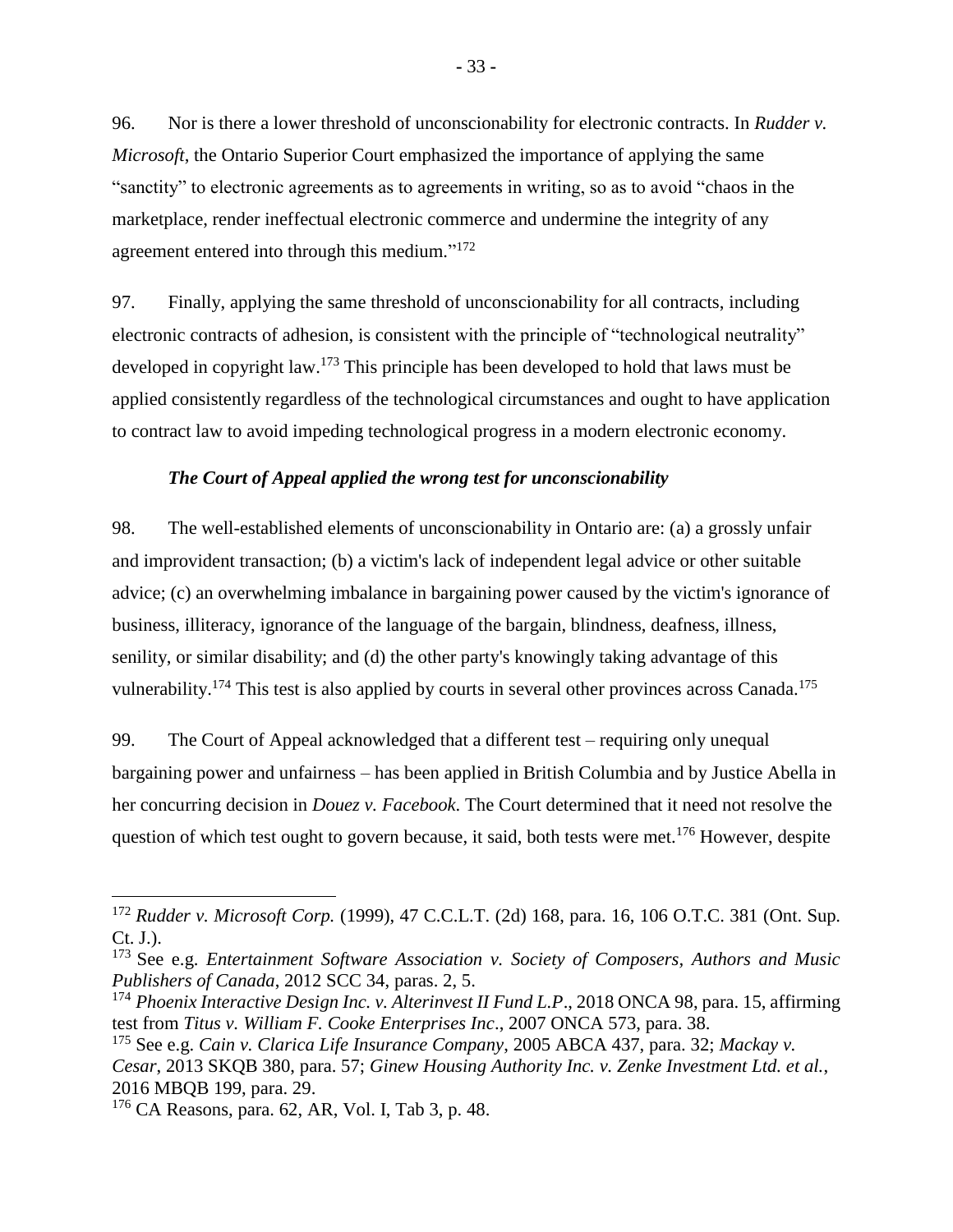this statement, the Court of Appeal only applied the B.C. two-part test: it required only an inequality of bargaining power and unfairness. This was an error.

100. A fundamental difference between the governing four-part test and the two-part test applied in British Columbia is that the four-part test requires as an element that the stronger party knowingly takes advantage of the weaker party's vulnerability. This element requires an examination of the relationship between the parties, the circumstances in which the impugned contractual terms operate, and the actual conduct of the party who secured an advantage.<sup>177</sup>

101. In this case, the four-part test was not applied, because the Court concluded that the fourth part of the test (that the stronger party knowingly took advantage of the weaker party's vulnerability) was met through inference. However, a party asserting unconscionability "must establish each element of the four-part test to be successful."<sup>178</sup> The fourth part of the test could not be met on the evidentiary record of this motion.

102. Uber submits that the four-part test ought to apply Canada-wide: it strikes the appropriate balance between party autonomy and equity. "[Unconscionability's] equitable jurisdiction is focused on protection of the vulnerable from the 'unconscientious' use of a power imbalance."<sup>179</sup> The requirement that the stronger party knowingly take advantage of the weaker's vulnerability is important because unconscionability "has to be based on some degree of fault or responsibility on the part of the person from whom relief is being sought."<sup>180</sup> Removing this element and reducing the test to unequal bargaining power and unfairness substantially broadens the scope of the unconscionability doctrine. Without requiring the fault or responsibility of the stronger party, the two-part test permits courts to invalidate retroactively contracts which in hindsight prove to be improvident or foolish for a less powerful party.<sup>181</sup> "Instead, the test is based on what was

<sup>177</sup> *Rubin v. Home Depot Canada Inc.*, 2012 ONSC 3053, para 32; *Lydian Properties Inc. v. Chambers*, 2007 ABQB 541, para. 68; *Titus v. William F. Cooke Enterprises Inc.*, 2007 ONCA 573, para. 51.

<sup>178</sup> *Cope v. Hill*, 2007 ABCA 32, para. 21.

<sup>179</sup> *Downer v. Pitcher*, 2017 NLCA 13, para. 46.

<sup>180</sup> *Downer v. Pitcher*, 2017 NLCA 13, para. 46.

<sup>181</sup> *Downer v. Pitcher*, 2017 NLCA 13, para. 24.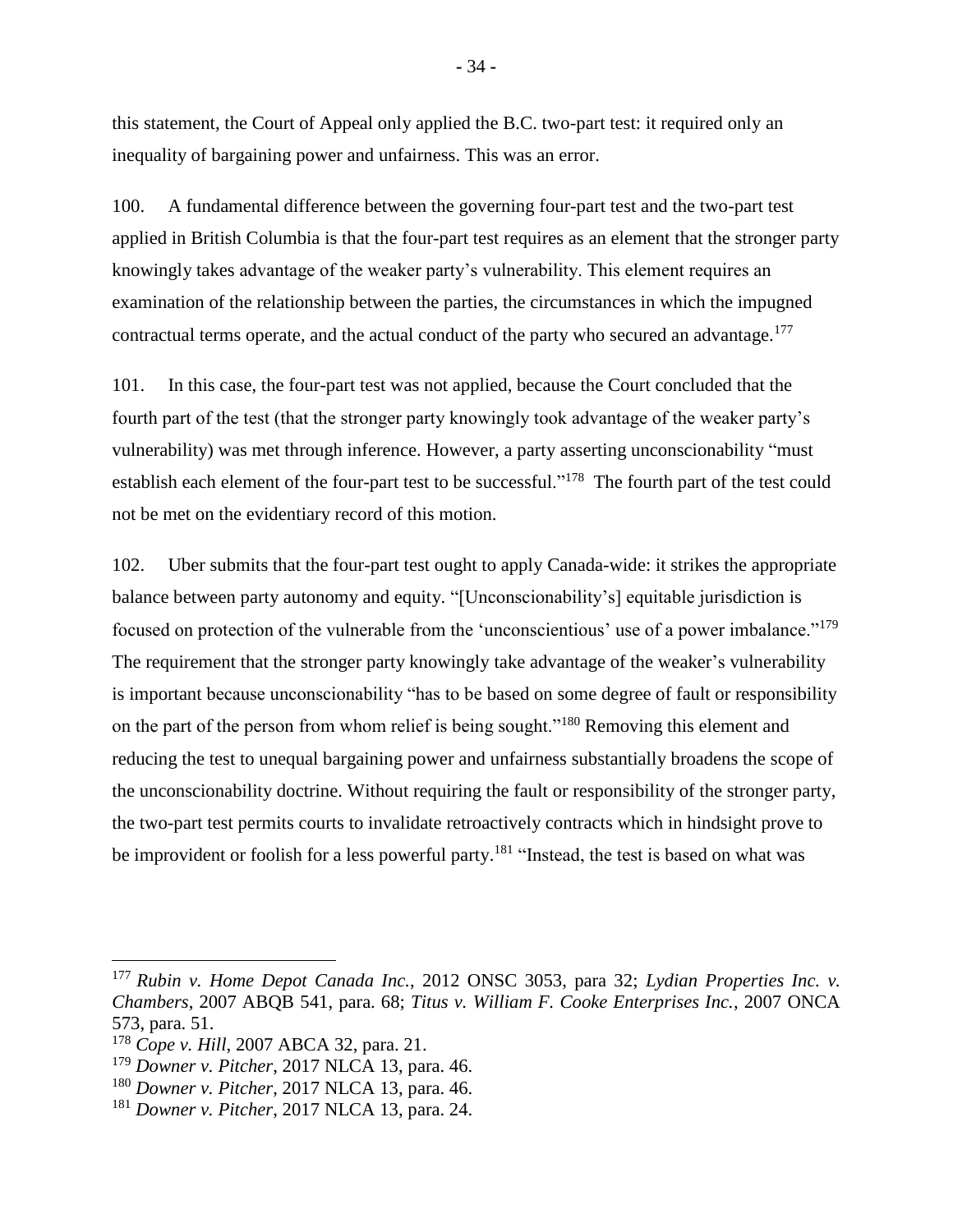known at the time the bargain was made."<sup>182</sup> The two-part approach undermines transactional security and the foundational principle of freedom of contract.

103. *There is no evidence of the respondent's vulnerability.* Pursuant to the four-part test, a finding of unconscionability depends not only on an inequality of bargaining power, but on an inequality or imbalance in bargaining power *caused by* the victim's "ignorance of business, illiteracy, ignorance of the language of the bargain, blindness, deafness, illness, senility, or similar disability."<sup>183</sup> For example, in a case involving a taxi driver, the Court of Appeal of Newfoundland and Labrador specifically rejected the notion that the plaintiff, "a self-employed woman earning a living by driving a taxicab, was so unsophisticated that she was incapable of looking out for her own interests."<sup>184</sup> Further, even if this were an employment relationship, "the mere fact that an employer may be in a position of greater bargaining power is not sufficient."<sup>185</sup> The respondent and the Court of Appeal failed to ground the respondent's unequal bargaining power in one or more of the enumerated vulnerabilities. This approach runs contrary to the use of unconscionability to address "unusual bargaining disabilities or disadvantages", and instead transforms the doctrine into "a more sweeping instrument for the striking down of unfair agreements" than that "envisaged for the doctrine at common law."<sup>186</sup>

104. *Uber did not knowingly take advantage of the respondent*. As noted above, the Court of Appeal concluded that Uber knowingly took advantage of the respondent because the first three elements of the unconscionability test – inequality of bargaining power, improvident or unfair bargain, and lack of independent legal advice – were met. The Court made no separate finding about whether Uber knowingly took advantage of any vulnerability of the respondent.

105. Upon a proper review of the evidentiary record on this motion, it cannot be concluded that Uber "knowingly took advantage" of any vulnerability of the respondent. There is no

<sup>182</sup> *Cain v. Clarica Life Insurance Company*, 2005 ABCA 437, para. 35.

<sup>183</sup> *Titus v. William F. Cooke Enterprises Inc*., 2007 ONCA 573, para. 38.

<sup>184</sup> *Downer v. Pitcher*, 2017 NLCA 13, para. 64.

<sup>185</sup> *Cicalese v. Saipem Canada Inc.*, 2018 ABQB 835, para. 172.

<sup>186</sup> John McCamus, *The Law of Contracts,* 2nd ed. (Toronto: Irwin Law, 2012), p. 432, ABOA, Tab 21.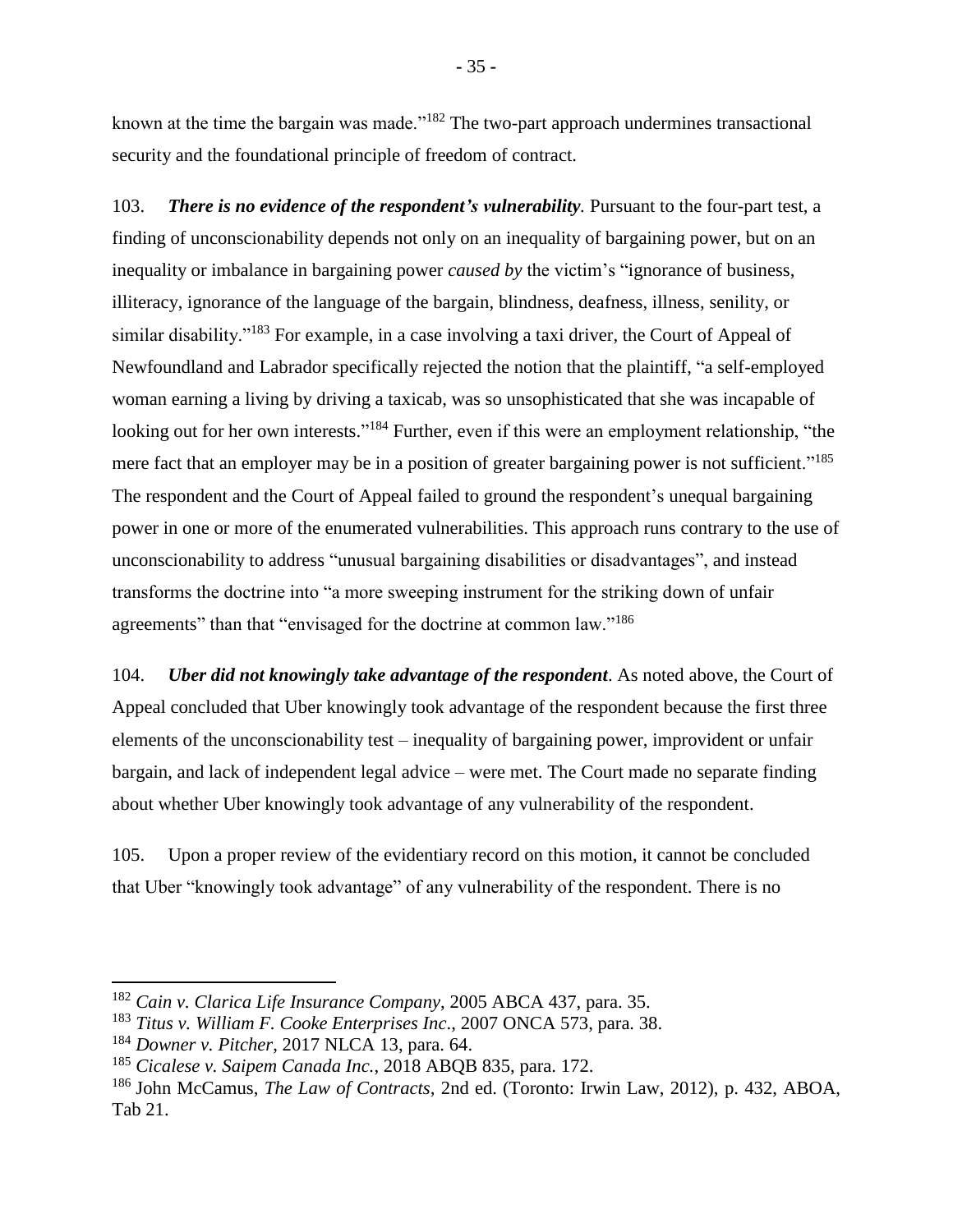evidence in the record about the key issues that would underpin a finding that Uber took advantage of any vulnerability of the respondent's, including:

- (a) that Uber engaged in pressure, threats, coercion or even persuasion to get the respondent or any driver to accept its terms<sup>187</sup>;
- (b) that Uber preyed upon or exploited the respondent<sup>188</sup>;
- (c) that the respondent left employment to start using the App;
- (d) that the respondent did not understand the agreement he signed<sup>189</sup>; or
- (e) why the respondent downloaded the  $App<sup>190</sup>$ , other than that he was motivated to do so as a result of a referral code that he received from his mother.<sup>191</sup>

106. The Court of Appeal stated incorrectly that Uber admitted to favouring itself. In fact, Uber stated that it selected arbitration to enable the company to apply a uniform approach to the resolution of Driver disputes.<sup>192</sup> Uber's ability to ensure consistency and predictability in the administration of a large number of contracts benefits the Drivers as well as Uber. The Court of Appeal rejected Uber's argument that it chose arbitration to provide consistency of results as "unpersuasive", despite the fact that there was no evidence to the contrary.<sup>193</sup> There was no factual foundation for the Court of Appeal's conclusion that Uber's evidence on this issue should not be accepted.

107. In any event, the Court of Appeal wrongly focused on whether Uber chose the Arbitration Agreement to favour itself. As a starting point, favouring oneself is not the same thing as taking advantage of another party. Selecting one's home jurisdiction as the governing

<sup>187</sup> See in contrast, *Rubin v. Home Depot Canada Inc.*, 2012 ONSC 3053, para. 32 and *Richmond v. James*, [2008] O.J. No. 5616, para. 43, 69 B.L.R. (4th) 79, ABOA, Tab 6.

<sup>188</sup> See in contrast, *Lydian Properties Inc. v. Chambers*, 2007 ABQB 541, para. 68.

<sup>189</sup> See in contrast, *Nery v. Nery*, 2012 ABQB 484, para. 37.

<sup>190</sup> *Cain v. Clarica Life Insurance Company*, 2005 ABCA 437, para. 72.

 $191$  Heller Cross-Examination, qq. 130-133, AR, Vol. III, Tab 13, pp. 128-129.

 $192$  CA Reasons, para. 68, AR, Vol. I, Tab 3, pp. 51-52.

<sup>193</sup> CA Reasons, para. 68, AR, Vol. I, Tab 3, pp. 51-52.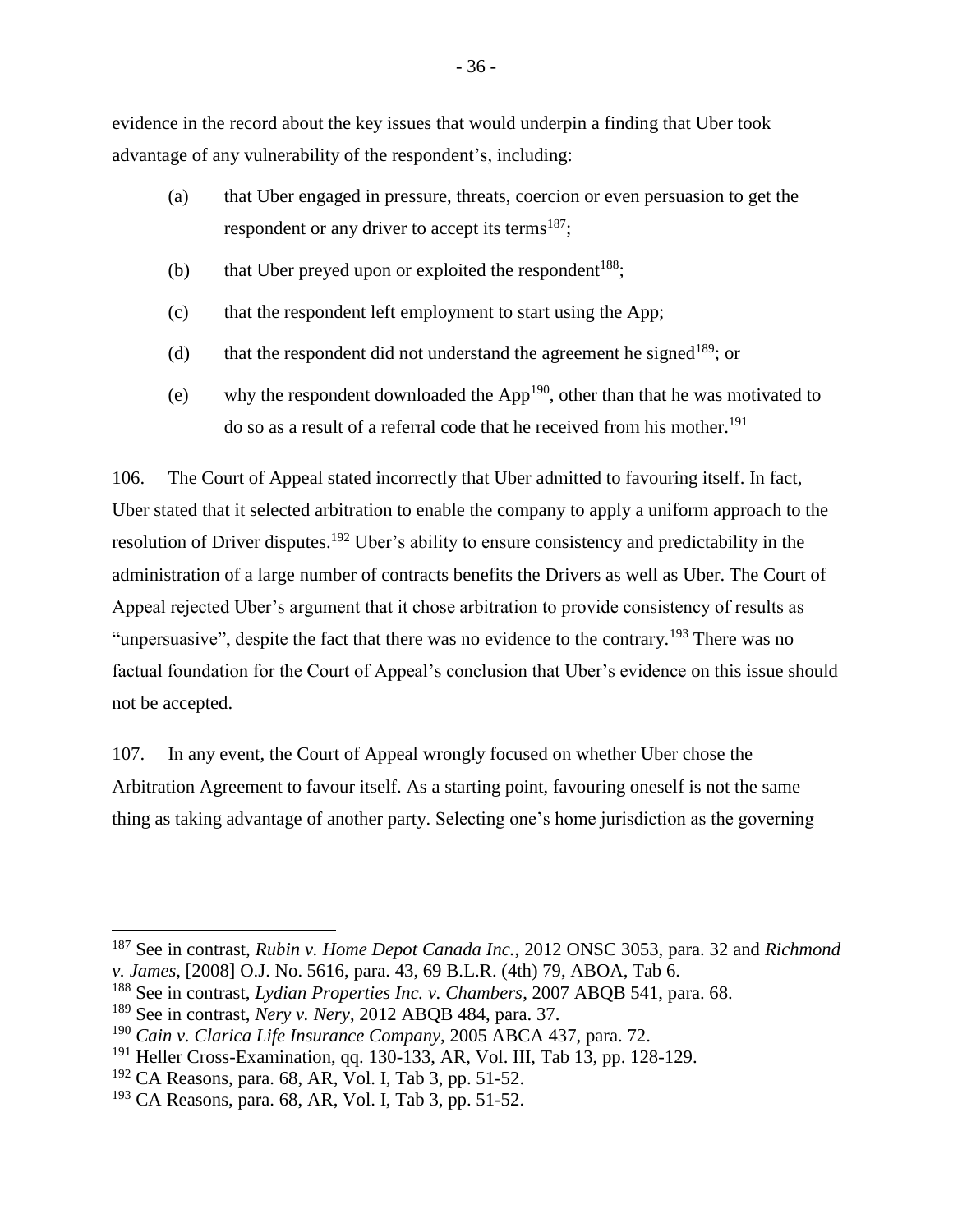law is not unconscionable unless the party making the selection knows that that law would significantly disadvantage the other party.<sup>194</sup> There is no evidence of this here.

108. *The Arbitration Agreement is not a substantially improvident or unfair bargain.* The first element of the four-part test – a grossly unfair and improvident transaction – is a "high threshold" for a party asserting a contract is unconscionable to meet.<sup>195</sup>

109. In concluding that the Arbitration Agreement was a grossly unfair and improvident bargain, the Court of Appeal relied on issues such as the expense of the arbitration, even though those issues are irrelevant to determining whether an arbitration agreement is null and void, inoperative, or incapable of being performed.<sup>196</sup> In addition to considering issues it should not have considered, the Court of Appeal reached conclusions about the size of the respondent's claim, the likely size of disputes of other Drivers, the fees associated with commencing an arbitration, the location of the arbitration, and the laws of the Netherlands without any evidentiary basis.<sup>197</sup>

110. There is also no support for the conclusion that the costs of arbitration render the Arbitration Agreement unconscionable. The respondent did not put in any evidence about the relative cost of arbitration under the ICC as compared to proceeding with a class action (or an individual claim) in Ontario. In any event, in none of *Seidel*<sup>198</sup> , *Dell Computer Corp. v. Union des consommateurs*<sup>199</sup> or *Rogers Wireless Inc. v. Muroff*<sup>200</sup> did this Court find that the arbitration of nominal consumer claims is unconscionable.

111. Further, there is no evidence that the costs involved would prevent a Driver from arbitrating a complaint. In *Kanitz v. Rogers Cable Inc.*, the Ontario Superior Court rejected the

<sup>194</sup> *Cain v. Clarica Life Insurance Company*, 2005 ABCA 437, para. 72; *Nery v. Nery*, 2012 ABQB 484, para. 37.

<sup>195</sup> *Swampillai v. Royal & Sun Alliance Insurance Company of Canada*, 2019 ONCA 201, para. 8. <sup>196</sup> *Prince George (City of) v. A.L. Sims & Sons Ltd.*, [1995] 9 W.W.R. 503 (B.C.C.A), para. 36, citing *Kaverit Steel & Crane Ltd. v. Kone Corp.*, 1992 ABCA 7; *Morrison v. Ericsson Canada Inc.*, 2016 ONSC 3908, para. 23.

<sup>197</sup> CA Reasons, paras. 58-59, 68, AR, Vol. I, Tab 3, pp. 46-47, 50-52.

<sup>198</sup> *Seidel v. TELUS Communications Inc.*, 2011 SCC 15.

<sup>199</sup> *Dell Computer Corp. v. Union des consommateurs*, 2007 SCC 34.

<sup>200</sup> *Rogers Wireless Inc. v. Muroff*, 2007 SCC 35.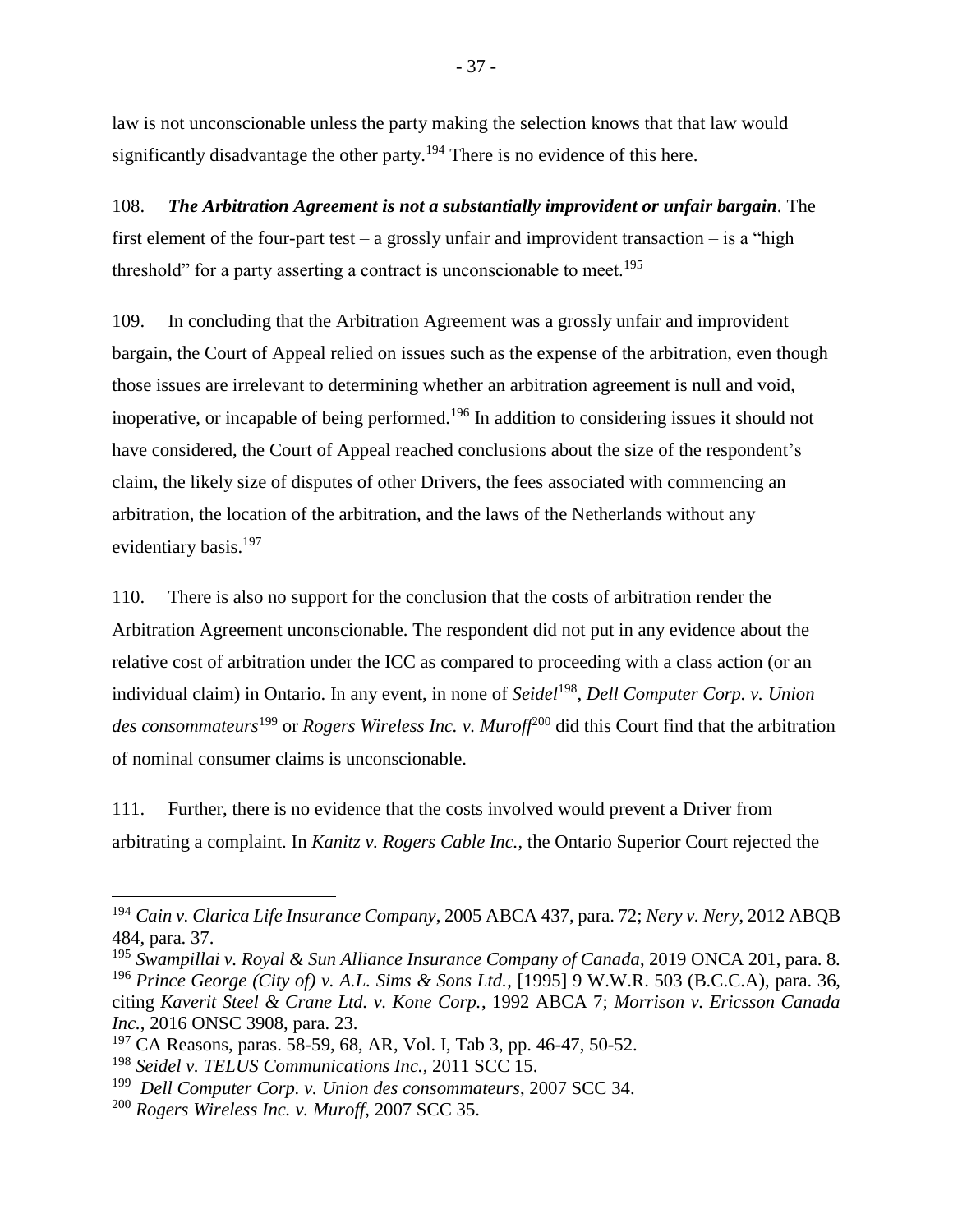plaintiff's claim that no one would pursue arbitration for the amount involved (\$240) on the grounds that there was "a complete absence of any evidence to support the contention that no customer would arbitrate such claims because of the costs involved."<sup>201</sup>

112. Finally, the Arbitration Agreement does not require the claimant to arbitrate his or her claim in Uber's home jurisdiction. The Arbitration Agreement stipulates that the "place" of arbitration be Amsterdam.<sup>202</sup> "In practice, parties often agree to arbitration in State X, but the arbitral proceedings are physically conducted in other places for reasons of convenience…"<sup>203</sup> Both the UNCITRAL Model Law and the 2017 ICC Rules confirm that neither the location of the seat nor the law applicable to the arbitral proceedings is affected by the location of the hearings.<sup>204</sup> The motion judge correctly acknowledged that Uber has already agreed to have the physical place of the arbitration be Ontario.<sup>205</sup>

### **PART IV – COSTS**

<span id="page-40-0"></span>113. Uber submits that costs should follow the event, and if the appeal is successful, seeks its costs in this Court and in the courts below.

#### **PART V – ORDER SOUGHT**

<span id="page-40-1"></span>114. Uber requests an order allowing this appeal, setting aside the judgment of the Court of Appeal for Ontario, and granting Uber its costs in this Court and in the courts below.

<sup>201</sup> *Kanitz v. Rogers Cable Inc.* (2002), 58 O.R. (3d), para. 42, 21 B.L.R. (3d) 104 (Sup. Ct).

<sup>&</sup>lt;sup>202</sup> van der Woude Affidavit, paras. 50-52, AR, Tab 9, pp. 14-15. See e.g. van der Woude Affidavit, 2016 Rasier Agreement, Exhibit "B", ss. 2.4, 13.1, AR, Vol. II, Tab 9B, pp. 36-37, 45.

<sup>203</sup> Gary B. Born, *International Commercial Arbitration*, 2nd ed. (New York: Kluwer Law International, 2014), p. 1596, ABOA, Tab 7.

<sup>204</sup> *International Commercial Arbitration Act*, *2017*, S.O. 2017, c. 2, Sch. 5, Schedule 2, UNCITRAL Model Law on International Commercial Arbitration, Art. 20(2); International Chamber of Commerce, "Rules of Arbitration" (entered into force 1 March 2017), Art. 18(2), ABOA, Tab 12**;** Gary B. Born, *International Commercial Arbitration*, 2nd ed. (New York: Kluwer Law International, 2014), p. 1596, ABOA, Tab 7.

 $205$  MJ Reasons, fn. 39, AR, Vol. I, Tab 1, p. 12.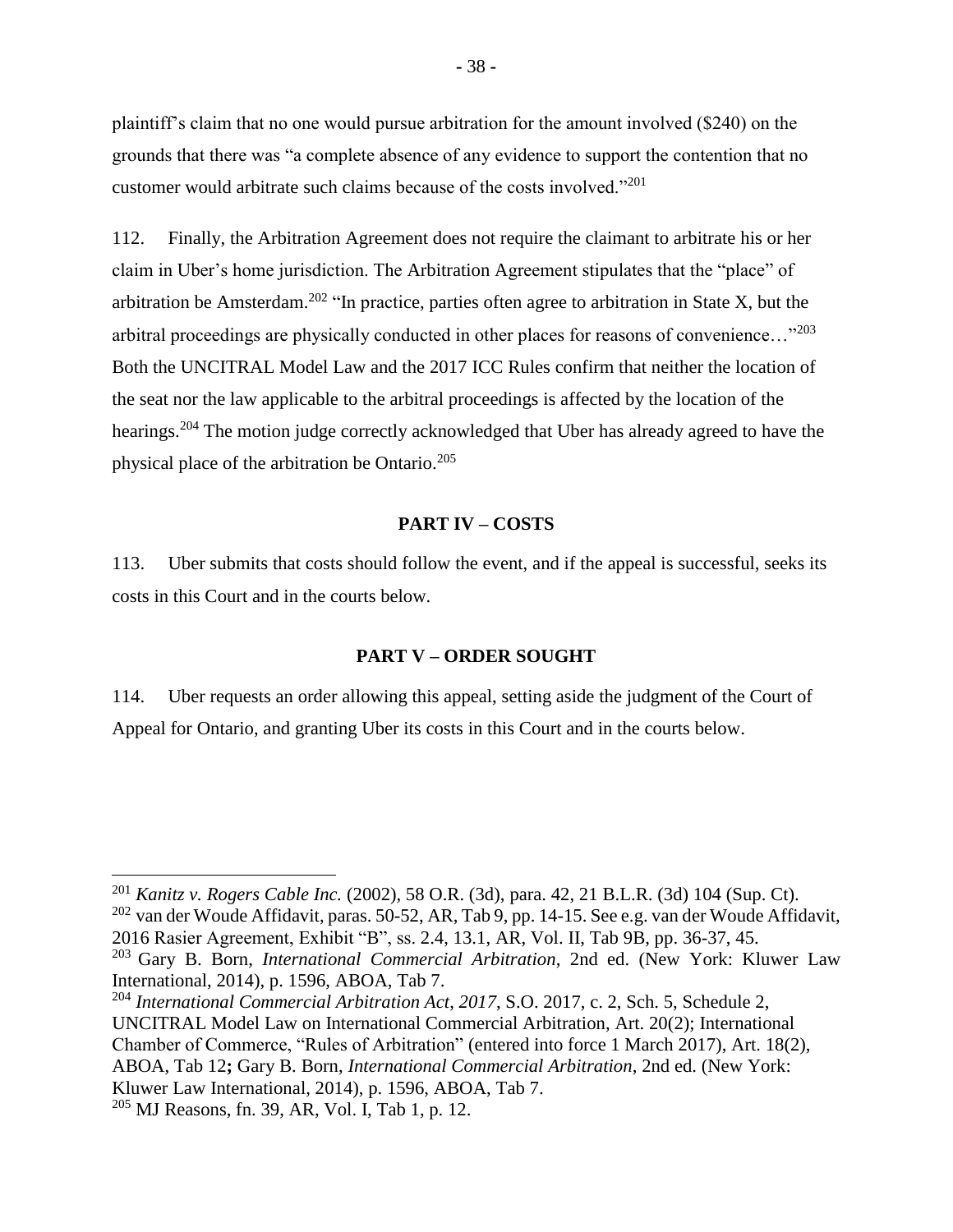### PART VI - SUBMISSIONS ON CONFIDENTIALITY

There is no sealing or confidentiality order, publication ban, classification of information 115. in the file that is confidential under legislation or restriction on public access to information in the file that could have an impact on the Court's reasons in the appeal.

August 19, 2019

ALL OF WHICH IS RESPECTFULLY SUBMITTED

leal as agent *<u><u>Yor</u>*</u>

Linda Plumpton Lisa Talbot Sarah Whitmore Davida Shiff

Counsel for the Appellants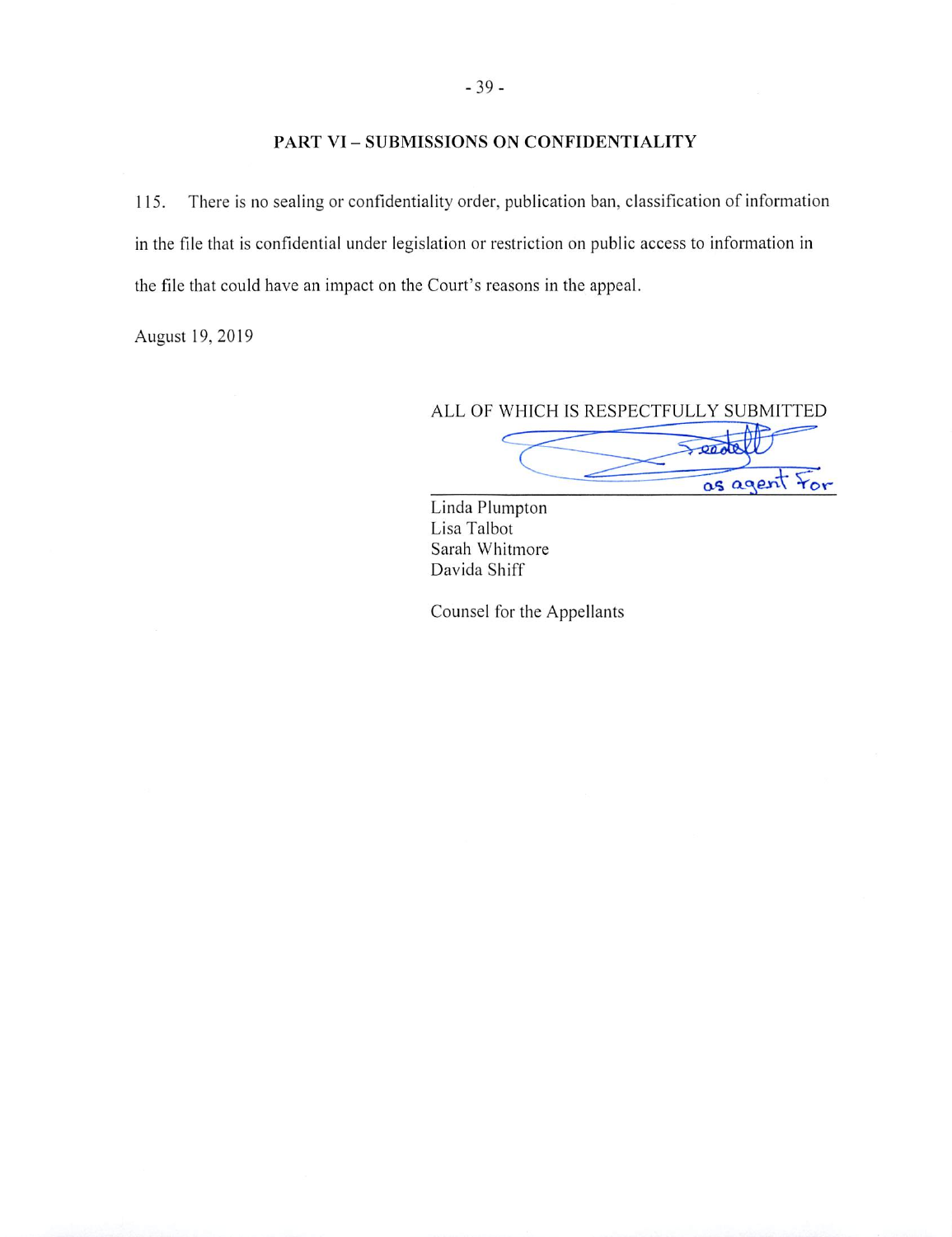<span id="page-42-0"></span>

|     | <b>CASES</b>                                                                                                                                                     | <b>PARAGRAPHS</b>              |
|-----|------------------------------------------------------------------------------------------------------------------------------------------------------------------|--------------------------------|
| 1.  | 1146845 Ontario Inc. v. Pillar to Post Inc., 2014 ONSC 7400                                                                                                      | 36, 57, 59                     |
| 2.  | Amberber v. IBM Canada Ltd., 2018 ONCA 571                                                                                                                       | 92                             |
| 3.  | Bell ExpressVu Limited Partnership v. Rex, [2002] 2 S.C.R. 559,<br>2002 SCC 42                                                                                   | 58                             |
| 4.  | Briones v. National Money, 2013 MBQB 168                                                                                                                         | 52                             |
| 5.  | Cain v. Clarica Life Insurance Company, 2005 ABCA 437                                                                                                            | 98, 102, 105,<br>107           |
| 6.  | Ciano Trading & Services C.T. v. Skylink Aviation Inc., 2015 ONCA<br>89                                                                                          | 38                             |
| 7.  | Cicalese v. Saipem Canada Inc., 2018 ABQB 835                                                                                                                    | 103                            |
| 8.  | Conseil scolaire francophone de la Colombie-Britannique v. British<br>Columbia, <a>[2013]</a> <a>[2013 </a> <a>[2013 </a> SCC <a></a>                            | 67                             |
| 9.  | Cope v. Hill, 2007 ABCA 32                                                                                                                                       | 29, 101                        |
| 10. | Dalimpex Ltd. v. Janicki (2003), 64 OR (3d) 737 (C.A.)                                                                                                           | 36                             |
| 11. | Dancap Productions Inc. v. Key Brand Entertainment Inc., 2009<br><b>ONCA 135</b>                                                                                 | 36, 81                         |
| 12. | Danyluk v. Ainsworth Technologies Inc., [2001] 2 S.C.R. 460, 2001<br><b>SCC 44</b>                                                                               | 72, 82                         |
| 13. | Dell Computer Corp. v. Union des consommateurs, [2007] 2 S.C.R.<br>801, 2007 SCC 34                                                                              | 36, 38, 43, 46,<br>48, 49, 110 |
| 14. | Desputeaux v. Éditions Chouette (1987) inc., $[2003]$ 1 S.C.R. 178,<br>2003 SCC 17                                                                               | 57, 81                         |
| 15. | Douez v. Facebook, [2017] 1 S.C.R. 751, 2017 SCC 33                                                                                                              | 86                             |
| 16. | Downer v. Pitcher, 2017 NLCA 13                                                                                                                                  | 102, 103                       |
| 17. | Engineered Transportation and Rigging Co. v. Babcock & Wilcox<br>Industries Ltd., 33 O.T.C. 102, [1997] O.J. No. 2312 (Ct. J. (Gen.<br>$Div.)$ (WL), ABOA, Tab 1 | 89                             |

## **PART VII – TABLE OF AUTHORITIES**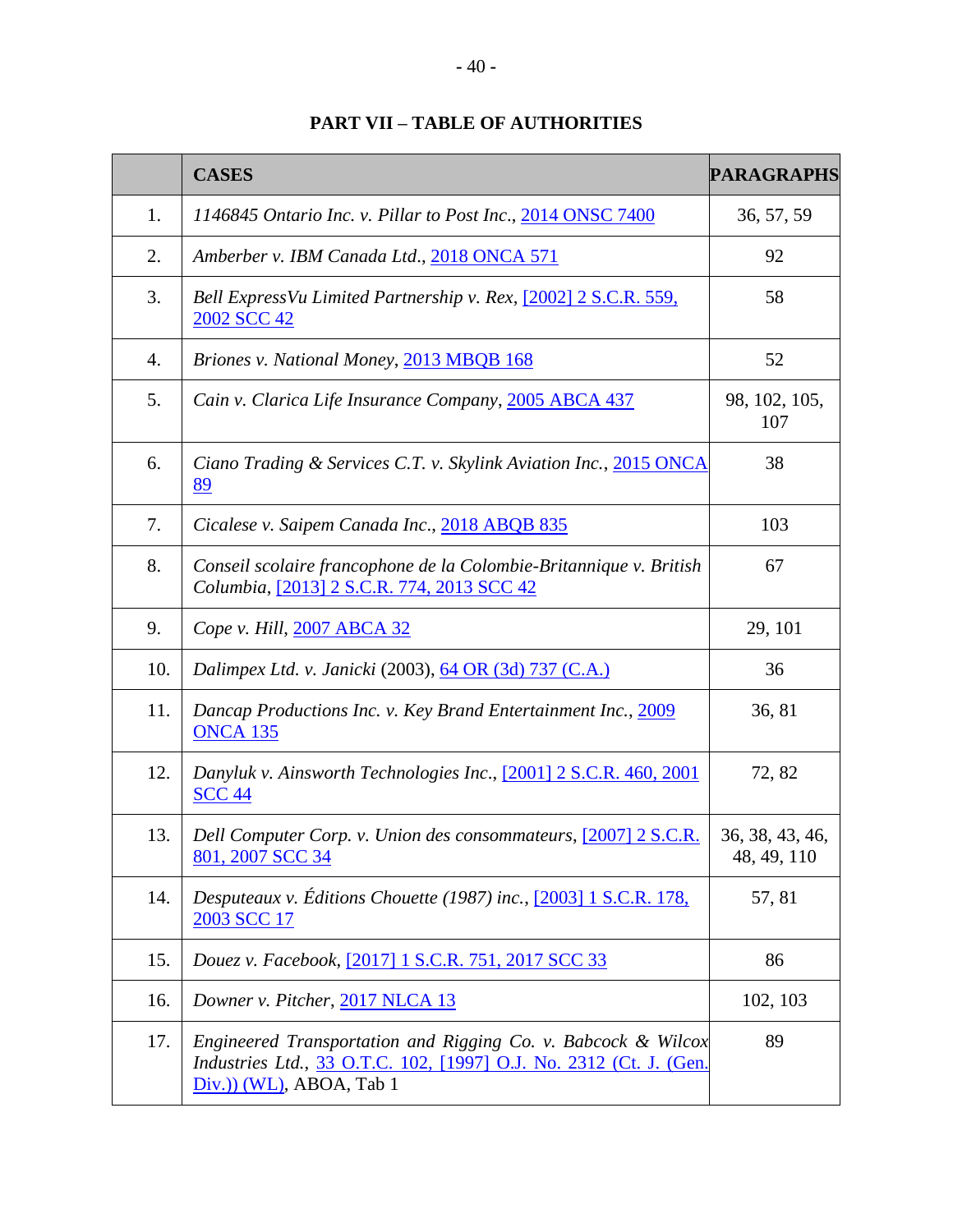| 18. | Entertainment Software Association v. Society of Composers,<br>Authors and Music Publishers of Canada, [2012] 2 S.C.R. 231,<br>2012 SCC 34 | 97                     |
|-----|--------------------------------------------------------------------------------------------------------------------------------------------|------------------------|
| 19. | Epcor Power L.P. v. Petrobank Energy & Resources Ltd., 2010<br><b>ABCA 378</b>                                                             | 38                     |
| 20. | Frey v. BCE Inc., 2008 SKQB 79                                                                                                             | 43                     |
| 21. | Ginew Housing Authority Inc. v. Zenke Investment Ltd., 2016<br><b>MBQB 199</b>                                                             | 92, 98                 |
| 22. | Government of The Dominican Republic c. Geci Española, 2017<br><b>QCCS 2619</b>                                                            | 95                     |
| 23. | Green v University of Winnipeg, 2018 MBCA 137                                                                                              | 65                     |
| 24. | Greer v. Babey, 2016 SKCA 45                                                                                                               | 52                     |
| 25. | Gulf Canada Resources Ltd./Ressources Gulf Canada Ltée v.<br>Arochem International Ltd. (1992), 43 C.P.R. (3d) 390 (B.C. C.A.)             | 36                     |
| 26. | Hans v. Volvo Trucks North America Inc., 2011 BCSC 1574                                                                                    | 89                     |
| 27. | Housen v. Nikolaisen, [2002] 2 S.C.R. 235, 2002 SCC 33                                                                                     | 29                     |
| 28. | IMG Canada Ltd. v. Melitta Canada Inc., 18 B.L.R. (3d) 78 (O.N.<br>S.C.)                                                                   | 46                     |
| 29. | <i>Kanitz v. Rogers Cable Inc.</i> (2002), 58 O.R. (3d), 21 B.L.R. (3d)<br>104 (Sup. Ct)                                                   | 35, 49, 68, 85,<br>111 |
| 30. | Kaverit Steel & Crane Ltd. v. Kone Corp., 1992 ABCA 7                                                                                      | 109                    |
| 31. | King v. Merrill Lynch Canada Inc., [2006] O.J. No. 1257                                                                                    | 51                     |
| 32. | Lydian Properties Inc. v. Chambers, 2007 ABQB 541                                                                                          | 100, 105               |
| 33. | Machtinger v. HOJ Industries Ltd., [1992] 1 S.C.R. 986                                                                                     | 82, 83                 |
| 34. | Mackay v. Cesar, 2013 SKQB 380                                                                                                             | 98                     |
| 35. | Morrison v. Ericsson Canada Inc., 2016 ONSC 3908                                                                                           | 67, 109                |
| 36. | Mungo v. Saverino, <a>[1995]</a> O.J. No. 3021 (WL), ABOA, Tab 2                                                                           | 38,83                  |
| 37. | Murphy v. Amway Canada Corporation, 2013 FCA 38                                                                                            | 58, 84                 |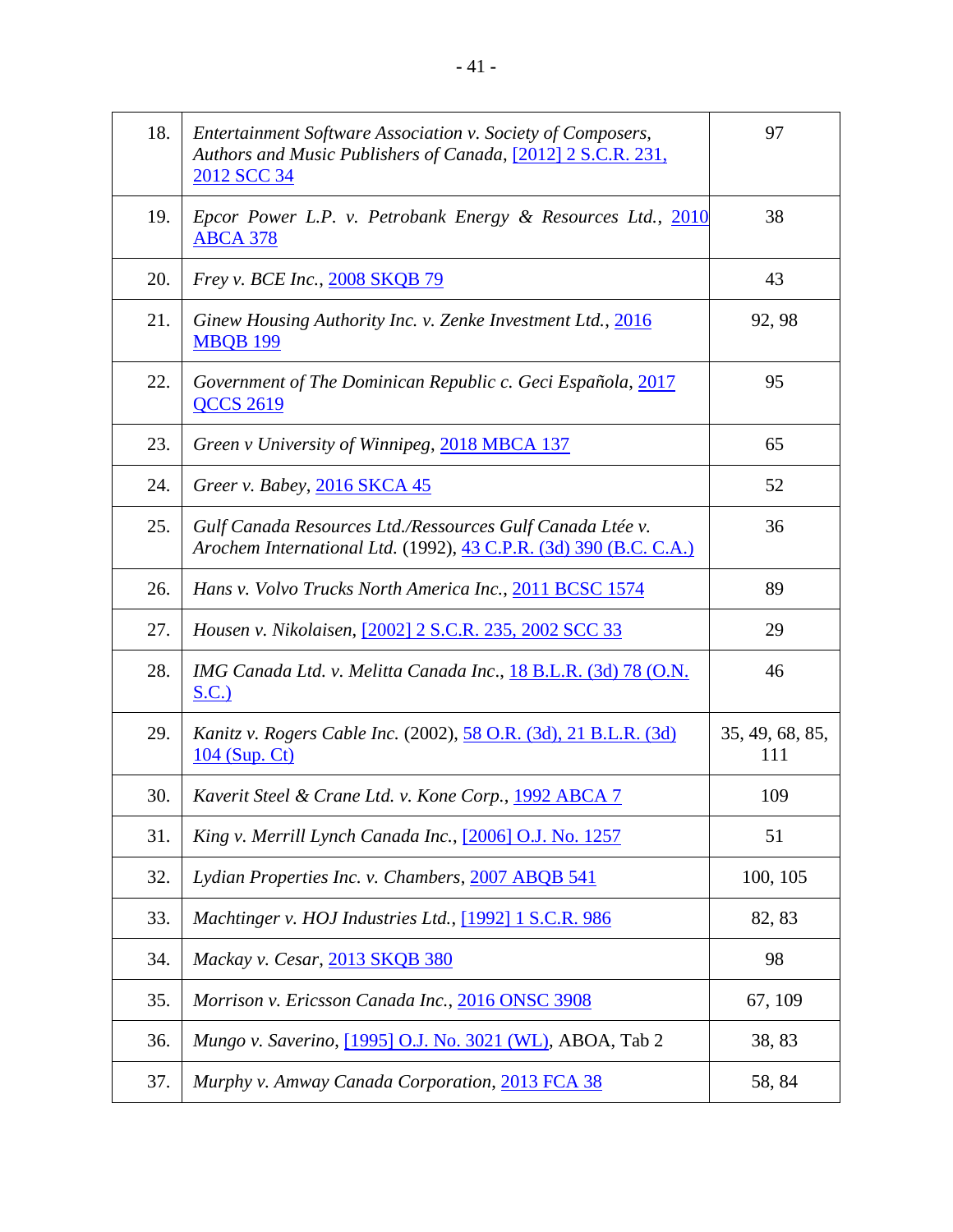| 38. | Nazarinia Holdings Inc. v. 2049080 Ontario Inc., 2010 ONSC 1766                                                        | 46                                                |
|-----|------------------------------------------------------------------------------------------------------------------------|---------------------------------------------------|
| 39. | Nery v. Nery, 2012 ABQB 484                                                                                            | 105, 107                                          |
| 40. | O.N.A. v. Extendicare (Canada) Inc., 159 L.A.C. (4th) 30, 89<br>$C.L.A.S. 36 (W L)$ , ABOA, Tab 3                      | 75                                                |
| 41. | Ontario Hydro v. Denison Mines Ltd., 1992 Carswell Ont 3497 (Gen.<br>Div.) (WL), ABOA, Tab 4                           | 39                                                |
| 42. | Phoenix Interactive Design Inc. v. Alterinvest II Fund L.P., 2018<br>ONCA <sub>98</sub>                                | 98                                                |
| 43. | <i>Prince George (City of) v. A.L. Sims &amp; Sons Ltd.,</i> [1995] 9 W.W.R.<br>503 (B.C.C.A)                          | 109                                               |
| 44. | R. v. Ulybel Enterprises Ltd., [2001] 2 S.C.R. 867, 2001 SCC 56                                                        | 64                                                |
| 45. | Reference Re Public Service Employee Relations Act (Alta.), 1973<br>CarswellNat 47F, [1973] F.C. 604 (WL), ABOA, Tab 5 | 75                                                |
| 46. | <i>Richmond v. James,</i> [2008] O.J. No. 5616, 69 B.L.R. (4th) 79 (WL),<br>ABOA, Tab 6                                | 105                                               |
| 47. | Rizzo & Rizzo Shoes Ltd. (Re), [1998] 1 S.C.R. 27, 154 D.L.R. (4th)<br>193                                             | 72, 82                                            |
| 48. | Robert v. Markandu, 2012 ONSC 6891                                                                                     | 67                                                |
| 49. | Rogers Wireless Inc. v. Muroff, [2007] 2 S.C.R. 921, 2007 SCC 35                                                       | 52, 95, 110                                       |
| 50. | Rubin v. Home Depot Canada Inc., 2012 ONSC 3053                                                                        | 100, 105                                          |
| 51. | Rudder v. Microsoft Corp. (1999), 47 C.C.L.T. (2d) 168, 106 O.T.C.<br>381 (Ont. Sup. Ct. J.)                           | 96                                                |
| 52. | Sattva Capital Corp. v. Creston Moly Corp., [2014] 2 S.C.R. 633,<br>2014 SCC 53                                        | 53                                                |
| 53. | Schnarr v. Blue Mountain Resorts Limited, 2018 ONCA 313                                                                | 84                                                |
| 54. | Seidel v. TELUS Communications Inc., 2011 SCC 15, [2011] 1<br><b>S.C.R. 531</b>                                        | 27, 36, 38, 43,<br>45, 48, 57, 80,<br>81, 95, 110 |
| 55. | Smith Estate v. National Money Mart Co., 57 C.P.C. (6th) 99, 2008<br>CanLII 27479 (Ont. Sup. Ct.)                      | 68                                                |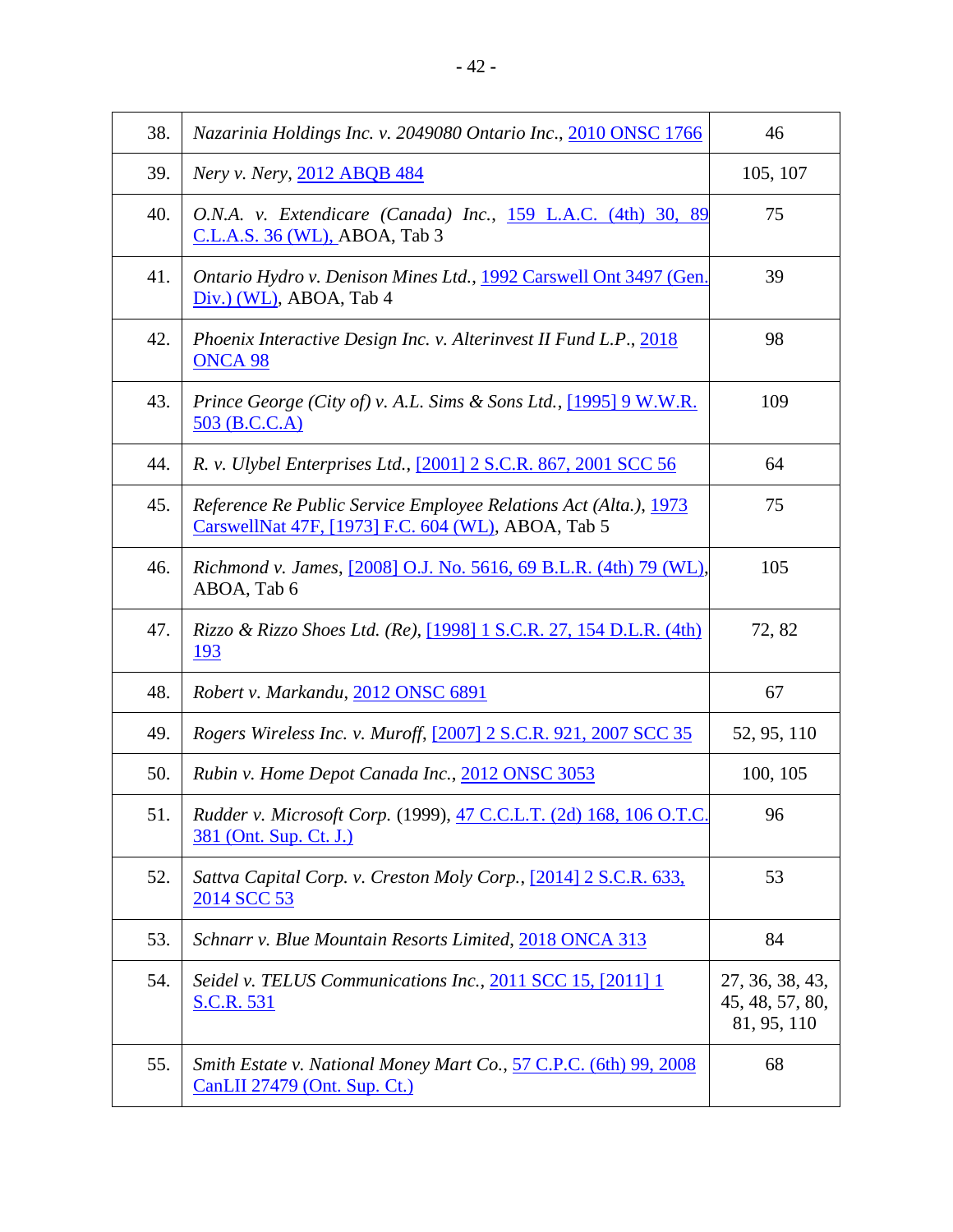| 56. | Sum Trade Corp. v. Agricom International Inc., 2018 BCCA 379                                                                         | 38, 43                                  |
|-----|--------------------------------------------------------------------------------------------------------------------------------------|-----------------------------------------|
| 57. | Swampillai v. Royal & Sun Alliance Insurance Company of Canada,<br>2019 ONCA 201                                                     | 108                                     |
| 58. | TELUS Communications Inc. v. Wellman, 2019 SCC 19                                                                                    | 39, 47, 57-58,<br>64, 81, 85, 87,<br>95 |
| 59. | The Russian Federation v. Luxtona Limited, 2018 ONSC 2419                                                                            | 40                                      |
| 60. | Titus v. William F. Cooke Enterprises Inc., 2007 ONCA 573                                                                            | 89, 92, 98, 100,<br>103                 |
| 61. | Tracy (Litigation guardian of) v. Iranian Ministry of Information<br>and Security, 2016 ONSC 3759                                    | 70                                      |
| 62. | United Mexican States v. Metalclad Corp., 2001 BCSC 664                                                                              | 33                                      |
| 63. | University Health Network v. Ontario (Minister of Finance) (2001),<br>151 O.A.C. 286, 208 D.L.R. (4th) 459 (C.A.)                    | 61,70                                   |
| 64. | Webber v. Seltzer (2005), [2005] O.J. No. 453 (Sup. Ct. J.)                                                                          | 83                                      |
| 65. | Wheeler v. Hwang, 2007 NLTD 145 (CanLII)                                                                                             | 43, 52                                  |
| 66. | Wood v. Fred Deeley Imports Ltd., 2017 ONCA 158                                                                                      | 81                                      |
|     | <b>STATUTES AND REGULATIONS</b>                                                                                                      |                                         |
| 67. | Arbitration Act, 1991, S.O. 1991, c. 17, ss. 2, 7(1-2), 17<br>Arbitrage (Loi de 1991 sur l'), L.O. 1991, chap. 17, ss. 2, 7(1-2), 17 | 24, 34-35, 42,<br>58-59, 62, 64         |
| 68. | Business Practices and Consumer Protection Act, S.B.C. 2004, c. 2                                                                    | 44                                      |
| 69. | Class Proceedings Act, 1992, S.O. 1992, c. 6<br>Recours collectifs (Loi de 1992 sur les), L.O. 1992, chap. 6                         | 87                                      |
| 70. | Consumer Protection Act, 2002, S.O. 2002, c. 30, Sch. A, s. 7(2)                                                                     | 47, 68-69                               |
|     | Protection du consommateur (Loi de 2002 sur la), L.O. 2002, chap.<br>30, annexe A, s. 7(2)                                           |                                         |
| 71. | Employment Standards Act, R.S.O. 1990, C. E. 14, s. 64.3(1)                                                                          | 76                                      |
| 72. | Employment Standards Act, 2000, S.O. 2000, c. 41, ss. 1, 96(1), 98,<br>100-101                                                       | $2-3, 6, 11, 25,$<br>27, 29, 45, 50-    |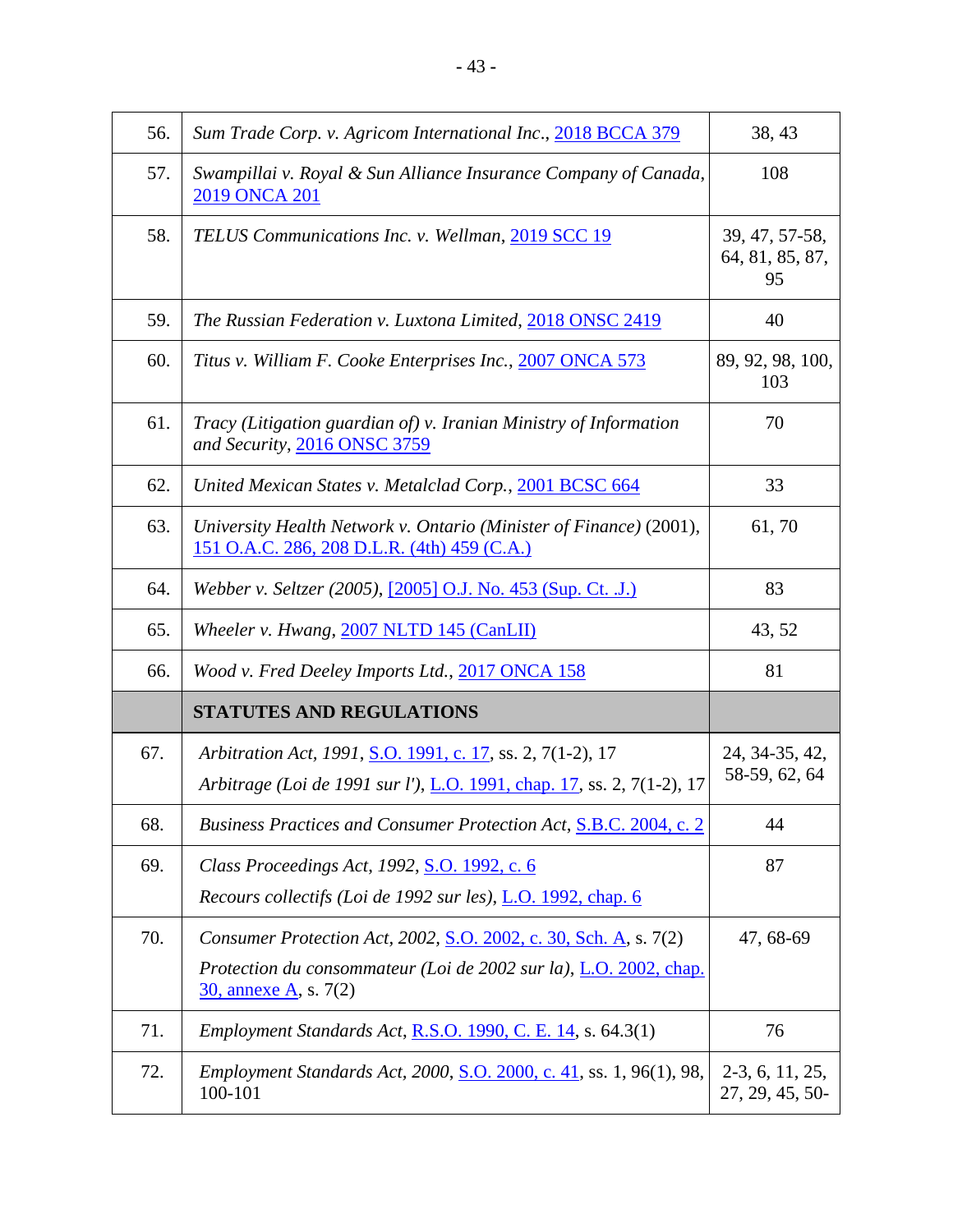|     | Normes d'emploi (Loi de 2000 sur les), L.O. 2000, chap. 41, ss. 1,<br>96(1), 98, 100-101                                                                                                                                      | 51, 56, 58-60,<br>62-87  |
|-----|-------------------------------------------------------------------------------------------------------------------------------------------------------------------------------------------------------------------------------|--------------------------|
| 73. | Energy Consumer Protection Act, 2010, S.O. 2010, c. 8, s. 3(3)                                                                                                                                                                | 69                       |
|     | Protection des consommateurs d'énergie (Loi de 2010 sur la), L.O.<br>$2010$ , chap. 8, s. 3(3)                                                                                                                                |                          |
| 74. | Fair Workplaces, Better Jobs Act, 2017, S.O. 2017, c. 22                                                                                                                                                                      | 63                       |
|     | Équité en milieu de travail et de meilleurs emplois (Loi de 2017<br>pour l'), L.O. 2017, chap. 22 - Projet de loi 148                                                                                                         |                          |
| 75. | International Commercial Arbitration Act, 2017, S.O. 2017, c. 2,<br>Sch. 5, ss. 5(3), 6(1,3), 9, Schedule 2, UNCITRAL Model Law on<br>International Commercial Arbitration, Arts. 1(1,3), 8, 16, 20(2)                        | 24, 30-35, 42,<br>62, 64 |
|     | Arbitrage commercial international (Loi de 2017 sur l'), L.O. 2017,<br>chap. 2, Annexe 5, ss. $5(3)$ , $6(1,3)$ , 9, Schedule 2, UNCITRAL<br>Model Law on International Commercial Arbitration, Arts. 1(1,3),<br>8, 16, 20(2) |                          |
| 76. | <i>Pay Equity Act</i> , <b>R.S.O.</b> 1990, c. <b>P.7</b> , s. 31                                                                                                                                                             | 75                       |
|     | Équité salariale (Loi sur l'), $L.R.O.$ 1990, chap. P.7, s. 31                                                                                                                                                                |                          |
| 77. | Payday Loans Act, 2008, S.O. 2008, c. 9, s. 39(2)                                                                                                                                                                             | 69                       |
|     | Prêts sur salaire (Loi de 2008 concernant les), L.O. 2008, chap. 9,<br>s. $39(2)$                                                                                                                                             |                          |
| 78. | Regulatory Modernization Act, 2007, S.O. 2007, c. 4, s. 17                                                                                                                                                                    | 75                       |
|     | Modernisation de la réglementation (Loi de 2007 sur la), $\underline{L.O.}$<br>2007, chap. 4, s. 17                                                                                                                           |                          |
| 79. | The Employment Standards Code, C.C.S.M. c. E110, s. 121                                                                                                                                                                       | 75                       |
|     | <b>AUTHORS</b>                                                                                                                                                                                                                |                          |
| 80. | Gary B. Born, <i>International Commercial Arbitration</i> , 2nd ed. (New<br>York: Kluwer Law International, 2014), ABOA, Tab 7                                                                                                | 23, 40, 112              |
| 81. | Gary B. Born, International Commercial Arbitration: Commentary<br>and Materials, 2nd ed. (New York: Kluwer Law International,<br>2001), ABOA, Tab 8                                                                           | 38                       |
| 82. | Ryan Cookson, Tamryn Jacobson, Julie Rosenthal, "Court of<br>Appeal Invalidates Uber's Arbitration Clause" (15 January 2019),<br>ABOA, Tab 9                                                                                  | 40                       |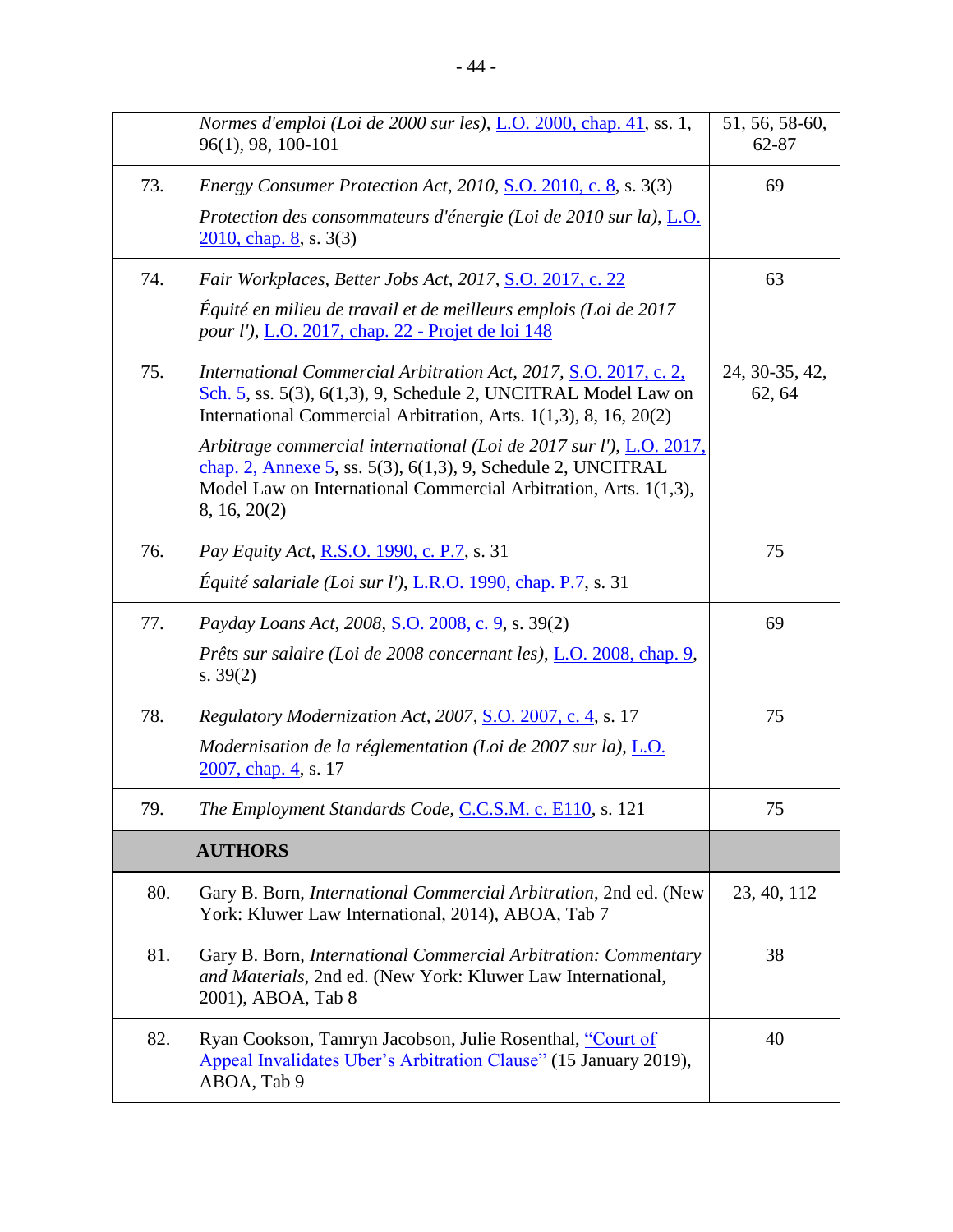| 83. | E. A. Driedger, Construction of Statutes, 2nd ed. (Toronto:<br>Butterworths, 1983), ABOA, Tab 10                                                                      | 58,72      |
|-----|-----------------------------------------------------------------------------------------------------------------------------------------------------------------------|------------|
| 84. | Trevor Farrow, "Dispute Resolution, Access to Civil Justice and<br>Legal Education" (2005), ABOA, Tab 11                                                              | 83         |
| 85. | International Chamber of Commerce, "Rules of Arbitration"<br>(entered into force 1 March 2017), ABOA, Tab 12                                                          | 23, 112    |
| 86. | Legislative Assembly of Ontario Debates, No. 7 (27 March 1991)<br>(Howard Hampton) (excerpt), ABOA, Tab 13                                                            | 38, 64, 83 |
| 87. | Legislative Assembly of Ontario Debates, No. 80 (5 November<br>1991) (Howard Hampton) (excerpt), ABOA, Tab 14                                                         | 38, 64, 83 |
| 88. | Legislative Assembly of Ontario Debates, No. 80 (5 November<br>1991) (Charles Harnick) (excerpt), ABOA, Tab 15                                                        | 38, 64, 83 |
| 89. | Legislative Assembly of Ontario Debates, No. 73 (13 May 1996)<br>(Elizabeth Witmer) (excerpt), ABOA, Tab 16                                                           | 77,82      |
| 90. | Legislative Assembly of Ontario Debates, No. 80 (30 May 1996)<br>(Elizabeth Witmer) (excerpt), ABOA, Tab 17                                                           | 82         |
| 91. | Legislative Assembly of Ontario Debates, No. 80 (30 May 1996)<br>(John R. Baird) (excerpt), ABOA, Tab 18                                                              | 77,82      |
| 92. | Legislative Assembly of Ontario Debates, No. F-6 (4 December<br>2002) (Albert Nigro, Gilles Bisson, Rob Harper) (excerpt), ABOA,<br>Tab 19                            | 82         |
| 93. | Legislative Assembly of Ontario Debates, No. 22 (23 November<br>2005) (Michael Bryant) (excerpt), ABOA, Tab 20                                                        | 64         |
| 94. | John McCamus, The Law of Contracts, 2nd ed. (Toronto: Irwin<br>Law, 2012), ABOA, Tab 21                                                                               | 103        |
| 95. | Kenneth McEwan, Ludmila Herbst, Commercial Arbitration in<br>Canada, looseleaf (Toronto: Thomson Reuters, 2017), ABOA, Tab<br>22                                      | 40         |
| 96. | Mira Novek, "The Court of Appeal Affirms that the Competence-<br>Competence Principle Applies to Ontario's Arbitration Act, 1991"<br>(27 December 2013), ABOA, Tab 23 | 40         |